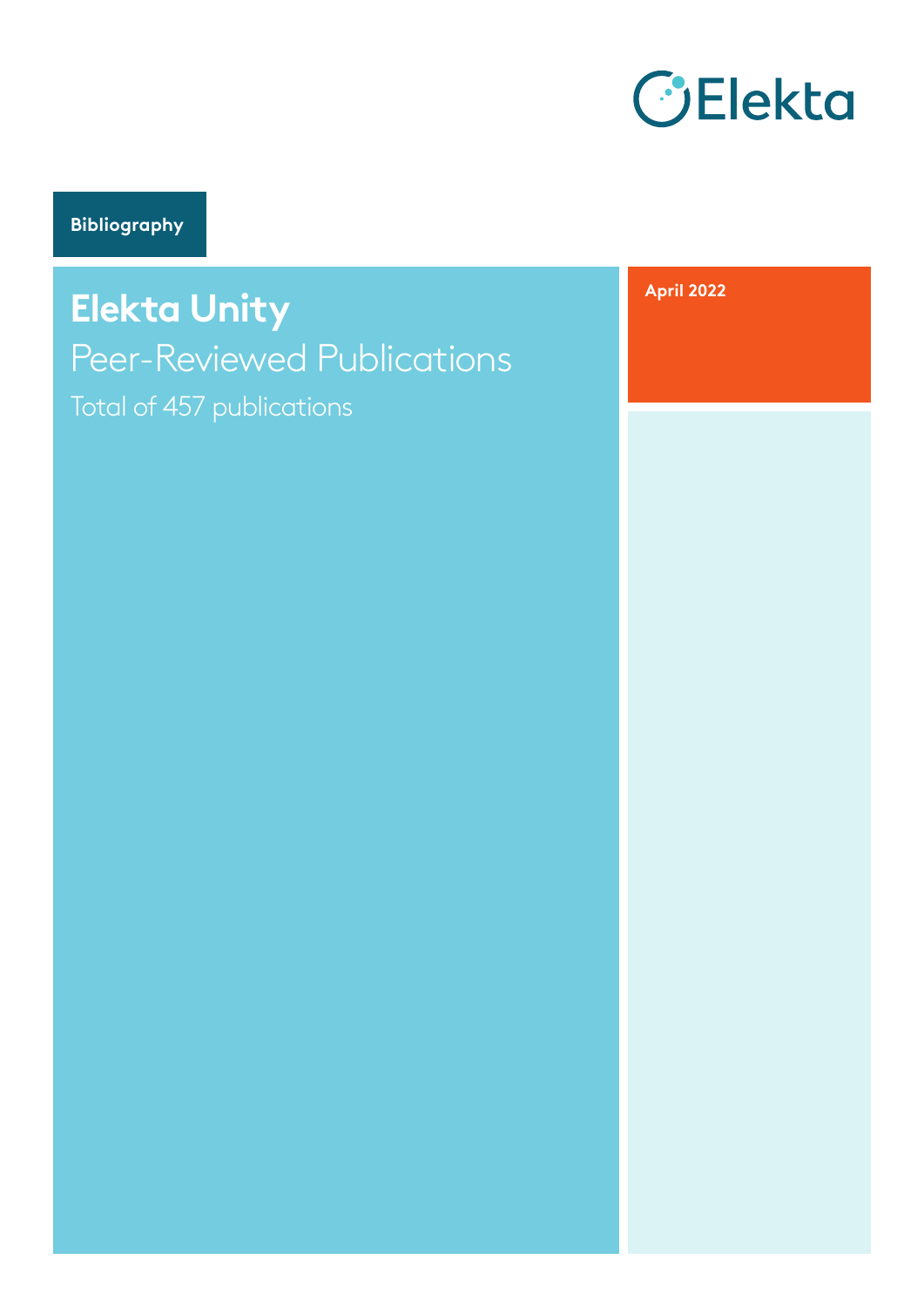| Trackina | $\Delta$ 7 |
|----------|------------|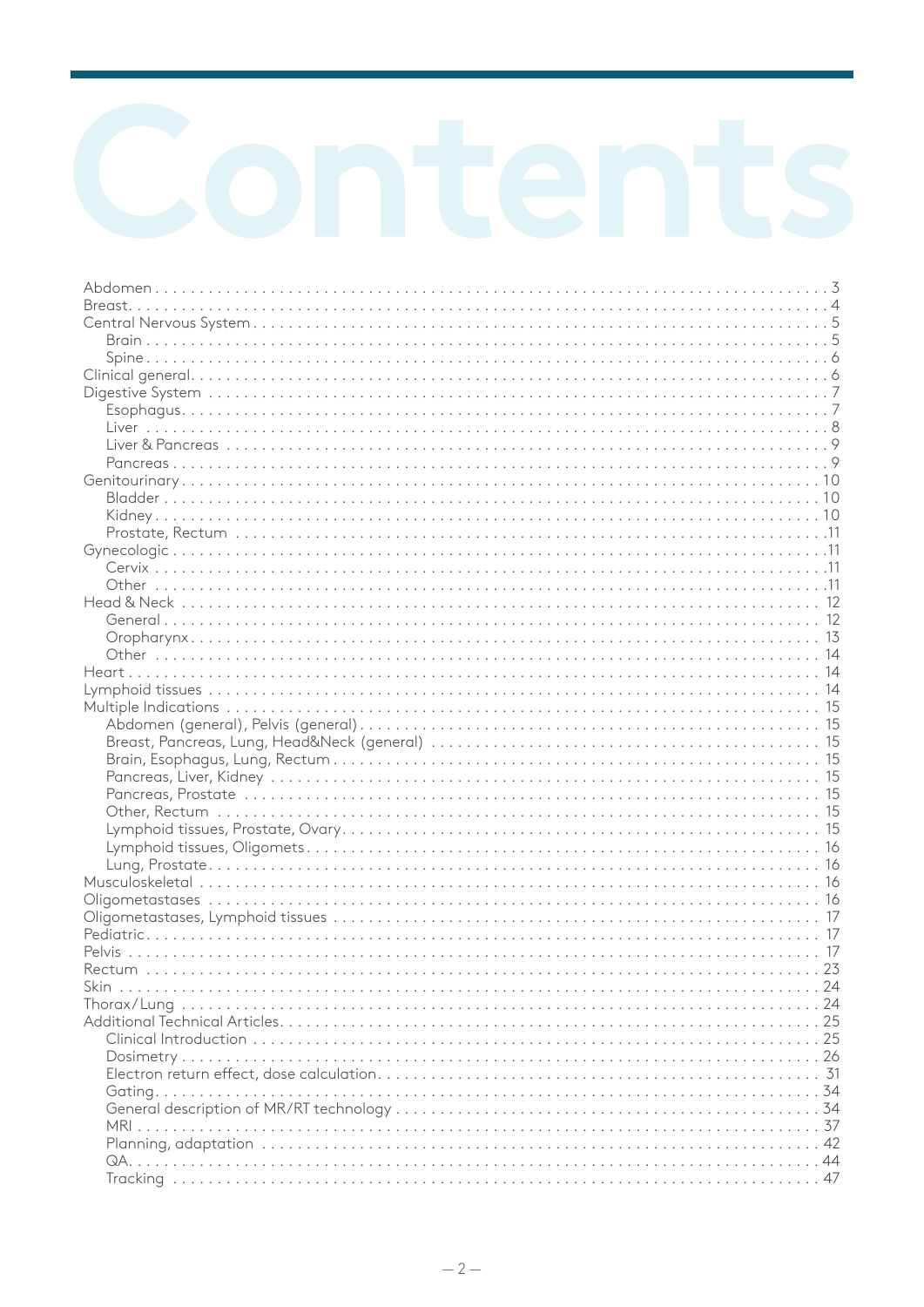# **Abdomen (10)**

# **Reducing MRI-guided radiotherapy planning and delivery times via efficient leaf sequencing and segment shape optimization algorithms.**

# **Phys Med Biol. 2022;67(5):055005.**

Snyder JE, St-Aubin J, Yaddanapudi S, Marshall S, Strand S,Kruger S, Flynn RT, Hyer DE. PMID: 35130528 DOI: 10.1088/1361-6560/ac5299.

# **Online adaptive MR-guided stereotactic radiotherapy for unresectable malignancies in the upper abdomen using a 1.5T MR-linac.**

## **Acta Oncol. 2022;61(1):111–15.**

Daamen LA, de Mol van Otterloo SR, van Goor IWJM, Eijkelenkamp H, Erickson BA, Hall WA, Heerkens HD, Meijer GJ, Molenaar IQ, van Santvoort HC, Verkooijen HM, Intven MPW. PMID: 34879792 DOI: 10.1080/0284186X.2021.2012593.

# **Patterns of care, tolerability, and safety of the first cohort of patients treated on a novel high-field MR-Linac within the MOMENTUM study: Initial results from a prospective multi-institutional registry. Int J Radiat. 2021;111(4):867–75.**

de Mol van Otterloo SR, Christodouleas JP, Blezer ELA, Akhiat H, Brown K, Choudhury A, Eggert D, Erickson BA, Daamen LA, Faivre-Finn C, Fuller CD, Goldwein J, Hafeez S, Hall E, Harrington KJ, van der Heide UA, Huddart RA, Intven MPW, Kirby AM, Lalondrelle S, McCann C, Minsky BD, Mook S, Nowee ME, Oelfke U, Orrling K, Philippens MEP, Sahgal A, Schultz CJ, Tersteeg RJHA, Tijssen RHN, Tree AC, van Triest B, Tseng CL, Hall WA, Verkooijen HM. PMID: 34265394 DOI: 10.1016/j.ijrobp.2021.07.003.

# **DeepDose: A robust deep learning-based dose engine for abdominal tumours in a 1.5 T MRI radiotherapy system. Phys Med Biol. 2021;66(6):065017.**

Tsekas G, Bol GH, Raaymakers BW, Kontaxis C. PMID: 33545708 DOI: 10.1088/1361-6560/abe3d1.

# **Deep learning-based image reconstruction and motion estimation from undersampled radial k-space for real-time MRI-guided radiotherapy.**

## **Phys Med Biol. 2020;65(15):155015.**

Terpstra ML, Maspero M, d'Agata F, Stemkens B, Intven MPW, Lagendijk JJW, van den Berg CAT, Tijssen RHN. PMID: 32408295 DOI: 10.1088/1361-6560/ab9358.

## **Feasibility of real-time motion tracking using cine MRI during MR-guided radiation therapy for abdominal targets. Med Phys. 2020;47(8):3554–66.**

Keiper TD, Tai A, Chen X, Paulson E, Lathuiliere F, Beriault S, Hebert F, Cooper DT, Lachaine M, Li XA. PMID: 32402111 DOI: 10.1002/mp.14230.

# **4D-MRI driven MR-guided online adaptive radiotherapy for abdominal stereotactic body radiation therapy on a high field MR-Linac: Implementation and initial clinical experience.**

**Clin Transl Radiat Oncol. 2020;23:72–9.**

Paulson ES, Ahunbay E, Chen X, Mickevicius NJ, Chen GP, Schultz C, Erickson B, Straza M, Hall WA, Li XA. PMID: 32490218 DOI: 10.1016/j.ctro.2020.05.002.

# **MRI-based upper abdominal organs-at-risk atlas for radiation oncology.**

**Int J Radiat. 2020;106(4):743–53.**

Lukovic J, Henke L, Gani C, Kim TK, Stanescu T, Hosni A, Lindsay P, Erickson B, Khor R, Eccles C, Boon C, Donker M, Jagavkar R, Nowee ME, Hall WA, Parikh P, Dawson LA.

PMID: 31953061 DOI: 10.1016/j.ijrobp.2019.12.003.

# **A preferred patient decubitus positioning for magnetic resonance image guided online adaptive radiation therapy of pancreatic cancer.**

# **Phys Imaging Radiat. 2019;12:22–9.**

Chen Y, Chen X, Hall W, Prior P, Zhang Y, Paulson E, Lang J, Erickson B, Li XA. PMID: 33458291 DOI: 10.1016/j.phro.2019.11.001.

### **Image-driven, model-based 3D abdominal motion estimation for MR-guided radiotherapy. Phys Med Biol. 2016;61(14):5335–55.**

Stemkens B, Tijssen RH, de Senneville BD, Lagendijk JJ, van den Berg CA. PMID: 27362636 DOI: 10.1088/0031-9155/61/14/5335.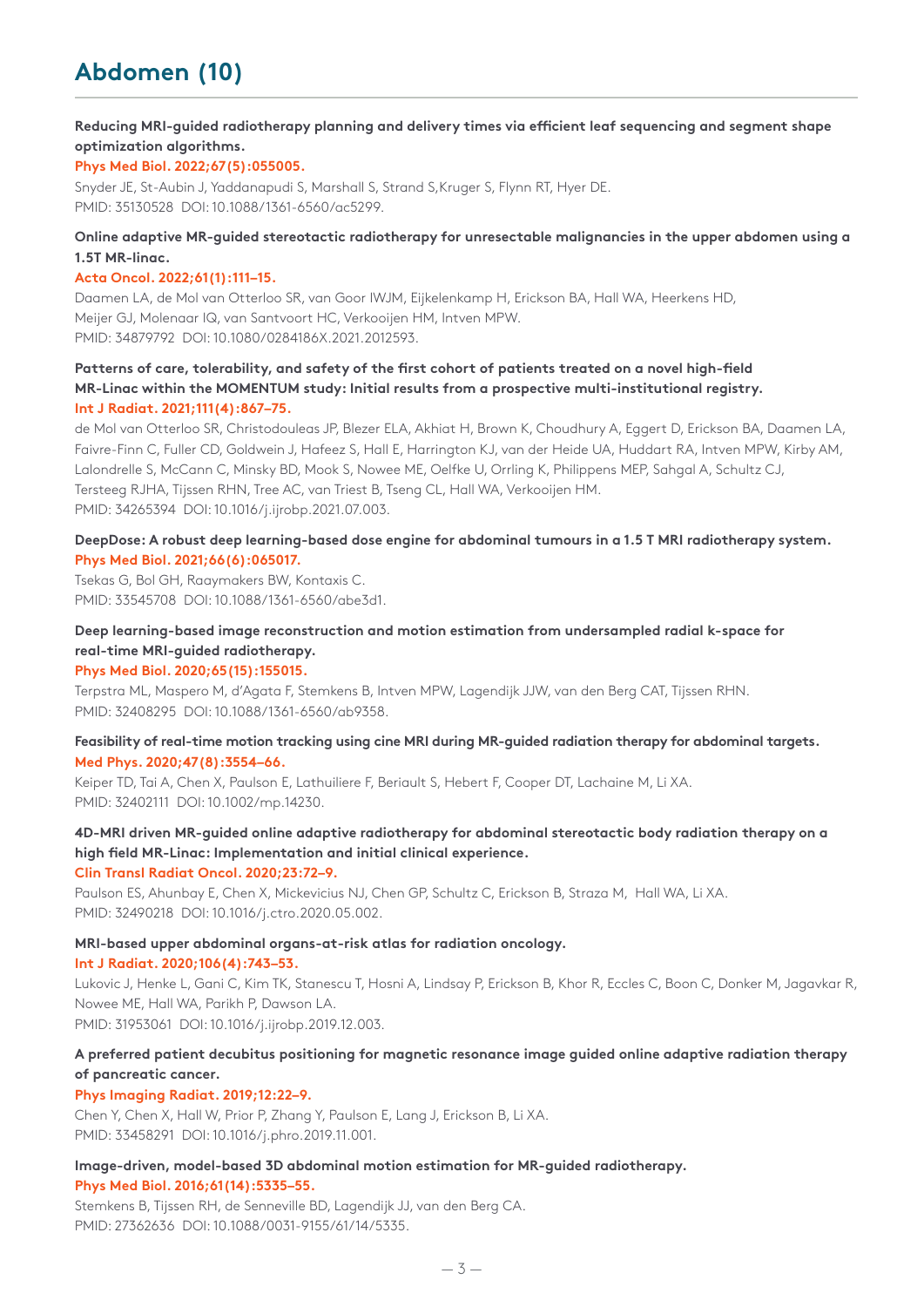# **Breast (11)**

### **Prone vs. supine accelerated partial breast irradiation on an MR-Linac: A planning study. Radiother Oncol. 2021;165:193–9.**

Groot Koerkamp ML, van der Leij F, van't Westeinde T, Bol GH, Scholten V, Bouwmans R, Mandija S, Philippens MEP, van den Bongard HJGD, Houweling AC. PMID: 34774649 DOI: 10.1016/j.radonc.2021.11.001.

# **Use of magnetic resonance image-guided radiotherapy for breast cancer: a scoping review.**

**J Med Radiat Sci. 2022;69(1):122–33.**

Berlangieri A, Elliott S, Wasiak J, Chao M, Foroudi F. PMID: 34523823 DOI: 10.1002/jmrs.545.

## **Consensus on contouring primary breast tumors on MRI in the setting of neoadjuvant partial breast irradiation in trials. Pract Radiat Oncol. 2020;10(6):e466–74.**

Vasmel JE, Groot Koerkamp ML, Kirby AM, Russell NS, Shaitelman SF, Vesprini D, Anandadas CN, Currey A, Keller BM, Braunstein LZ, Han K, Kotte ANTJ, de Waard SN, Philippens MEP, Houweling AC, Verkooijen HM, van den Bongard HJGD. PMID: 32315784 DOI: 10.1016/j.prro.2020.03.011.

# **Synthetic CT for single-fraction neoadjuvant partial breast irradiation on an MRI-Linac.**

## **Phys Med Biol. 2021;66(8):085010.**

Groot Koerkamp ML, de Hond YJM, M aspero M, Kontaxis C, Mandija S,Vasmel JE, Charaghvandi RK, Philippens MEP, van Asselen B, van den Bongard HJGD, Hackett SS, Houweling AC. PMID: 33761491 DOI: 10.1088/1361-6560/abf1ba.

# **Analysis of the electron-stream effect in patients treated with partial breast irradiation using the 1.5 T MR-linear accelerator.**

## **Clin Transl Radiat Oncol. 2021:27:103–8.**

De-Colle C, Nachbar M, Mönnich D, Boeke S, Gani C, Weidner N, Heinrich V, Winter J, Tsitsekidis S, Dohm O, Zips D, Thorwarth D. PMID: 33553697 DOI: 10.1016/j.ctro.2020.12.005.

## **Use of magnetic resonance imaging-guided radiotherapy for breast cancer: A scoping review protocol. Sys Rev. 2021;10(44)**

Elliott S, Berlangieri A, Wasiak J, Chao M, Foroudi F PMID: 33526097 DOI: 10.1186/s13643-021-01594-9

# **Optimizing MR-guided radiotherapy for breast cancer patients.**

## **Front Oncol. 2020;10:1107.**

Groot Koerkamp ML, Vasmel JE, Russell NS, Shaitelman SF, Anandadas CN, Currey A, Vesprini D, Keller BM, De-Colle C, Han K, Braunstein LZ, Mahmood F, Lorenzen EL, Philippens MEP, Verkooijen HM, Lagendijk JJW, Houweling AC, v an den Bongard HJGD, Kirby AM. PMID: 32850318 DOI: 10.3389/fonc.2020.01107.

# **Partial breast irradiation with the 1.5 T MR-Linac: First patient treatment and analysis of electron return and stream effects.**

## **Radiother Oncol. 2020;145:30–5.**

Nachbar M, Mönnich D, Boeke S, Gani C, Weidner N, Heinrich V, Lo Russo M, Livi L, Winter J, Tsitsekidis S, Dohm O, Thorwarth D, Zips D, De-Colle C.

PMID: 31874347 DOI: 10.1016/j.radonc.2019.11.025.

# **Single dose partial breast irradiation using an MRI linear accelerator in the supine and prone treatment position. Clin Transl Radiat Oncol. 2019;14:1–7.**

Charaghvandi KR, Van't Westeinde T, Yoo S, Houweling AC, Rodrigues A, Verkooijen HM, Philippens MEP, van Asselen B, Horton JK, van den Bongard HJGD.

PMID: 30406210 DOI: 10.1016/j.ctro.2018.09.001.

 $-4-$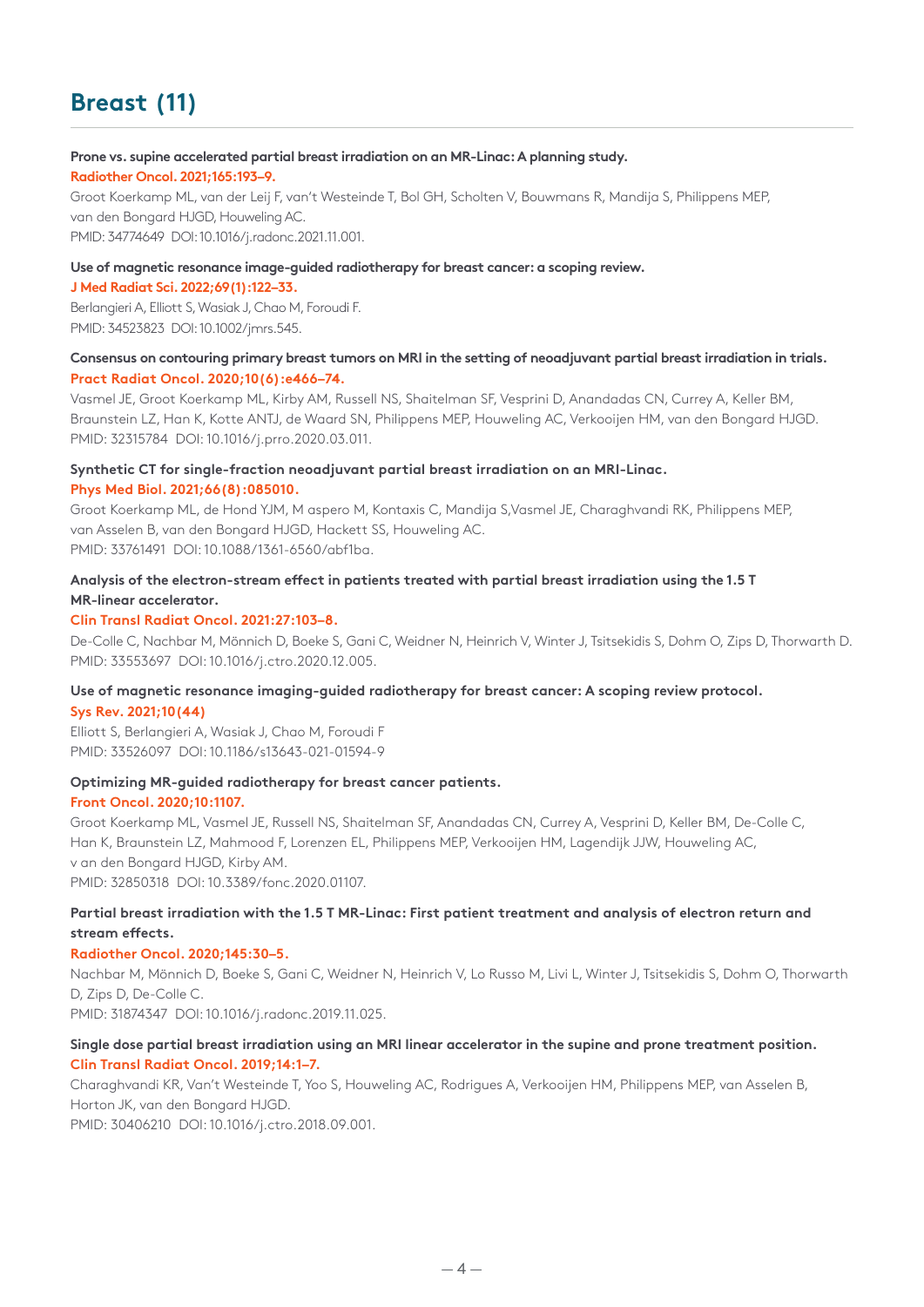### **Magnetic field dose effects on different radiation beam geometries for hypofractionated partial breast irradiation. J Appl Clin Med Phys. 2017;18(6):62–70.**

Kim A, Lim-Reinders S, McCann C, Ahmad SB, Sahgal A, Lee J, Keller BM. PMID: 28901729 DOI: 10.1002/acm2.12182.

**MR-guided breast radiotherapy: feasibility and magnetic-field impact on skin dose. Phys Med Biol. 2013;58(17):5917–30.**

van Heijst TC, den Hartogh MD, Lagendijk JJ, van den Bongard HJ, van Asselen B. PMID: 23920343 DOI: 10.1088/0031-9155/58/17/5917**.**

# **Central Nervous System (12)**

# **Brain**

**Inter-fraction dynamics during post-operative 5 fraction cavity hypofractionated stereotactic radiotherapy with a MR LINAC: A prospective serial imaging study.**

# **J Neurooncol. 2022;156:569–77.**

Tan H, Stewart J, Ruschin M, Wang MH, Myrehaug S, Tseng CL, Detsky J, Husain Z, Chen H, Sahgal A, Soliman H. PMID: 34981300 DOI: 10.1007/s11060-021-03938-w.

# **Accuracy and precision of apparent diffusion coefficient measurements on a 1.5 T MR-Linac in central nervous system tumour patients.**

## **Radiother Oncol. 2021;164:155–62.**

Lawrence LSP, Chan RW, Chen H, Keller B, Stewart J, Ruschin M, Chugh B, Campbell M, Theriault A, Stanisz GJ, MacKenzie S, Myrehaug S, Detsky J, Maralani PJ, Tseng CL, Czarnota GJ, Sahgal A, Lau AZ. PMID: 34592363 DOI: 10.1016/j.radonc.2021.09.020.

# **Chemical exchange saturation transfer MRI in central nervous system tumours on a 1.5 T MR-Linac. Radiother Oncol. 2021;162:140–9.**

Chan RW, Lawrence LSP, Oglesby RT, Chen H, Stewart J, Theriault A, Campbell M, Ruschin M, Myrehaug S, Atenafu EG, Keller B, Chugh B, MacKenzie S, Tseng CL, Detsky J, Maralani PJ, Czarnota GJ, Stanisz GJ, Sahgal A, Lau AZ. PMID: 34280403 DOI: 10.1016/j.radonc.2021.07.010.

# **MR-guided radiotherapy for brain and spine tumors.**

## **Front Oncol. 2021;11:626100.**

Maziero D, Straza MW, Ford JC, Bovi JA, Diwanji T, Stoyanova R, Paulson ES, Mellon EA. PMID: 33763361 DOI: 10.3389/fonc.2021.626100.

# **Glioma consensus contouring recommendations from a MR-Linac International Consortium Research Group and evaluation of a CT-MRI and MRI-only workflow.**

# **J Neurooncol. 2020;149:305–14.**

Tseng CL, Stewart J, Whitfield G, Verhoeff JJC, Bovi J, Soliman H, Chung C, Myrehaug S, Campbell M, Atenafu EG, Heyn C, Das S, Perry J, Ruschin M, Sahgal A. PMID: 32860571 DOI: 10.1007/s11060-020-03605-6.

# **MR-only brain radiation therapy: Dosimetric evaluation of synthetic CTs generated by a dilated convolutional neural network.**

## **Int J Radiat. 2018;102(4):801–12.**

Dinkla AM, Wolterink JM, Maspero M, Savenije MHF, Verhoeff JJC, Seravalli E, Isgum I, Seevinck PR, van den Berg CAT. PMID: 30108005 DOI: 10.1016/j.ijrobp.2018.05.058.

# **Dosimetric feasibility of the hybrid magnetic resonance imaging (MRI)-linac system (MRL) for brain metastases: The impact of the magnetic field.**

## **Radiother Oncol. 2017;125(2):273–9.**

Tseng CL, Eppinga W, Seravalli E, Hackett S, Brand E, Ruschin M, Lee YK, Atenafu EG, Sahgal A. PMID: 29079310 DOI: 10.1016/j.radonc.2017.09.036.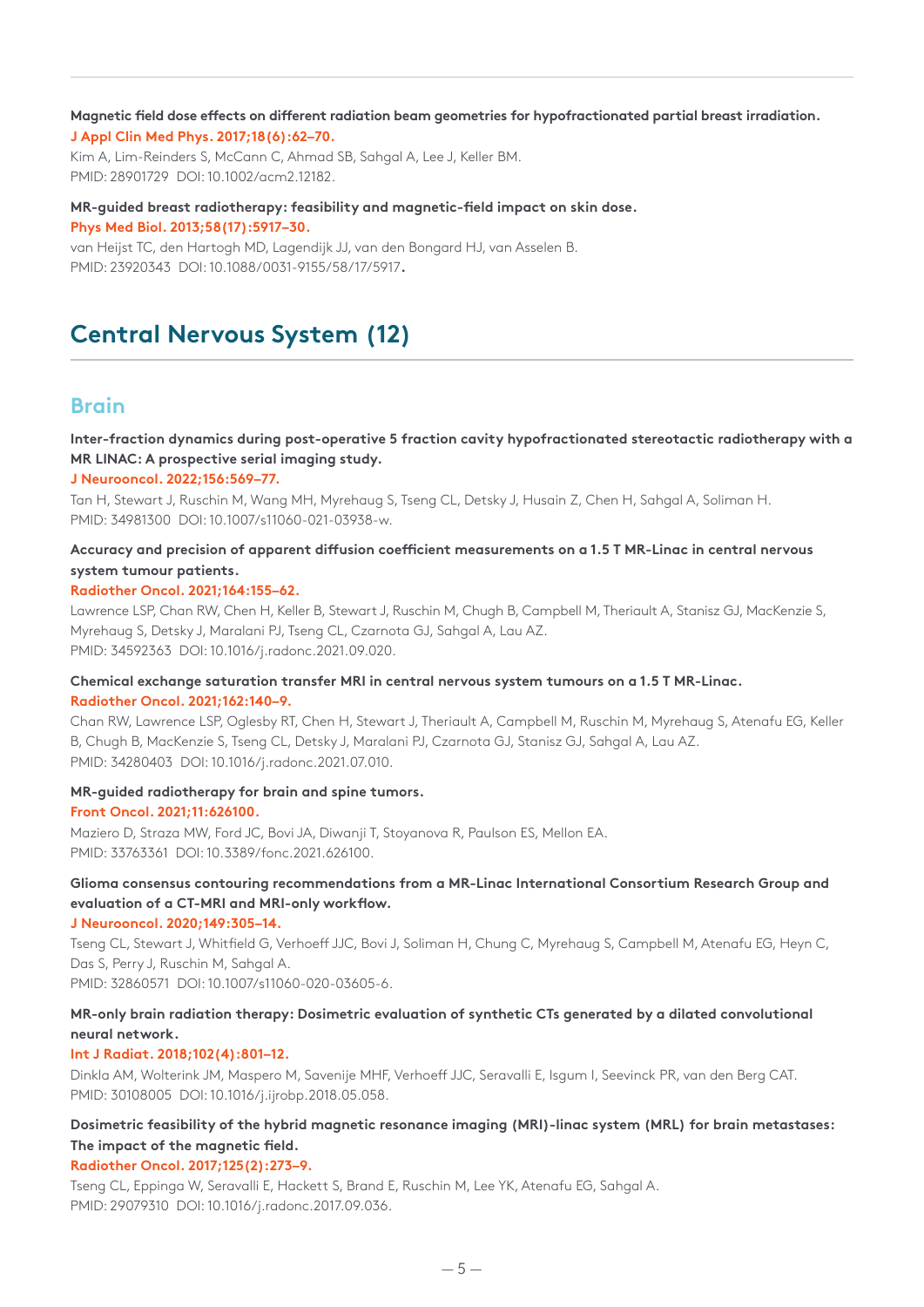# **The dosimetric impact of gadolinium-based contrast media in GBM brain patient plans for a MRI-Linac. Phys Med Biol. 2017;62(26):N362–74.**

Ahmad SB, Paudel MR, Sarfehnia A, Kim A, Pang G, Ruschin M, Sahgal A, Keller BM. PMID: 28635617 DOI: 10.1088/1361-6560/aa7acb.

# **MR-guided radiation therapy: transformative technology and its role in the central nervous system. J Neuro-Oncol. 2017;19(S2:ii16–29.**

Cao Y, Tseng CL, Balter JM, Teng F, Parmar HA, Sahgal A. PMID: 28380637 DOI: 10.1093/neuonc/nox006.

# **Spine**

# **Feasibility of spinal stereotactic body radiotherapy in Elekta Unity® MR-Linac.**

# **J Radiosurgery SBRT. 2020;7(2):127–34.**

Han EY, Aima M, Hughes N, Briere TM, Yeboa DN, Castillo P, Wang J, Yang J, Vedam S. PMID: 33282466 PMCID: PMC7717094

# **Evaluation of online plan adaptation strategies for the 1.5T MR-linac based on "First-In-Man" treatments. Cureus 2018;10(4):e2431.**

Winkel D, Bol GH, Kiekebosch IH, Van Asselen B, Kroon PS, Jürgenliemk-Schulz IM, Raaymakers BW. PMID: 29876153 DOI: 10.7759/cureus.2431.

# **First patients treated with a 1.5 T MRI-Linac: clinical proof of concept of a high-precision, high-field MRI guided radiotherapy treatment.**

# **Phys Med Biol. 2017;62(23):L41–59.**

Raaymakers BW, Jürgenliemk-Schulz IM, Bol GH, Glitzner M, Kotte ANTJ, van Asselen B, de Boer JCJ, Bluemink JJ, Hackett SL, Moerland MA, Woodings SJ, Wolthaus JWH, van Zijp HM, Philippens MEP, Tijssen R, Kok JGM, de Groot-van Breugel EN, Kiekebosch I, Meijers LTC, Nomden CN, Sikkes GG, Doornaert PAH, Eppinga WSC, Kasperts N, Kerkmeijer LGW, Tersteeg JHA, Brown KJ, Pais B, Woodhead P, Lagendijk JJW.

PMID: 29135471 DOI: 10.1088/1361-6560/aa9517.

# **Clinical general (9)**

# **The MOMENTUM study: An international registry for the evidence-based introduction of MR-guided adaptive therapy. Front Oncol. 2020;10:1328.**

de Mol van Otterloo SR, Christodouleas JP,Blezer ELA, Akhiat H, Brown K, Choudhury A, Eggert D, Erickson BA, Faivre-Finn C, Fuller CD, Goldwein J, Hafeez S, Hall E, Harrington KJ, van der Heide UA, Huddart RA, Intven MPW, Kirby AM, Lalondrelle S, McCann C, Minsky BD, Mook S, Nowee ME, Oelfke U, Orrling K, Sahgal A, Sarmiento JG, Schultz CJ, Tersteeg RJHA, Tijssen RHN, Tree AC, van Triest B, Hall WA, Verkooijen HM.

PMID: 33014774 DOI: 10.3389/fonc.2020.01328.

# **Clinical workflow for treating patients with a metallic hip prosthesis using magnetic resonance imaging-guided radiotherapy. Phys Imaging Radiat. 2020;15:85–90.**

Keesman R, van der Bijl E, Janssen TM, Vijlbrief T, Pos FJ, van der Heide UA. PMID: 33458331 DOI: 10.1016/j.phro.2020.07.010.

# **"Apres Mois, Le Deluge": Preparing for the coming data flood in the MRI-guided radiotherapy era.**

**Front Oncol. 2019;9:983.**

Kiser KJ, Smith BD, Wang J, Fuller CD. PMID: 31632914 DOI: 10.3389/fonc.2019.00983.

# **Feasibility and accuracy of quantitative imaging on a 1.5 T MR-Linear accelerator.**

# **Radiother Oncol. 2019;133:156–62.**

Kooreman ES, van Houdt PJ, Nowee ME, van Pelt VWJ, Tijssen RHN, Paulson ES, Gurney-Champion OJ, Wang J, Koetsveld F, van Buuren LD, Ter Beek LC, van der Heide UA.

PMID: 30935572 DOI: 10.1016/j.radonc.2019.01.011.

## **Radiation-induced lung toxicity in mice irradiated in a strong magnetic field. PLoS One 2018;13:e0205803.**

Rubinstein AE, Gay S, Peterson CB, Kingsley CV, Tailor RC, Pollard-Larkin JM, Melancon AD, Followill DS, Court LE. PMID: 30444887 DOI: 10.1371/journal.pone.0205803**.**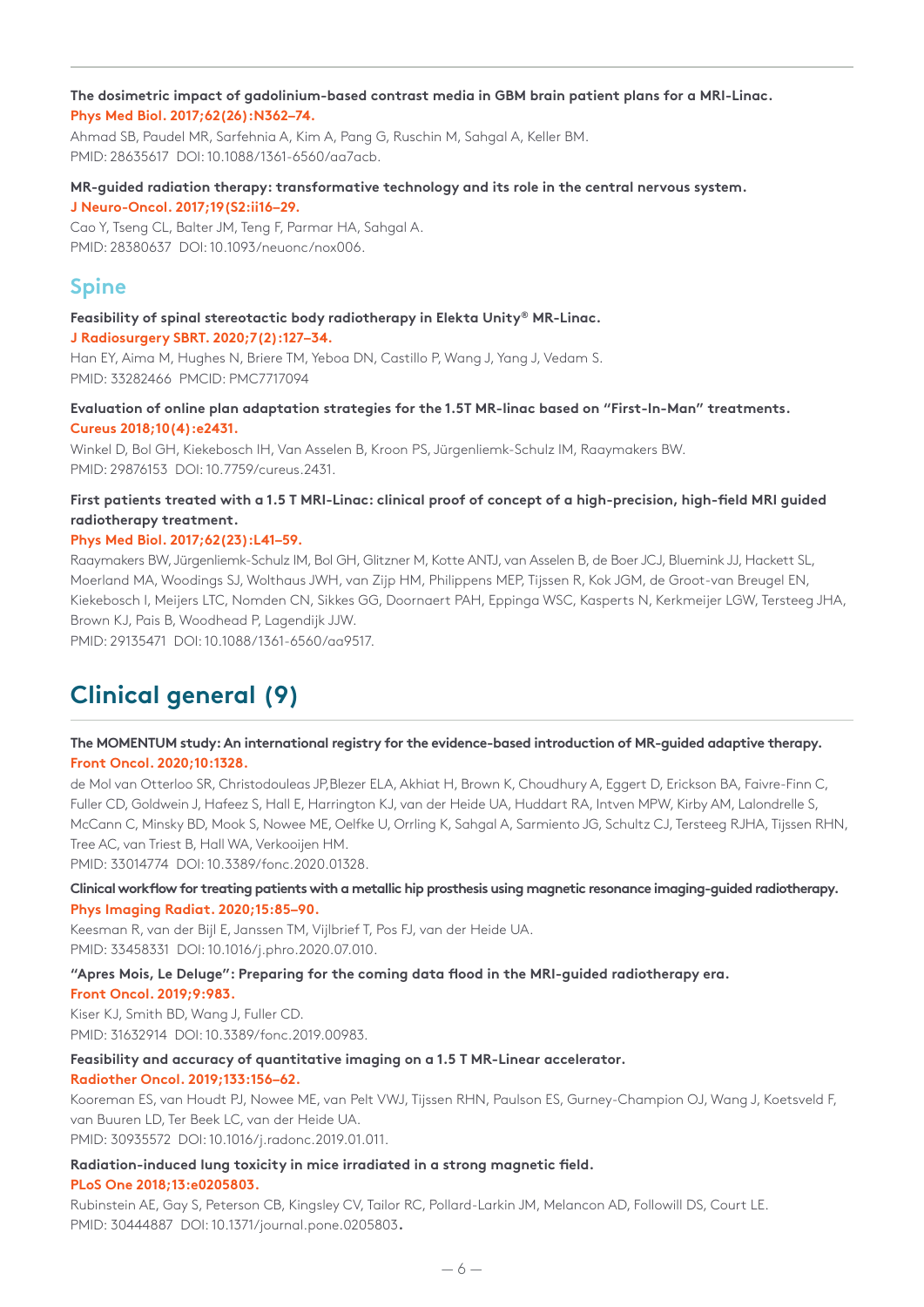# **R-IDEAL: A framework for systematic clinical evaluation of technical innovations in radiation oncology. Front Oncol. 2017;7:59.**

Verkooijen HM, Kerkmeijer LGW, Fuller CD, Huddart R, Faivre-Finn C, Verheij M, Mook S, Sahgal A, Hall E, Schultz C. PMID: 28421162 DOI: 10.3389/fonc.2017.00059.

# **Biological responses of human solid tumor cells to x-ray irradiation within a 1.5-Tesla magnetic field generated by a magnetic resonance imaging-linear accelerator. Bioelectromagnetics 2016;37(7):471–80.**

Wang L, Hoogcarspel SJ, Wen Z, van Vulpen M, Molkentine DP, Kok J, Lin SH, Broekhuizen R, Ang KK, Bovenschen N, Raaymakers BW, Frank SJ. PMID: 27434783 DOI: 10.1002/bem.21991**.**

**The development of the MRI linac system for online MRI-guided radiotherapy: a clinical update.**

## **J Intern Med. 2016;280(2):203–8.**

Lagendijk JJ, van Vulpen M, Raaymakers BW. PMID: 27197553 DOI: 10.1111/joim.12516.

## **The MRI-linear accelerator consortium: Evidence-based clinical introduction of an innovation in radiation oncology connecting researchers, methodology, data collection, quality assurance, and technical development. Front Oncol. 2016;6:215.**

Kerkmeijer LG, Fuller CD, Verkooijen HM, Verheij M, Choudhury A, Harrington KJ, Schultz C, Sahgal A, Frank SJ, Goldwein J, Brown KJ, Minsky BD, van Vulpen M. PMID: 27790408 DOI: 10.3389/fonc.2016.00215.

# **Digestive System (28)**

# **On-line MR imaging for dose validation of abdominal radiotherapy.**

# **Phys Med Biol. 2015;60(22):8869–83.**

Glitzner M, Crijns SP, de Senneville BD, Kontaxis C, Prins FM, Lagendijk JJ, Raaymakers BW. PMID: 26531846 DOI: 10.1088/0031-9155/60/22/8869.

# **Esophagus**

## **Clinical implementation and feasibility of long-course fractionated MR-guided chemoradiotherapy for patients with esophageal cancer: An R-IDEAL stage 1b/2a evaluation of technical innovation Clin Transl Radiat Oncol. 2022;34:82–89.**

Boekhoff MR, Bouwmans R, Doornaert PAH, Intven MPW, Lagendijk JJW, van Lier ALHMW, Rasing MJA, van de Ven S, Meijer GJ,Mook S.

PMID: 10000000004 DOI: 10.1016/j.ctro.2022.03.008.

# **An in-silico assessment of the dosimetric benefits of MR-guided radiotherapy for esophageal cancer patients. Radiother Oncol. 2021;162:76–84.**

Boekhoff M, Defize I, Borggreve A, van Hillegersberg R, Kotte A, Lagendijk J, van Lier A, Ruurda J, Takahashi N, Mook S, Meijer G. PMID: 34237345 DOI: 10.1016/j.radonc.2021.06.038.

## **Review of MR-guided radiotherapy for esophageal cancer. Front Oncol. 2021;11:628009.**

Lee SL, Bassetti M, Meijer GJ, Mook S. PMID: 33828980 DOI: 10.3389/fonc.2021.628009.

# **In-air electron streaming effect for esophageal cancer radiotherapy with a 1.5 T perpendicular magnetic field: A treatment planning study.**

# **Front Oncol. 2020;19:607061.**

Liu H, Ding S, Wang B, Li Y, Sun Y, Huang X. PMID: 33335861 DOI: 10.3389/fonc.2020.607061.

# **Comparison of treatment plans for a high-field MRI-Linac and a conventional linac for esophageal cancer. Strahlenther Onkol. 2019;195:327–34.**

Nachbar M, Monnich D, Kalwa P, Zips D, Thorwarth D, Gani C. PMID: 30361744 DOI: 10.1007/s00066-018-1386-z.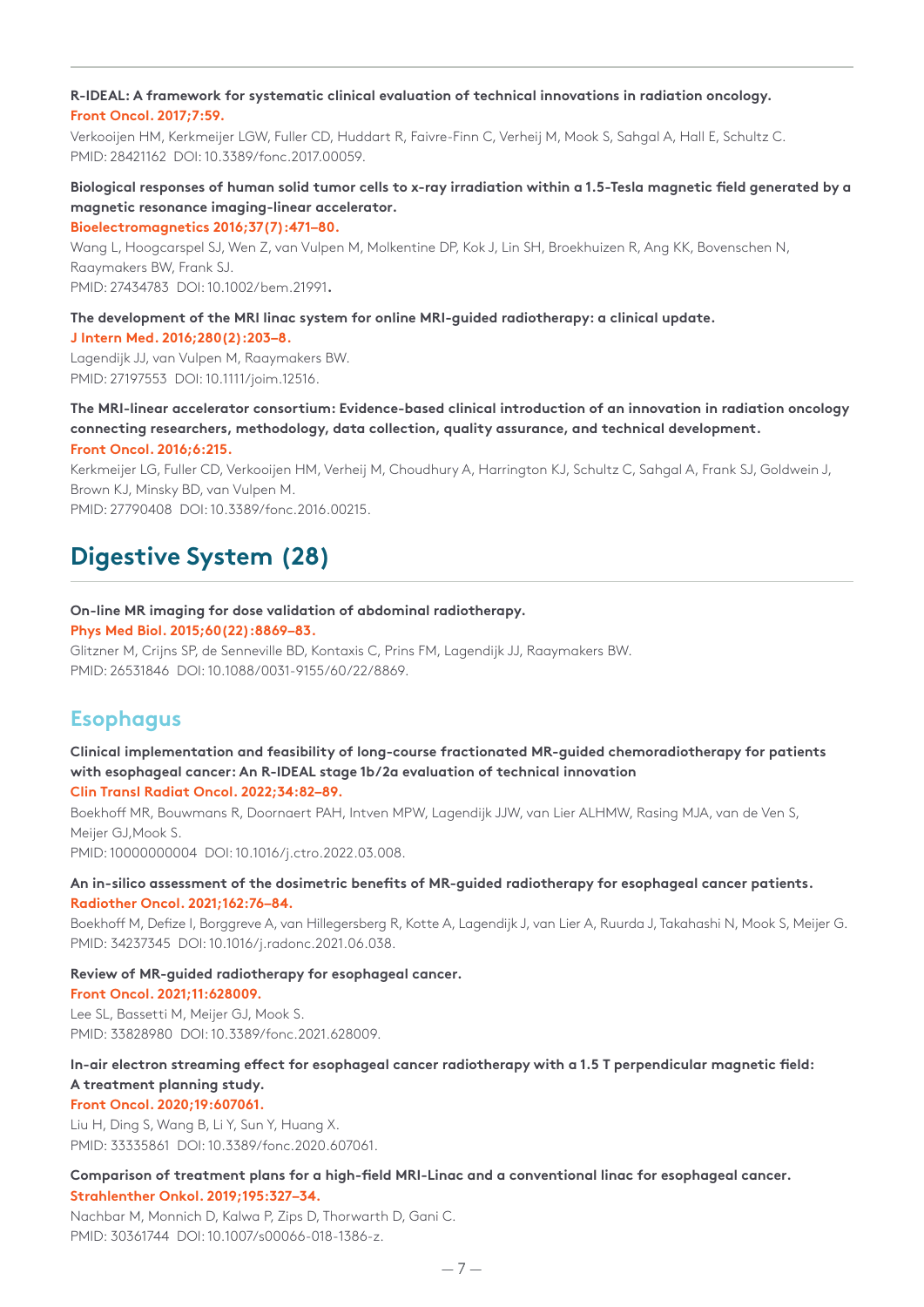# **Liver**

# **MRI-guided online adaptive stereotactic body radiation therapy of liver and pancreas tumors on an MR-Linac system. Cancers 2022;14(3):716.**

Stanescu T, Shessel A, Carpino-Rocca C, Taylor E, Semeniuk O, Li W,Barry A, Lukovic J, Dawson L, Hosni A. PMID: 35158984 DOI: 10.3390/cancers14030716.

# **Technical feasibility and clinical evaluation of 4D-MRI guided liver SBRT on the MR-Linac.**

**Radiother Oncol. 2022;167:265–91.**

van de Lindt A, Nowee B, Janssen T, Schneider C, Remeijer P, van Pelt VWJ, Betgen A, Jansen EPM, Sonke JJ. PMID: 35033603 DOI: 10.1016/j.radonc.2022.01.009.

**MR-guided radiotherapy for liver malignancies. Front Onco. 2021;11:616027.**

Boldrini L, Corradini S, Gani C, Henke L, Hosni A, Romano A, Dawson L. PMID: 33869001 DOI: 10.3389/fonc.2021.616027.

# **Validation of a 4D-MRI guided liver stereotactic body radiation therapy strategy for implementation on the MR-Linac. Phys Med Biol. 2021;66(10):105010.**

van de Lindt TN, Fast MF, van den Wollenberg W, Kaas J, Betgen A, Nowee ME, Jansen EP, Schneider C, van der Heide UA, Sonke JJ. PMID: 33887708 DOI: 10.1088/1361-6560/abfada.

# **Magnetic resonance imaging-guided adaptive radiotherapy for colorectal liver metastases.**

**Cancers 2021;13(7):1636.**

Romesser PB, Tyagi N, Crane CH. PMID: 33915810 DOI: 10.3390/cancers13071636.

## **Simulated daily plan adaptation for magnetic resonance-guided liver stereotactic body radiotherapy. Acta Oncol. 2020;60:260-6.**

Taylor E, Lukovic J, Velec M, Shessel A, Stanescu T, Dawson L, Letourneau D, Lindsay P. PMID: 33170058 DOI: 10.1080/0284186X.2020.1840625.

## **Investigating the impact of patient arm position in an MR-linac on liver SBRT treatment plans. Med Phys. 2019;46(11):5144–41.**

van den Wollenberg W, de Ruiter P, Nowee ME, Jansen EPM, Sonke JJ, Fast MF. PMID: 31529694 DOI: 10.1002/mp.13826.

# **MRI-guided mid-position liver radiotherapy: Validation of image processing and registration steps. Radiother Oncol. 2019;138:132–40.**

van de Lindt TN, Fast MF, van Kranen SR, Nowee ME, Jansen EPM, van der Heide UA, Sonke JJ. PMID: 31252295 DOI: 10.1016/j.radonc.2019.06.007.

## **Tumor trailing for liver SBRT on the MR-Linac. Int J Radiat. 2018;103:468–78.**

Fast M, van de Schoot A, van de Lindt T, Carbaat C, van der Heide U, Sonke JJ. PMID: 30243573 DOI: 10.1016/j.ijrobp.2018.09.011.

### **A self-sorting coronal 4D-MRI method for daily image guidance of liver lesions on an MR-Linac. Int J Radiat. 2018;102:875–84.**

van de Lindt T, Sonke JJ, Nowee M, Jansen E, van Pelt V, van der Heide U, Fast M. PMID: 30054104 DOI: 10.1016/j.ijrobp.2018.05.029.

## **Retrospective self-sorted 4D-MRI for the liver. Radiother Oncol. 2018;127:474–80.**

van de Lindt TN, Fast MF, van der Heide UA, Sonke JJ. PMID: 29804801 DOI: 10.1016/j.radonc.2018.05.006.

### **An MRI-based mid-ventilation approach for radiotherapy of the liver. Radiother Oncol. 2016;121:276–80.**

van de Lindt TN, Schubert G, van der Heide UA, Sonke JJ. PMID: 27825795 DOI: 10.1016/j.radonc.2016.10.020.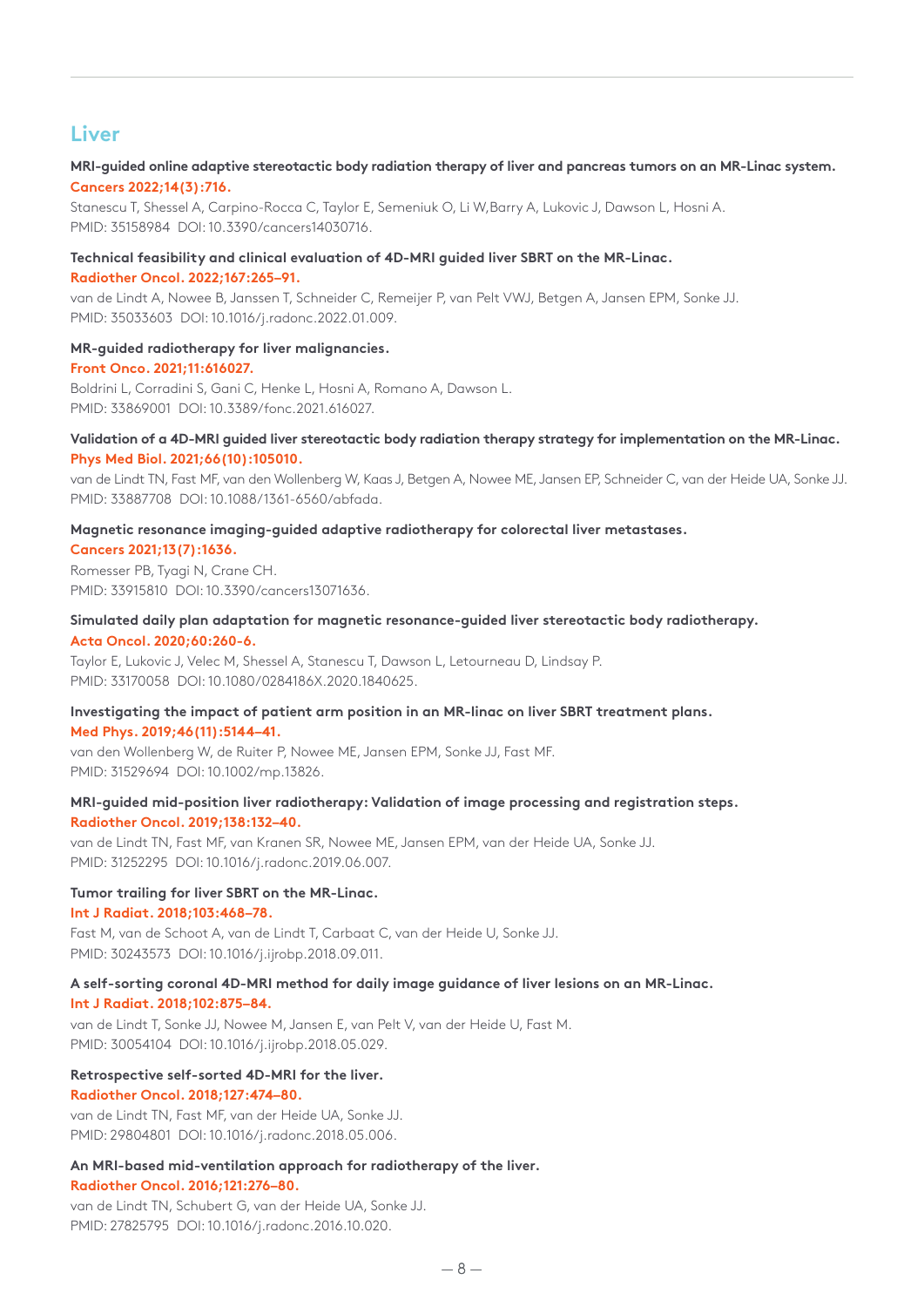# **Liver & Pancreas**

**Initial clinical experience of stereotactic body radiation therapy (SBRT) for liver metastases, primary liver malignancy, and pancreatic cancer with 4D-MRI based online adaptation and real-time MRI monitoring using a 1.5 Tesla MR-Linac.**

# **PLoS One 2020;15:e0236570.**

Hall WA, Straza MW, Chen X, Mickevicius N, Erickson B, Schultz C, Awan M, Ahunbay E, Li XA, Paulson ES. PMID: 32764748 DOI: 10.1371/journal.pone.0236570.

# **Pancreas**

# **Inter- and intrafraction motion assessment and accumulated dose quantification of upper gastrointestinal organs during magnetic resonance-guided ablative radiation therapy of pancreas patients.**

# **Phys Imaging Radiat Oncol. 2022;21:54–61.**

Alam S, Veeraraghavan H, Tringale K, Amoateng E, Subashi E, Wu AJ, Crane CH, Tyagi N. PMID: 35243032 DOI: 10.1016/j.phro.2022.02.007.

## **MRI-Guided Online Adaptive Stereotactic Body Radiation Therapy of Liver and Pancreas Tumors on an MR-Linac System. Cancers 2022;14(3):716.**

Stanescu T, Shessel A, Carpino-Rocca C, Taylor E, Semeniuk O, Li W, Barry A, Lukovic J, Dawson L, Hosni A. PMID: 35158984 DOI: 10.3390/cancers14030716.

## **Intrafraction pancreatic tumor motion patterns during ungated magnetic resonance guided radiotherapy with an abdominal corset.**

## **Phys Imaging Radiat Oncol. 2021;21:1–5.**

Grimbergen G, Eijkelenkamp H, Heerkens Hanne D, Raaymakers Bas W, Intven Martijn PW, Meijer Gert J. PMID: 10000000009 DOI: 10.1016/j.phro.2021.12.001.

# **Pancreatic gross tumor volume contouring on computed tomography (CT) compared with magnetic resonance imaging (MRI): Results of an international contouring conference.**

## **Pract Radiat Oncol. 2017;8(2):107–15.**

Hall WA, Heerkens HD, Paulson ES, Meijer GJ, Kotte AN, Knechtges P, Parikh PJ, Bassetti MF, Lee P, Aitken KL, Palta M, Myrehaug S, Koay EJ, Portelance L, Ben-Josef E, Erickson BA. PMID: 29426692 DOI: 10.1016/j.prro.2017.11.005.

# **Dose-escalated radiation therapy for pancreatic cancer: A simultaneous integrated boost approach. Pract Radiat Oncol. 2020;19(6):e495–507.**

Koay EJ, Hanania AN, Hall WA, Taniguchi CM, Rebueno N, Myrehaug S, Aitken KL, Dawson LA, Crane CH, Herman JM, Erickson B.

PMID: 32061993 DOI: 10.1016/j.prro.2020.01.012.

# **Recommendations for MRI-based contouring of gross tumor volume and organs at risk for radiation therapy of pancreatic cancer.**

## **Pract Radiat Oncol. 2017;7(2):126–36.**

Heerkens HD, Hall WA, Li XA, Knechtges P, Dalah E, Paulson ES, van den Berg CAT, Meijer GJ, Koay EJ, Crane CH, Aitken K, van Vulpen M, Erickson.

BAPMID: 28089481 DOI: 10.1016/j.prro.2016.10.006.

# **Feasibility of ablative stereotactic body radiation therapy of pancreas cancer patients on a 1.5 Tesla magnetic resonance-linac system using abdominal compression.**

**Phys Imaging Radiat Oncol. 2021;19:53–9.**

Tyagi N, Liang J, Burleson S, Subashi E, Godoy Scripes P, Tringale KR, Romesser PB, Reyngold M, Crane CH. PMID: 34307919 DOI: 10.1016/j.phro.2021.07.006.

# **Magnetic resonance guided radiation therapy for pancreatic adenocarcinoma, advantages, challenges, current approaches, and future directions.**

# **Front Oncol. 2021;11:628155.**

Hall WA, Small C, Paulson E, Koay EJ, Crane C, Intven M, Daamen LA, Meijer GJ, Heerkens HD, Bassetti M, Rosenberg SA, Aitken K, Myrehaug S, Dawson LA, Lee P, Gani C, Chuong MD, Parikh PJ, Erickson BA. PMID: 34046339 DOI: 10.3389/fonc.2021.628155.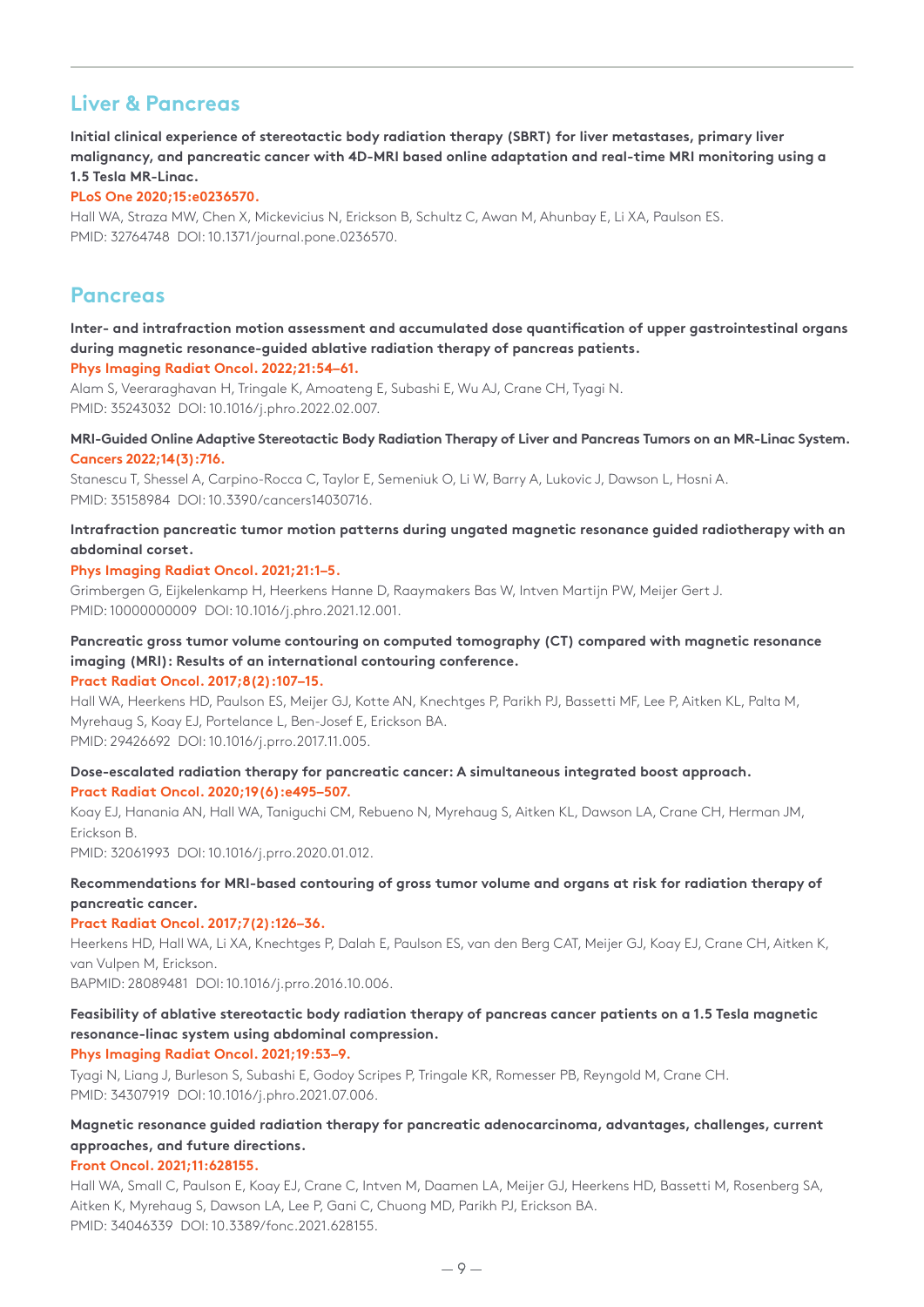**Auto-segmentation of pancreatic tumor in multi-parametric MRI using deep convolutional neural networks. Radiother Oncol. 2020;145:193–200.**

Liang Y, Schott D, Zhang Y, Wang Z, Nasief H, Paulson E, Hall W, Knechtges P, Erickson B, Li XA. PMID: 32045787 DOI: 10.1016/j.radonc.2020.01.021.

# **Genitourinary (13)**

# **Bladder**

# **Comparison of Library of Plans with two daily adaptive strategies for whole bladder radiotherapy. Phys Imaging Radiat Oncol. 2021;20:82–7.**

den Boer D, den Hartogh MD, Kotte ANTJ, van der Voort van Zyp JRN, Noteboom JL, Bol GH, Willigenburg T, Werensteijn-Honingh AM, Jurgenliemk-Schulz IM, van Lier ALHMW, Kroon PS. PMID: 34849413 DOI: 10.1016/j.phro.2021.11.002.

# **MR-guided adaptive radiotherapy for bladder cancer.**

# **Front Oncol. 2021;11:637591.**

Hijab A, Tocco B, Hanson I, Meijer H, Nyborg CJ, Bertelsen AS, Smeenk RJ, Smith G, Michalski J, Baumann BC, Hafeez S. PMID: 33718230 DOI: 10.3389/fonc.2021.637591**.**

# **Feasibility of magnetic resonance guided radiotherapy for the treatment of bladder cancer. Clin Transl Radiat Oncol. 2020;25:46–71.**

Hunt A, Hanson I, Dunlop A, Barnes H, Bower L, Chick J, Cruickshank C, Hall E, Herbert T, Lawes R, McQuaid D, McNair H, Mitchell A, Mohajer J, Morgan T, Oelfke U, Smith G, Nill S, Huddart R, Hafeez S. PMID: 33015380 DOI: 10.1016/j.ctro.2020.09.002.

# **The potential of MRI-guided online adaptive re-optimisation in radiotherapy of urinary bladder cancer. Radiother Oncol. 2015;118(1):154–9.**

Vestergaard A, Hafeez S, Muren LP, Nill S, Hoyer M, Hansen VN, Gronborg C, Pedersen EM, Petersen JB, Huddart R, Oelfke U. PMID: 26631646 DOI: 10.1016/j.radonc.2015.11.003.

# **Kidney**

### **A case study of DIBH to spare abdominal organs at risk for renal cell carcinoma MR-guided radiotherapy. Med Dosim. 2022**

Yorio SD, Lenards N, Hunzeker A. PMID: 35216879 DOI: 10.1016/j.meddos.2022.01.002.

# **Adaptive magnetic resonance-guided stereotactic body radiotherapy: The next step in the treatment of renal cell carcinoma.**

# **Front Oncol. 2021;11:634830.**

Keller B, Bruynzeel AME, Tang C, Swaminath A, Kerkmeijer L, Chu W. PMID: 34046341 DOI: 10.3389/fonc.2021.634830.

# **Intrafraction motion management of renal cell carcinoma with magnetic resonance imaging-guided stereotactic body radiation therapy.**

# **Pract Radiat Oncol. 2018;9(1):e55–61.**

Prins FM, Stemkens B, Kerkmeijer LGW, Barendrecht MM, de Boer HJ, Vonken EPA, Lagendijk JJW, Tijssen RHN. PMID: 30261329 DOI: 10.1016/j.prro.2018.09.002.

# **Effect of intra-fraction motion on the accumulated dose for free-breathing MR-guided stereotactic body radiation therapy of renal-cell carcinoma.**

# **Phys Med Biol. 2017;62(18):7407–24.**

Stemkens B, Glitzner M, Kontaxis C, de Senneville BD, Prins FM, Crijns SPM, Kerkmeijer LGW, Lagendijk JJW, van den Berg CAT, Tijssen RHN.

PMID: 28771144 DOI: 10.1088/1361-6560/aa83f7.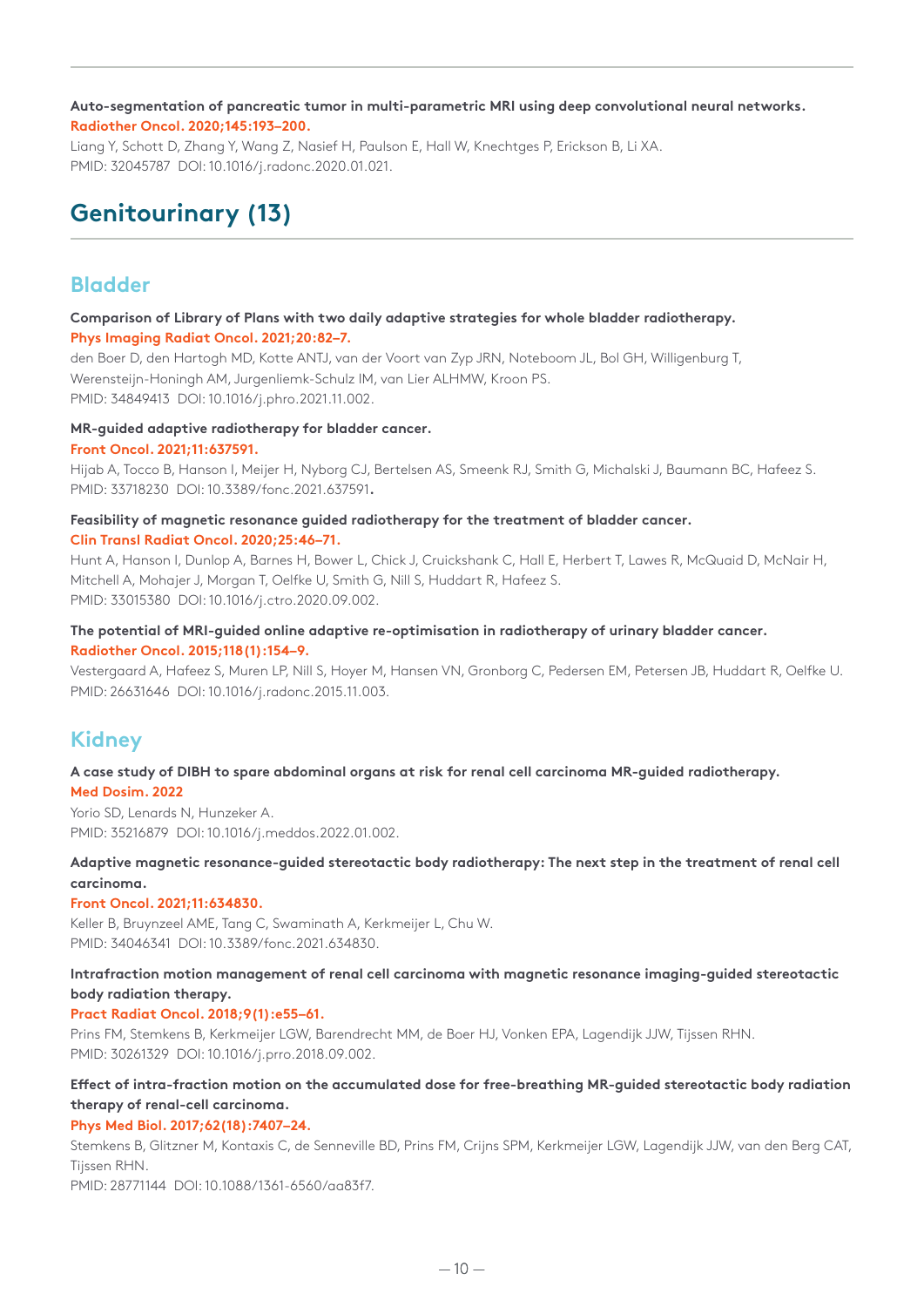# **A new methodology for inter- and intrafraction plan adaptation for the MR-Linac.** .

# **Phys Med Biol. 2015;60:7485–97.**

Kontaxis C, Bol GH, Lagendijk JJ, Raaymakers BW. PMID: 26371425 DOI: 10.1088/0031-9155/60/19/7485.

### **Dosimetric feasibility of MRI-guided external beam radiotherapy of the kidney.**

**Phys Med Biol. 2013;58:4933–41.**

Stam MK, van Vulpen M, Barendrecht MM, Zonnenberg BA, Crijns SP, Lagendijk JJ, Raaymakers BW. PMID: 23798643 DOI: 10.1088/0031-9155/58/14/4933.

# **Kidney motion during free breathing and breath hold for MR-guided radiotherapy.**

**Phys Med Biol. 2013;58(7):2235–45.**

Stam MK, van Vulpen M, Barendrecht MM, Zonnenberg BA, Intven M, Crijns SP, Lagendijk JJ, Raaymakers BW. PMID: 23475278 DOI: 10.1088/0031-9155/58/7/2235.

# **A new concept for non-invasive renal tumour ablation using real-time MRI-guided radiation therapy. BJU Int. 2010;107(1):63–8.**

Kerkhof EM, Raaymakers BW, van Vulpen M, Zonnenberg BA, Bosch JL, van Moorselaar RJ, Lagendijk JJ. PMID: 20560949 DOI: 10.1111/j.1464-410X.2010.09458.x.

# **Prostate, Rectum**

# **Evaluation of plan quality in radiotherapy planning with an MR-Linac.**

**Phys Imaging Radiat Oncol. 2019;10:19–24.**

van de Schoot AJAJ, van den Wollenberg W, Carbaat C, de Ruiter P, Nowee ME, Pos F, van Triest B, Sonke JJ, Janssen TM. PMID: 33458263 DOI: 10.1016/j.phro.2019.04.004.

# **Gynecologic (4)**

# **Cervix**

## **Assessment of dose accuracy for online MR-guided radiotherapy for cervical carcinoma. J Radiat Res. 2021;14:159–70.**

Shouliang D, Hongdong L, Yongbao L, Bin W, Rui L, Biaoshui L, Yi O, Dehua W, Xiaoyan H. PMID: 10000000004 DOI: 10.1080/16878507.2021.1888243.

## **The potential value of MRI in external-beam radiotherapy for cervical cancer. Clin Oncol (R Coll Radiol). 2018;30:737–50.**

Cree A, Livsey J, Barraclough L, Dubec M, Hambrock T, Van Herk M, Choudhury A, McWilliam A. PMID: 30209010 DOI: 10.1016/j.clon.2018.08.002.

# **Online MRI guidance for healthy tissue sparing in patients with cervical cancer: An IMRT planning study. Radiother Oncol. 2008;88(2):241–9.**

Kerkhof EM, Raaymakers BW, van der Heide UA, van de Bunt L, Jurgenliemk-Schulz IM, Lagendijk JJ. PMID: 18490068 DOI: 10.1016/j.radonc.2008.04.009.

# **Other**

# **Online magnetic resonance-guided radiotherapy (oMRgRT) for gynecological cancers. Front Oncol. 2021;11:628131.**

Portelance L, Corradini S, Erickson B, Lalondrelle S, Padgett K, van der Leij F, van Lier A, Jürgenliemk-Schulz I. PMID: 10000000007 DOI: 10.3389/fonc.2021.628131.

 $-11-$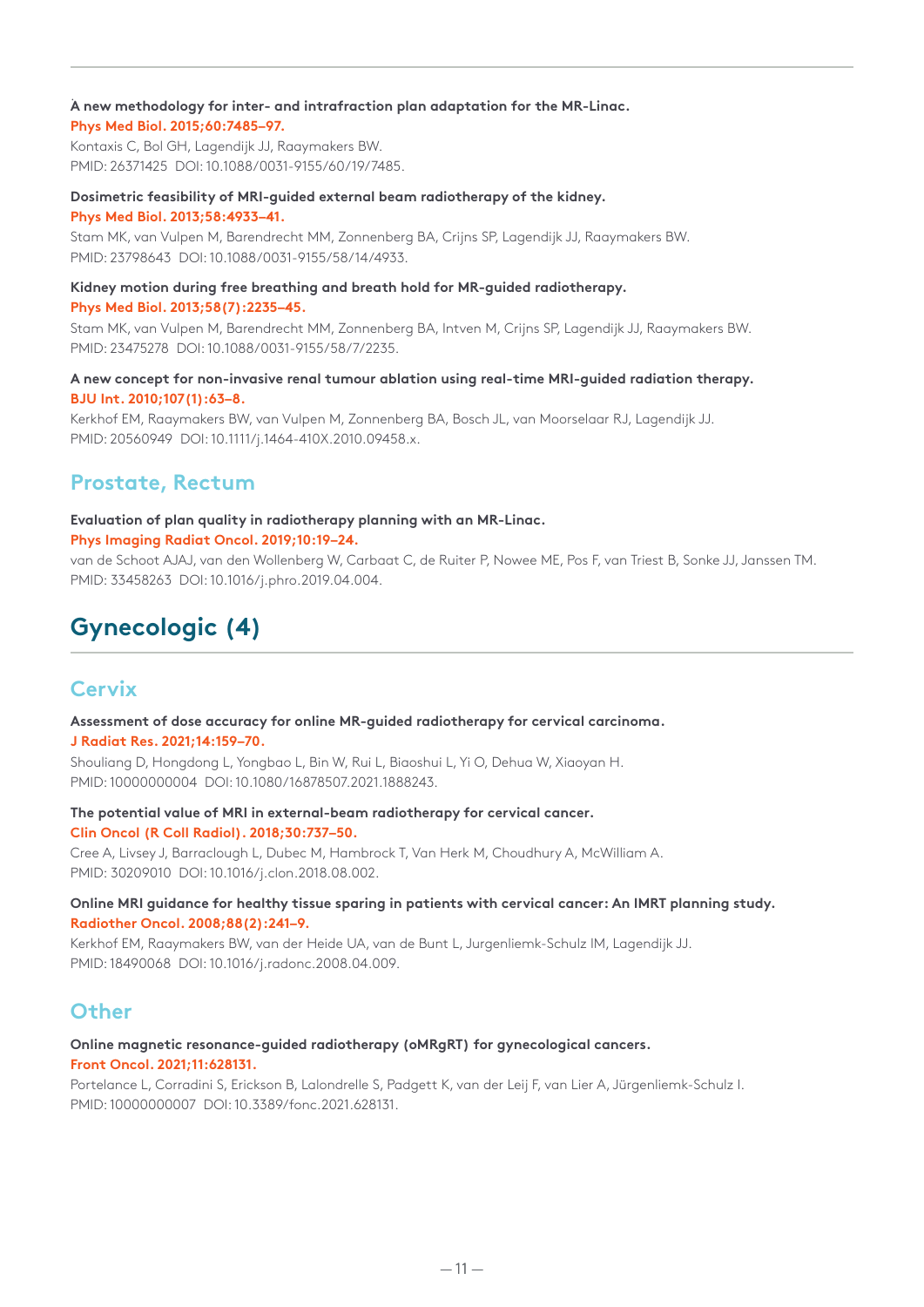# **General**

**Dose accumulation of daily adaptive plans to decide optimal plan adaptation strategy for head-and-neck patients treated with MR-Linac.**

**Med Dosim. 2022;47(1):103–09.**

Lim SY, Tran A, Tran ANK, Sobremonte A, Fuller CD, Simmons L, Yang J. PMID: 34756493 DOI: 10.1016/j.meddos.2021.08.005.

# **Online adaptive radiotherapy for head and neck cancers on the MR linear accelerator: Introducing a novel modified adapt-to-shape approach.**

## **Clin Transl Radiat Oncol. 2022;32:48–51.**

Gupta A, Dunlop A, Mitchell A, McQuaid D, Nill S, Barnes H, Newbold K, Nutting C, Bhide S, Oelfke U, Harrington KJ, Wong KH. PMID: 34849412 DOI: 10.1016/j.ctro.2021.11.001.

# **Comprehensive Quantitative Evaluation of Inter-observer Delineation Performance of MR-guided Delineation of Oropharyngeal Gross Tumor Volumes and High-risk Clinical Target Volumes: An R-IDEAL Stage 0 Prospective Study.**

Cardenas CE, Blinde SE,Ng SP, Mohamed ASR, Pameijer FA, Kotte ANTJ, Raaijmakers C, McDonald BA, Al-Mamgani AA, Navran A, Hamming-Vrieze O, Kasperts N, Doornaert P, Dehnad H, Smid EJ, Sykes AJ, Thomson D, Lee LW, McPartlin Andrew, Robbins J, Newbold K, Nutting CM, Karam I, Poon I, Philippens M, Elhalawani H, Kamal M, Meheissen M, Garden AS, Morrison WH, Phan J, Gunn GB, Frank SJ, Rosenthal DI, Blanchard P, Bahig H, Fuller CD, Terhaard CHJ. PMID: 10000000010 DOI: 10.1101/2022.01.24.22269596.

# **Patterns of care, tolerability, and safety of the first cohort of patients treated on a novel high-field MR-Linac within the MOMENTUM study: Initial results from a prospective multi-institutional registry. Int J Radiat. 2021;111(4):867–75.**

de Mol van Otterloo SR, Christodouleas JP, Blezer ELA, Akhiat H, Brown K, Choudhury A, Eggert D, Erickson BA, Daamen LA, Faivre-Finn C, Fuller CD, Goldwein J, Hafeez S, Hall E, Harrington KJ, van der Heide UA, Huddart RA, Intven MPW, Kirby AM, Lalondrelle S, McCann C, Minsky BD, Mook S, Nowee ME, Oelfke U, Orrling K, Philippens MEP, Sahgal A, Schultz CJ, Tersteeg RJHA, Tijssen RHN, Tree AC, van Triest B, Tseng CL, Hall WA, Verkooijen HM. PMID: 34265394 DOI: 10.1016/j.ijrobp.2021.07.003.

# **MR-guided radiotherapy for head and neck cancer: Current developments, perspectives, and challenges. Front Oncol. 2021;11:616156.**

Boeke S, Mönnich D, van Timmeren JE, Balermpas P. PMID: 33816247 DOI: 10.3389/fonc.2021.616156.

# **Accuracy of automatic structure propagation for daily magnetic resonance image-guided head and neck radiotherapy. Acta Oncol. 2021;60:589–97.**

Christiansen RL, Johansen J, Zukauskaite R, Hansen CR, Bertelsen AS, Hansen O, Mahmood F, Brink C, Bernchou U. PMID: 33688793 DOI: 10.1080/0284186X.2021.1891282.

# **An evaluation of MR-based deep learning auto-contouring for planning head and neck radiotherapy. Radiother Oncol. 2021;158:112–7.**

Hague C, McPartlin A, Lee LW, Hughes C, Mullan D, Beasley W, Green A, Price G, Whitehurst P, Slevin N, van Herk M, West C, Chuter R. PMID: 33636229 DOI: 10.1016/j.radonc.2021.02.018.

## **Initial feasibility and clinical implementation of daily MR-guided adaptive head and neck cancer radiation therapy on a 1.5T MR-Linac system: Prospective R-IDEAL 2a/2b systematic clinical evaluation of technical innovation. Int J Radiat. 2020;109(5):1606–18.**

McDonald BA, Vedam S, Yang J, Wang J, Castillo P, Lee B, Sobremonte A, Ahmed S, Ding Y, Mohamed ASR, Balter P, Hughes N, Thorwarth D, Nachbar M, Philippens MEP, Terhaard CHJ, Zips D, Boke S, Awan MJ, Christodouleas J, Fuller CD. PMID: 33340604 DOI: 10.1016/j.ijrobp.2020.12.015.

# **The impact of restricted length of treatment field and anthropometric factors on selection of head and neck cancer patients for treatment on the MR-Linac.**

**Br J Radiol. 2020;193(1111):20200023.**

Ng-Cheng-Hin B, Nutting C, Newbold K, Bhide S, McQuaid D, Dunlop A, Harrington K, Wong KH. PMID: 32436787 DOI: 10.1259/bjr.20200023.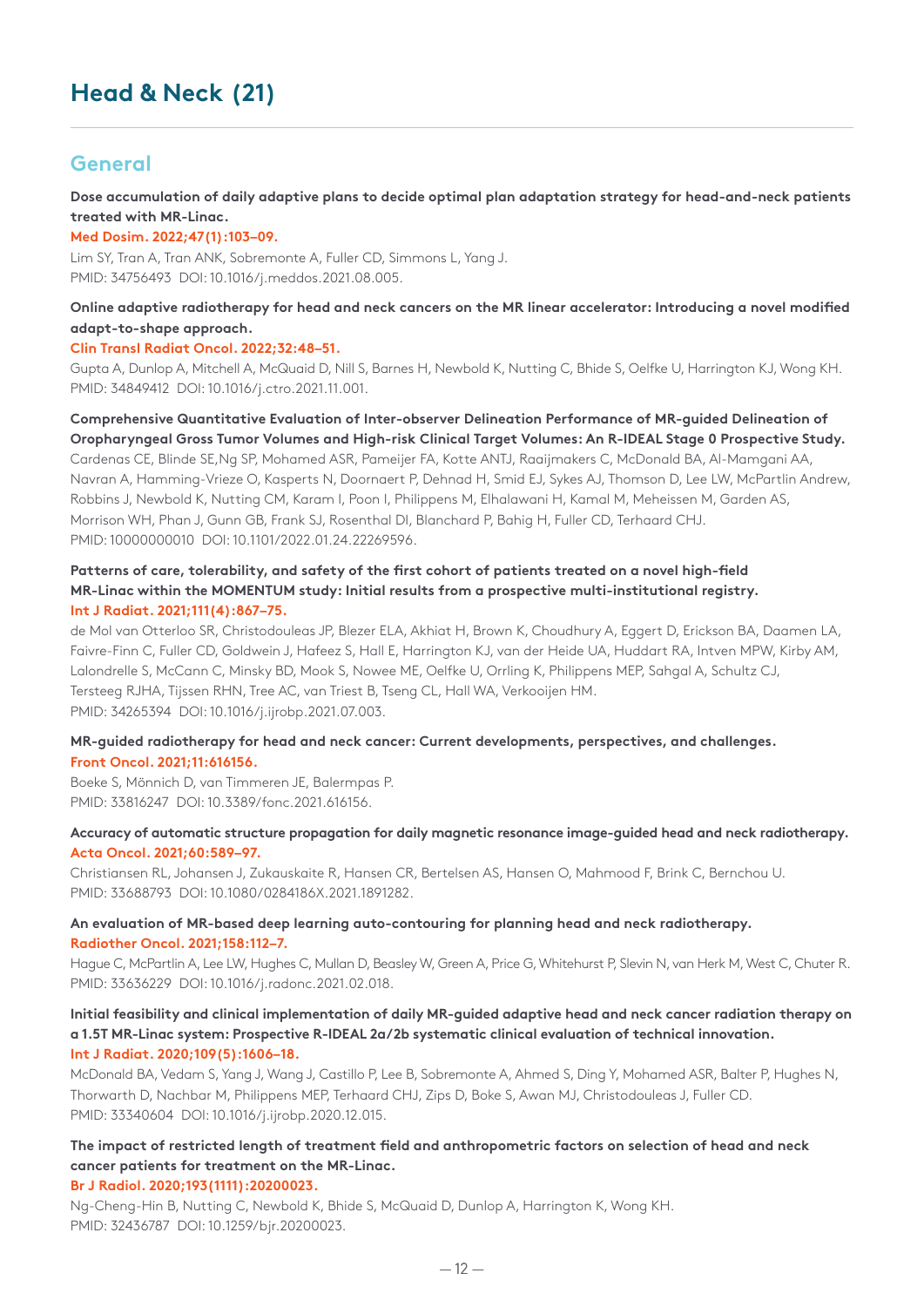### **Impact of magnetic field on dose distribution in MR-guided radiotherapy of head and neck cancer. Front Oncol. 2020;10:01739.**

Xia W, Zhang K, Li M, Tian Y, Men K, Wang J, Yi J, Li Y, Dai J. PMID: 33014859 DOI: 10.3389/fonc.2020.01739.

### **Repetitive MRI of organs at risk in head and neck cancer patients undergoing radiotherapy.**

**Clin Transl Radiat Oncol. 2019;18:131–9.** Stieb S, Elgohari B, Fuller CD. PMID: 31341989 DOI: 10.1016/j.ctro.2019.04.014.

# **Dosimetric evaluation of synthetic CT for head and neck radiotherapy generated by a patch-based three-dimensional convolutional neural network. Med Phys. 2019;46(9)):4095–104.**

Dinkla AM, Florkow MC, Maspero M, Savenije MHF, Zijlstra F, Doornaert PAH, van Stralen M, Philippens MEP, van den Berg CAT, Seevinck PR. PMID: 31206701 DOI: 10.1002/mp.13663.

# **Prospective quantitative quality assurance and deformation estimation of MRI-CT image registration in simulation of head and neck radiotherapy patients.**

## **Clin Transl Radiat Oncol. 2019;18:120–7.**

Kiser K, Meheissen MAM, Mohamed ASR, Kamal M, Ng SP, Elhalawani H, Jethanandani A, He R, Ding Y, Rostom Y, Hegazy N, Bahig H, Garden A, Lai S, Phan J, Gunn GB, Rosenthal D, Frank S, Brock KK, Wang J, Fuller CD. PMID: 31341987 DOI: 10.1016/j.ctro.2019.04.018.

# **Geometric and dosimetric evaluations of atlas-based segmentation methods of MR images in the head and neck region. Phys Med Biol. 2018;63(12):125020.**

Kieselmann JP, Kamerling CP, Burgos N, Menten MJ, Fuller CD, Nill S, Cardoso MJ, Oelfke U. PMID: 29882749 DOI: 10.1088/1361-6560/aacb65.

#### **Assessing MR-Linac radiotherapy robustness for anatomical changes in head and neck cancer. Phys Med Biol. 2018;63:125020.**

Chuter RW, Pollitt A, Whitehurst P, MacKay RI, van Herk M, McWilliam A. PMID: 29790861 DOI: 10.1088/1361-6560/aac749.

# **Target volume delineation using diffusion-weighted imaging for MR-guided radiotherapy: A case series of laryngeal cancer validated by pathology.**

## **Cureus 2018;10(4):e2465.**

Ligtenberg H, Schakel T, Dankbaar JW, Ruiter LN, Peltenburg B, Willems SM, Kasperts N, Terhaard CHJ, Raaijmakers CPJ, Philippens MEP.

PMID: 29900085 DOI: 10.7759/cureus.2465**.**

# **The emerging potential of magnetic resonance imaging in personalizing radiotherapy for head and neck cancer: An oncologist's perspective.**

## **Br J Radiol. 2017;90(1071):20160768.**

Wong KH, Panek R, Bhide SA, Nutting CM, Harrington KJ, Newbold KL. PMID: 28256151 DOI: 10.1259/bjr.20160768.

# **Oropharynx**

# **The impact of gadolinium-based MR contrast on radiotherapy planning for oropharyngeal treatment on the MR Linac. Med Phys. 2022;49(1):510–20.**

Hales RB, Chuter R, McWilliam A, Salah A, Dubec M, Freear L, McDaid L, Aznar M, van Herk M, McPartlin A, Eccles CL. PMID: 34741308 DOI: 10.1002/mp.15325.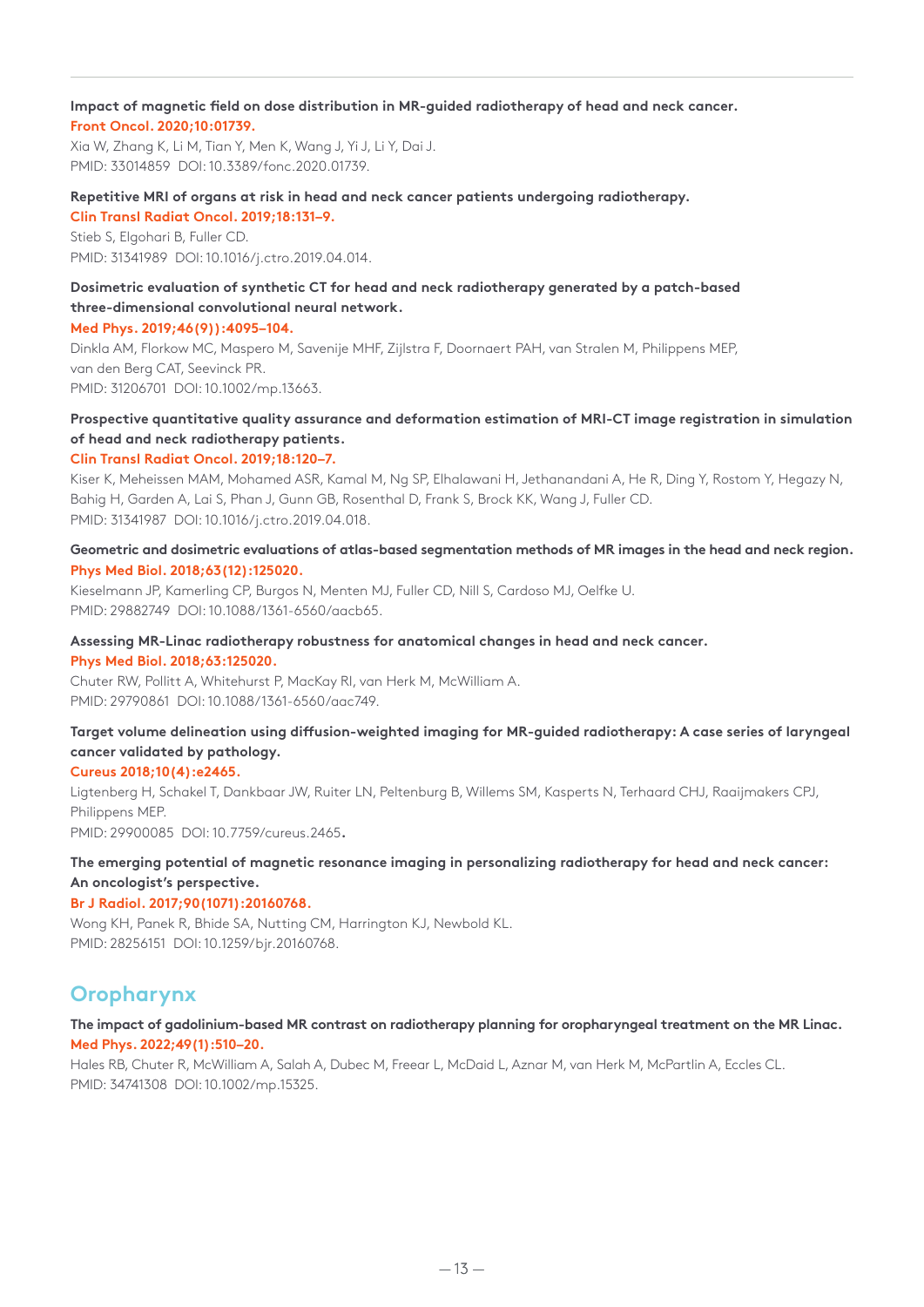# **Magnetic resonance-based response assessment and dose adaptation in human papilloma virus positive tumors of the oropharynx treated with radiotherapy (MR-ADAPTOR): An R-IDEAL stage 2a-2b/Bayesian phase II trial. Clin Transl Radiat Oncol. 2018;13:19–23.**

Bahig H, Yuan Y, Mohamed ASR, Brock KK, Ng SP, Wang J, Ding Y, Hutcheson K, McCulloch M, Balter PA, Lai SY, Al-Mamgani A, Sonke JJ, van der Heide UA, Nutting C, Li XA, Robbins J, Awan M, Karam I, Newbold K, Harrington K, Oelfke U, Bhide S, Philippens MEP, Terhaard CHJ, McPartlin AJ, Blanchard P, Garden AS, Rosenthal DI, Gunn GB, Phan J, Cazoulat G, Aristophanous M, McSpadden KK, Garcia JA, van den Berg CAT, Raaijmakers CPJ, Kerkmeijer L, Doornaert P, Blinde S, Frank SJ, Fuller CD.

PMID: 30386824 DOI: 10.1016/j.ctro.2018.08.003.

# **Prospective in silico study of the feasibility and dosimetric advantages of MRI-guided dose adaptation for human papillomavirus positive oropharyngeal cancer patients compared with standard IMRT.**

# **Clin Transl Radiat Oncol. 2018;11;11–8.**

Mohamed ASR, Bahig H, Aristophanous M, Blanchard P, Kamal M, Ding Y, Cardenas CE, Brock KK, Lai SY, Hutcheson KA, Phan J, Wang J, Ibbott G, Gabr RE, Narayana PA, Garden AS, Rosenthal DI, Gunn GB, Fuller CD. PMID: 30014042 DOI: 10.1016/j.ctro.2018.04.005.

# **Other**

**MRIgRT head and neck anthropomorphic QA phantom: Design, development, reproducibility, and feasibility study. Med Phys. 2020;47(2):604–13.**

Steinmann A, Alvarez P, Lee H, Court L, Stafford R, Sawakuchi G, Wen Z, Fuller CD, Followill D. PMID: 31808949 DOI: 10.1002/mp.13951.

# **Heart (3)**

# **First experimental exploration of real-time cardiorespiratory motion management for future stereotactic arrhythmia radioablation treatments on the MR-Linac.**

**Phys Med Biol. 2022;67(6).**

Akdag O, Borman PTS, Woodhead PL, Uijtewaal P, Mandija S, van Asselen B, Verhoeff JJC, Raaymakers BW, Fast MF. PMID: 35189610 DOI: 10.1088/1361-6560/ac5717.

# **Feasibility of cardiac-synchronized quantitative T1 and T2 mapping on a hybrid 1.5 Tesla magnetic resonance imaging and linear accelerator system.**

# **Phys Imaging Radiat Oncol. 2022;21:153–50.**

Akdag O, Mandija S, van Lier ALHMW, Borman PTS, Schakel T, Alberts E, van der Heide O, Hassink RJ, Verhoeff JJC, Mohamed Hoesein FAA, Raaymakers BW, Fast MF. PMID: 35287380 DOI: 10.1016/j.phro.2022.02.017.

# **Sarcoma of the heart treated with stereotactic MR-guided online adaptive radiation therapy. Case Rep Oncol. 2021;14(1):453–8.**

Pomp J, van Asselen B, Tersteeg RHA, Vink A, Hassink RJ, van der Kaaij NP, van Aarnhem GEEHL, Verhoeff JJC. PMID: 33790766 DOI: 10.1159/000513623.

# **Lymphoid tissues (2)**

# **A convolutional neural network for contouring metastatic lymph nodes on diffusion-weighted magnetic resonance images for assessment of radiotherapy response.**

# **Phys Imaging Radiat Oncol. 2020;15:1–7.**

Gurney-Champion OJ, Kieselmann JP, Wong KH, Ng-Cheng-Hin B, Harrington K, Oelfke U. PMID: 33043156 DOI: 10.1016/j.phro.2020.06.002.

# **Individual lymph nodes: "See it and zap it".**

# **Clin Transl Radiat Oncol. 2019;18:46–53.**

Winkel D, Werensteijn-Honingh AM, Kroon PS, Eppinga WSC, Bol GH, Intven MPW, de Boer HCJ, Snoeren LMW, Hes J, Raaymakers BW, Jürgenliemk-Schulz IM.

PMID: 31341975 DOI: 10.1016/j.ctro.2019.03.004.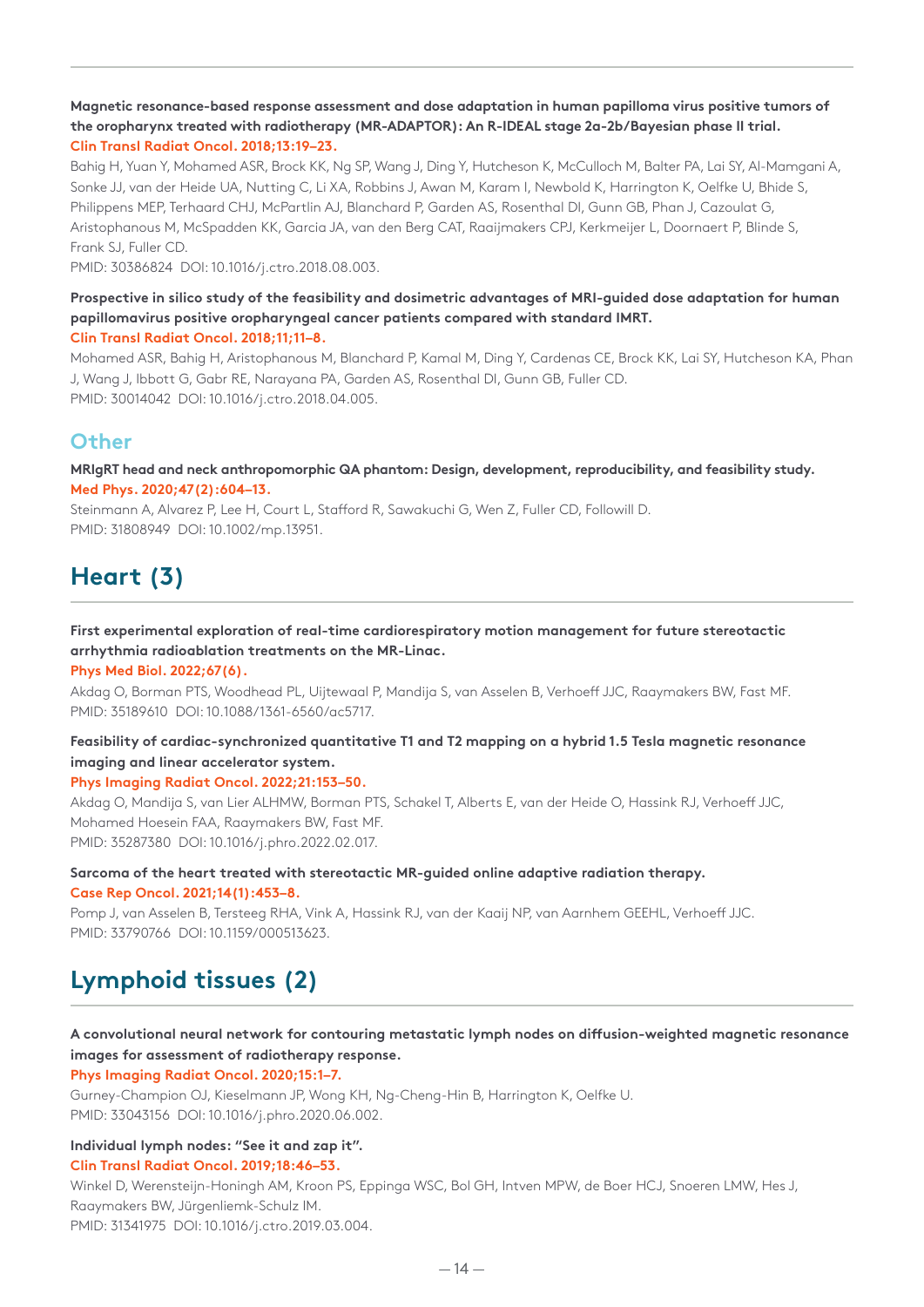# **Multiple Indications (9)**

# **Abdomen (general), Pelvis (general)**

# **Tumor-site specific geometric distortions in high field integrated magnetic resonance linear accelerator radiotherapy.**

# **Phys Imaging Radiat Oncol. 2020;15:100–4.**

Hasler SW, Bernchou U, Bertelsen A, van Veldhuizen E, Schytte T, Hansen VN, Brink C, Mahmood F. PMID: 33458333 DOI: 10.1016/j.phro.2020.07.007.

# **Breast, Pancreas, Lung, Head&Neck (general)**

**Technical Note: Dose effects of 1.5 T transverse magnetic field on tissue interfaces in MRI-guided radiotherapy. Med Phys. 2016;43(8):4797–802.**

Chen X, Prior P, Chen GP, Schultz CJ, Li XA. PMID: 27487897 DOI: 10.1118/1.4959534.

# **Brain, Esophagus, Lung, Rectum**

**Comparison of intensity modulated radiotherapy treatment plans between 1.5T MR-Linac and conventional linac. Technol Cancer Res Treat. 2021;20:1.53303382098587E+15.**

Ding S, Li Y, Liu H, Li R, Wang B, Zhang J, Chen Y, Huang X. PMID: 33472549 DOI: 10.1177/1533033820985871.

# **Pancreas, Liver, Kidney**

**The radiobiological impact of motion tracking of liver, pancreas and kidney SBRT tumors in a MR-Linac. Phys Med Biol. 2018;63:215022.**

Al-Ward S, Wronski M, Ahmad SB, Myrehaug S, Chu W, Sahgal A, Keller BM. PMID: 30375365 DOI: 10.1088/1361-6560/aae7fd.

# **Pancreas, Prostate**

**MRI-based IMRT planning for MR-linac: comparison between CT- and MRI-based plans for pancreatic and prostate cancers.**

# **Phys Med Biol. 2016;61:3819–42.**

Prior P, Chen X, Botros M, Paulson ES, Lawton C, Erickson B, Li XA. PMID: 27089554 DOI: 10.1088/0031-9155/61/10/3819.

# **Other, Rectum**

**Realizing the potential of magnetic resonance image guided radiotherapy in gynaecological and rectal cancer. Br J Radiol. 2019;92(1098):200180670.**

White IM, Scurr E, Wetscherek A, Brown G, Sohaib A, Nill S, Oelfke U, Dearnaley D, Lalondrelle S, Bhide S. PMID: 30933550 DOI: 10.1259/bjr.20180670.

# **Lymphoid tissues, Prostate, Ovary**

# **First clinical experiences with a high field 1.5 T MR-Linac.**

## **Acta Oncol. 2019;58(10):1352–7.**

Bertelsen AS, Schytte T, Moller PK, Mahmood F, Riis HL, Gottlieb KL, Agergaard SN, Dysager L, Hansen O, Gornitzka J, Veldhuizen E, ODwyer DB, Christiansen RL, Nielsen M, Jensen HR, Brink C, Bernchou U. PMID: 31241387 DOI: 10.1080/0284186X.2019.1627417.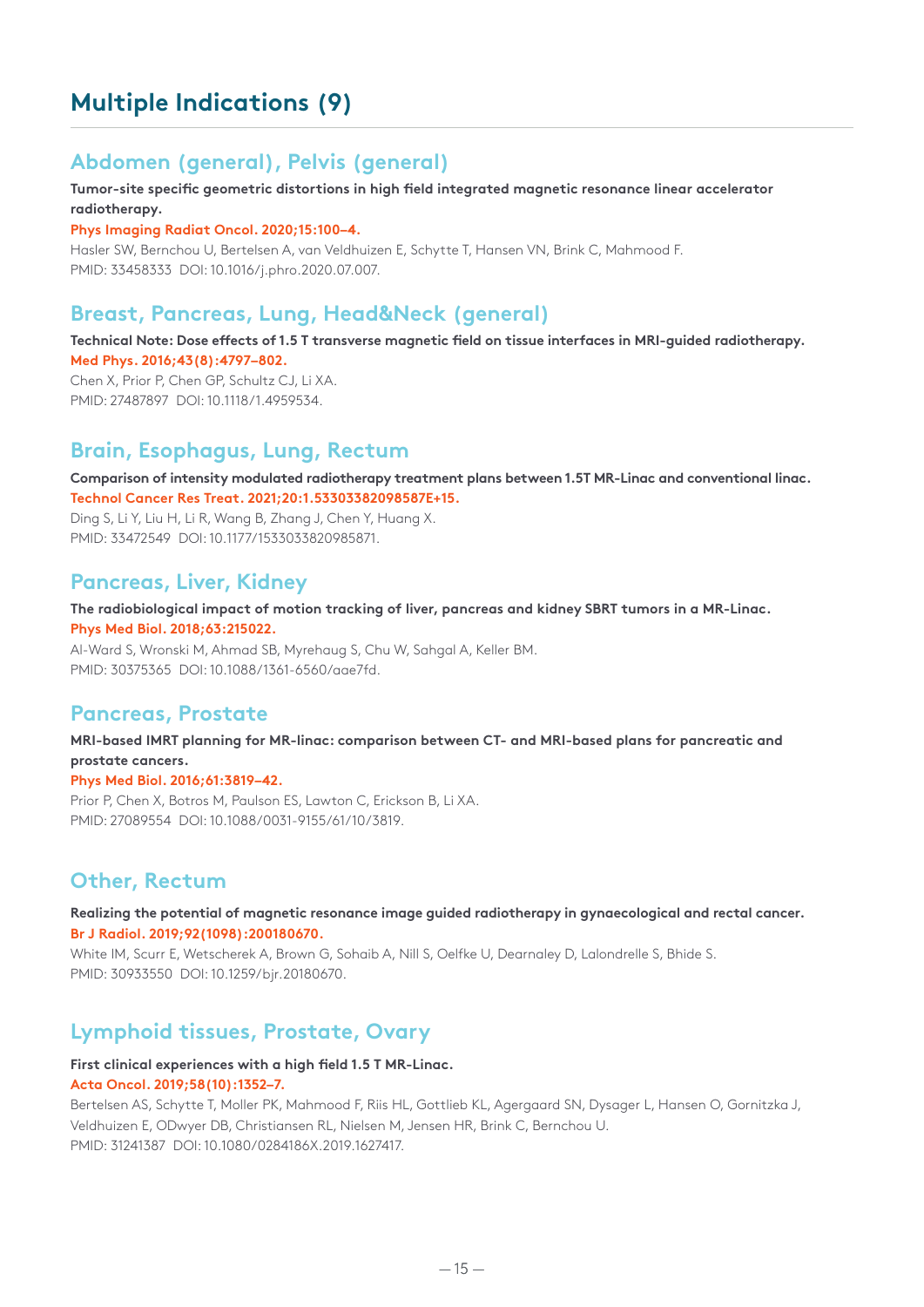# **Lymphoid tissues, Oligomets**

# **Feasibility of stereotactic radiotherapy using a 1.5T MR-Linac: Multi-fraction treatment of pelvic lymph node oligometastases.**

# **Radiother Oncol. 2019;134:50–4.**

Werensteijn-Honingh AM,Kroon PS, Winkel D, Aalbers EM, van Asselen B, Bol GH, Brown KJ, Eppinga WSC, van Es CA, Glitzner M, de Groot-van Breugel EN, Hackett SL, Intven M, Kok JGM, Kontaxis C, Kotte AN, Lagendijk JJW, Philippens MEP, Tijssen RHN, Wolthaus JWH, Woodings SJ, Raaymakers BW, Jurgenliemk-Schulz IM. PMID: 31005224 DOI: 10.1016/j.radonc.2019.01.024.

# **Lung, Prostate**

# **Using the Malthus programme to predict the recruitment of patients to MR-Linac research trials in prostate and lung cancer.**

# **Radiother Oncol. 2016;122(2):159–62.**

Sanderson B, McWilliam A, Faivre-Finn C, Kirkby NF, Jena R, Mee T, Choudhury A. PMID: 27939554 DOI: 10.1016/j.radonc.2016.11.014.

# **Musculoskeletal (1)**

# **The feasibility of utilizing pseudo CT-data for online MRI-based treatment plan adaptation for a stereotactic radiotherapy treatment of spinal bone metastases.**

**Phys Med Biol. 2014;59(23):7383–91.**

Hoogcarspel SJ, Van der Velden JM, Lagendijk JJ, van Vulpen M, Raaymakers BW. PMID: 25386792 DOI: 10.1088/0031-9155/59/23/7383.

# **Oligometastases (3)**

# **Dosimetric feasibility of hypofractionation for SBRT treatment of lymph node oligometastases on the 1.5T MR-Linac.**

# **Radiother Oncol. 2021;154:243–8.**

Winkel D, Werensteijn-Honingh AM, Eppinga WSC, Intven MPW, Hes J, Snoeren LMW, Visser SA, Bol GH, Raaymakers BW, Jurgenliemk-Schulz IM, Kroon PS. PMID: 32949691 DOI: 10.1016/j.radonc.2020.09.020.

# **Impact of a vacuum cushion on intrafraction motion during online adaptive MR-guided SBRT for pelvic and paraaortic lymph node oligometastases.**

# **Radiother Oncol. 2021;154:110–7.**

Werensteijn-Honingh AM, Jürgenliemk-Schulz IM, Gadellaa-Van Hooijdonk CG, Sikkes GG, Vissers NGPM, Winkel D, Eppinga WSC, Intven M, Raaymakers BW, Kroon PS. PMID: 32950531 DOI: 10.1016/j.radonc.2020.09.021.

# **Evaluation of plan adaptation strategies for stereotactic radiotherapy of lymph node oligometastases using online magnetic resonance image guidance.**

# **Phys Imaging Radiat Oncol. 2019;9:58–64.**

Winkel D, Bol GH, Werensteijn-Honingh AM, Kiekebosch IH, van Asselen B, Intven MPW, Eppinga WSC, Raaymakers BW, Jurgenliemk-Schulz IM, Kroon PS. PMID: 33458426 DOI: 10.1016/j.phro.2019.02.003.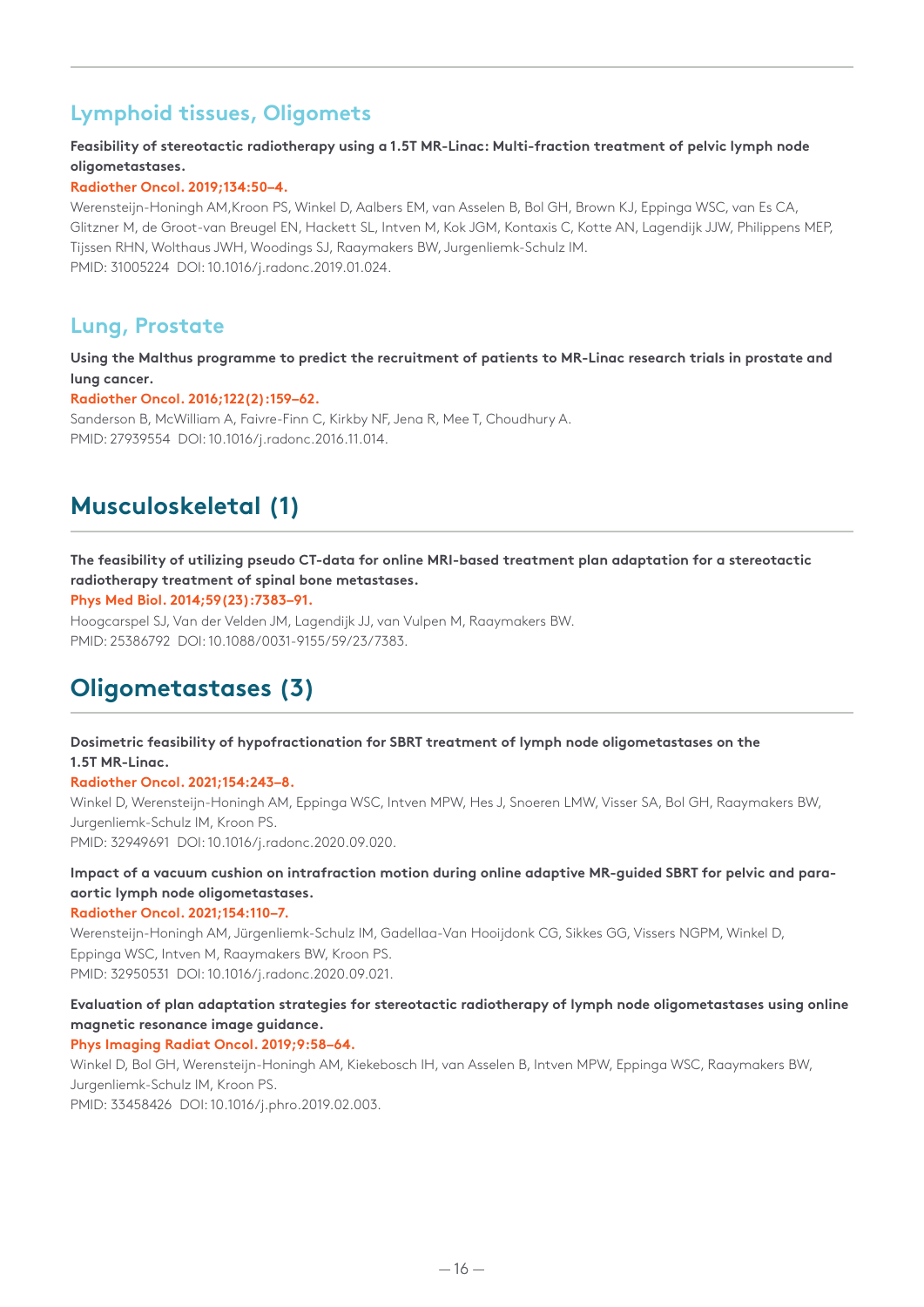# **Oligometastases, Lymphoid tissues (1)**

**Target coverage and dose criteria based evaluation of the first clinical 1.5T MR-Linac SBRT treatments of lymph node oligometastases compared with conventional CBCT-linac treatment.**

**Radiother Oncol. 2020;146:118–25.**

Winkel D, Bol GH, Werensteijn-Honingh AM, Intven MPW, Eppinga WSC, Hes J, Snoeren LMW, Sikkes GG, Gadellaa-van Hooijdonk CGM, Raaymakers BW, Jurgenliemk-Schulz IM, Kroon PS. PMID: 32146257 DOI: 10.1016/j.radonc.2020.02.011.

# **Pediatric (1)**

**The potential role of MR-guided adaptive radiotherapy in pediatric oncology: Results from a SIOPE-COG survey. Clin Transl Radiat Oncol. 2021;29:71–8.**

Seravalli E, Kroon PS, Buatti JM, Hall MD, Mandeville HC, Marcus KJ, Onal C, Ozyar E, Paulino AC, Paulsen F, Saunders D, Tsang DS, Wolden SL, Janssens GO.

PMID: 34159265 DOI: 10.1016/j.ctro.2021.05.008.

# **Pelvis (65)**

**Reducing MRI-guided radiotherapy planning and delivery times via efficient leaf sequencing and segment shape optimization algorithms.**

## **Phys Med Biol. 2022;67(5).**

Snyder JE,St-Aubin J,Yaddanapudi S,Marshall S,Strand S,Kruger S,Flynn RT,Hyer DE. PMID: 35130528 DOI: 10.1088/1361-6560/ac5299.

**Feasibility, usability and acceptance of weekly electronic patient-reported outcomes among patients receiving pelvic CT- or online MR-guided radiotherapy: A prospective pilot study.**

## **Tech Innov Patient Support Radiat Oncol. 2021;21:8–15.**

Møller PK, Pappot H, Bernchou U, Schytte T, Mortensen ZV, Brúnni MFÁ, Dieperink KB. PMID: 10000000007 DOI: 10.1016/j.tipsro.2021.12.001.

## **Patterns of care, tolerability, and safety of the first cohort of patients treated on a novel high-field MR-Linac within the MOMENTUM study: Initial results from a prospective multi-institutional registry. Int J Radiat. 2021;111(4):867–75.**

de Mol van Otterloo SR, Christodouleas JP, Blezer ELA, Akhiat H, Brown K, Choudhury A, Eggert D, Erickson BA, Daamen LA, Faivre-Finn C, Fuller CD, Goldwein J, Hafeez S, Hall E, Harrington KJ, van der Heide UA, Huddart RA, Intven MPW, Kirby AM, Lalondrelle S, McCann C, Minsky BD, Mook S, Nowee ME, Oelfke U, Orrling K, Philippens MEP, Sahgal A, Schultz CJ, Tersteeg RJHA, Tijssen RHN, Tree AC, van Triest B, Tseng CL, Hall WA, Verkooijen HM. PMID: 34265394 DOI: 10.1016/j.ijrobp.2021.07.003.

# **Mitigation on bowel loops daily variations by 1.5-T MR-guided daily-adaptive SBRT for abdomino-pelvic lymph-nodal oligometastases.**

## **J Cancer Res Clin Oncol. 2021;147:3269–77.**

Cuccia F, Rigo M, Gurrera D, Nicosia L, Mazzola R, Figlia V, Giaj-Levra N, Ricchetti F, Attina G, Pastorello E, De Simone A, Naccarato S, Sicignano G, Ruggieri R, Alongi F. PMID: 34268583 DOI: 10.1007/s00432-021-03739-8.

### **Inter- and intra-fractional stability of rectal gas in pelvic cancer patients during MRIgRT. Med Phys. 2021;48(1):414–26.**

Shortall J, Vasquez Osorio E, Cree A, Song Y, Dubec M, Chuter R, Price G, McWilliam A, Kirkby K, Mackay R, van Herk M. PMID: 33164217 DOI: 10.1002/mp.14586.

# **Laser-free pelvic alignment in an online adaptive radiotherapy environment. Tech Innov Patient Support Radiat Oncol. 2020;13:21–23.**

Barnes H, Mohajer J, Dunlop A, Adair Smith G, Herbert T, Lawes R, Tree A, McNair H. PMID: 32128459 DOI: 10.1016/j.tipsro.2020.01.001.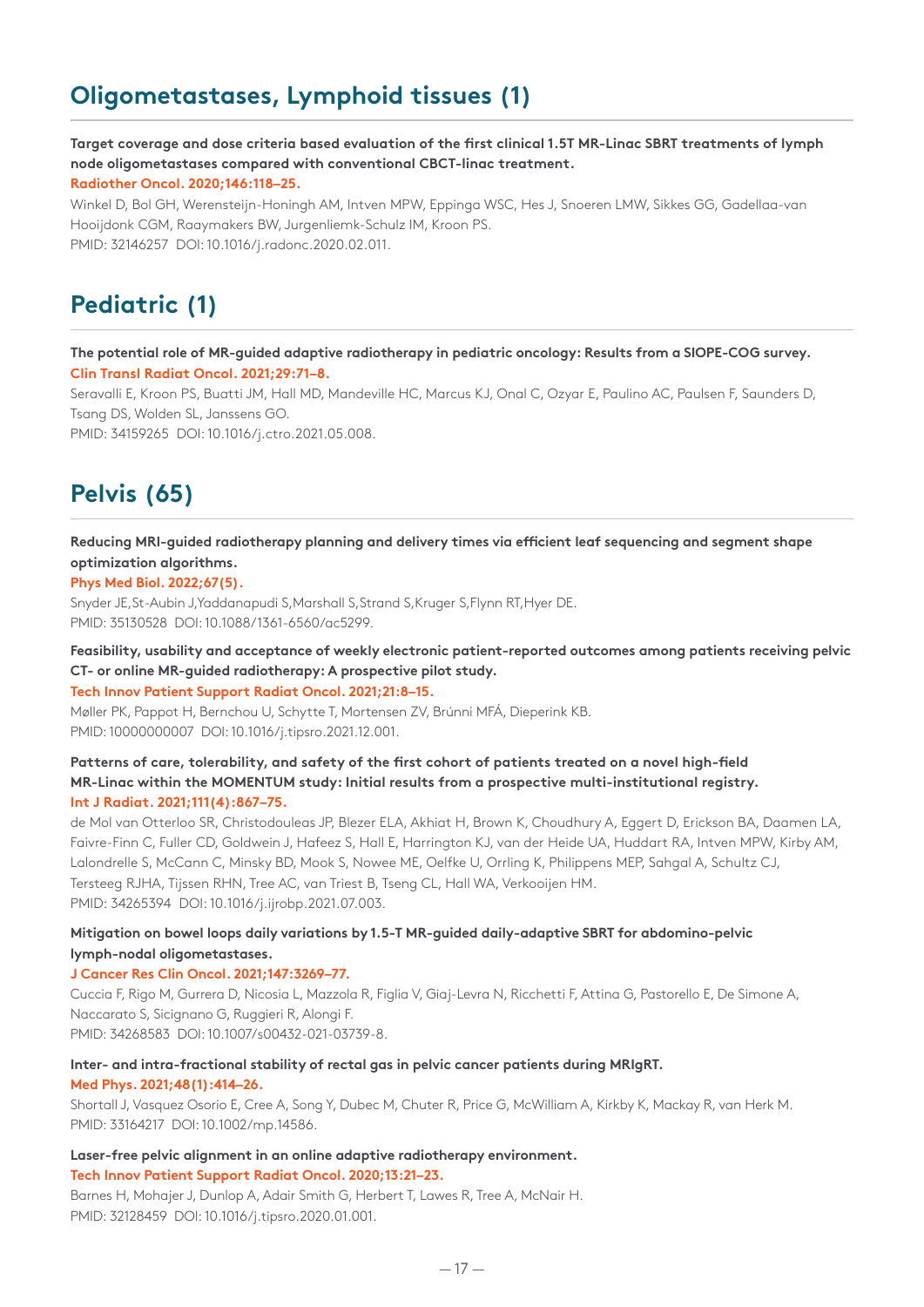# **Assessing localized dosimetric effects due to unplanned gas cavities during pelvic MR-guided radiotherapy using Monte Carlo simulations.**

# **Med Phys. 2019;46(12):5807–15.**

Shortall J, Vasquez Osorio E, Chuter R, McWilliam A, Choudhury A, Kirkby K, Mackay R, van Herk M. PMID: 31600837 DOI: 10.1002/mp.13857.

# **Dose evaluation of fast synthetic-CT generation using a generative adversarial network for general pelvis MR-only radiotherapy.**

### **Phys Med Biol. 2018;63:185001.**

Maspero M, Savenije MHF, Dinkla AM, Seevinck PR, Intven MPW, Jurgenliemk-Schulz IM, Kerkmeijer LGW, van den Berg CAT. PMID: 30109989 DOI: 10.1088/1361-6560/aada6d.

# **Automated planning for prostate stereotactic body radiation therapy on the 1.5 T MR-Linac. Adv Radiat Oncol. 2022;7(3):100865.**

Naccarato S, Rigo M, Pellegrini R, Voet P, Akhiat H, Gurrera D, De Simone A, Sicignano G, Mazzola R, Figlia V, Ricchetti F, Nicosia L, Giaj-Levra N, Cuccia F, Stavreva N, Pressyanov DS, Stavrev P, Alongi F, Ruggieri R. PMID: 35198836 DOI: 10.1016/j.adro.2021.100865.

## **Bladder filling in patients undergoing prostate radiotherapy on a MR-Linac: The dosimetric impact. Tech Innov Patient Support Radiat Oncol. 2022;21:41–45.**

Smith GA, Dunlop A, Barnes H, Herbert T, Lawes R, Mohajer J, Tree AC, McNair HA. PMID: 35243043 DOI: 10.1016/j.tipsro.2022.02.002.

# **Dosimetric comparison of MR-guided adaptive IMRT versus 3DOF-VMAT for prostate stereotactic radiotherapy. Tech Innov Patient Support Radiat Oncol. 2022;21:64–70.**

Kong VC, Dang J, Li W, Navarro I, Padayachee J, Malkov V, Winter J, Raman S, Berlin A, Catton C, Warde P, Chung P. PMID: 35252598 DOI: 10.1016/j.tipsro.2022.02.003.

# **Clinical evaluation of autonomous, unsupervised planning integrated in MR-guided radiotherapy for prostate cancer. Radiother Oncol. 2022;168:229–33.**

Kunzel LA, Nachbar M, Hagmuller M, Gani C,Boeke S, Wegener D, Paulsen F, Zips D, Thorwarth D. PMID: 35134447 DOI: 10.1016/j.radonc.2022.01.036.

# **Interrater agreement of contouring of the neurovascular bundles and internal pudendal arteries in neurovascularsparing magnetic resonance-guided radiotherapy for localized prostate cancer.**

**Clin Transl Radiat Oncol. 2021;32:29–34.**

Teunissen FR, Wortel RC, Wessels FJ, Claes A, van de Pol SMG, Rasing MJA, Meijer RP, van Melick HHE, de Boer JCJ, Verkooijen HM, van der Voort van Zyp JRN. PMID: 10000000001 DOI: 10.1016/j.ctro.2021.11.005.

# **Fast and accurate deformable contour propagation for intra-fraction adaptive magnetic resonance-guided prostate radiotherapy.**

## **Phys Imaging Radiat Oncol. 2022;21:62–65.**

Willigenburg T, Zachiu C, Lagendijk JJW, van der Voort van Zyp JRN, de Boer HCJ, Raaymakers BW. PMID: 35243033 DOI: 10.1016/j.phro.2022.02.008.

# **Online adaptive radiotherapy potentially reduces toxicity for high-risk prostate cancer treatment. Radiother Oncol. 2021;167:165–71.**

Lubeck Christiansen R, Dysager L, Ronn Hansen C, Robenhagen Jensen H, Schytte T, Junker Nyborg C, Smedegaard Bertelsen A, Nielsen Agergaard S, Mahmood F, Hansen S, Hansen O, Brink C, Bernchou U. PMID: 34923034 DOI: 10.1016/j.radonc.2021.12.013.

# **Adaptive magnetic resonance-guided neurovascular-sparing radiotherapy for preservation of erectile function in prostate cancer patients.**

# **Phys Imaging Radiat Oncol. 2021;20:5–10.**

Teunissen FR, Wortel RC, Hes J, Willigenburg T, de Groot-van Breugel EN, de Boer JCJ, van Melick HHE, Verkooijen HM, van der Voort van Zyp JRN.

PMID: 34604553 DOI: 10.1016/j.phro.2021.09.002.

# **Vas deferens metastasis from prostate adenocarcinoma treated with daily-adaptive MR-guided SBRT on 1.5T MR-Linac. Reports of Practical Oncology and Radiotherapy.**

Claudio V, Luca N, Edoardo P, Michele R, Joniada D, Matteo S, Filippo A. PMID: 10000000003 DOI: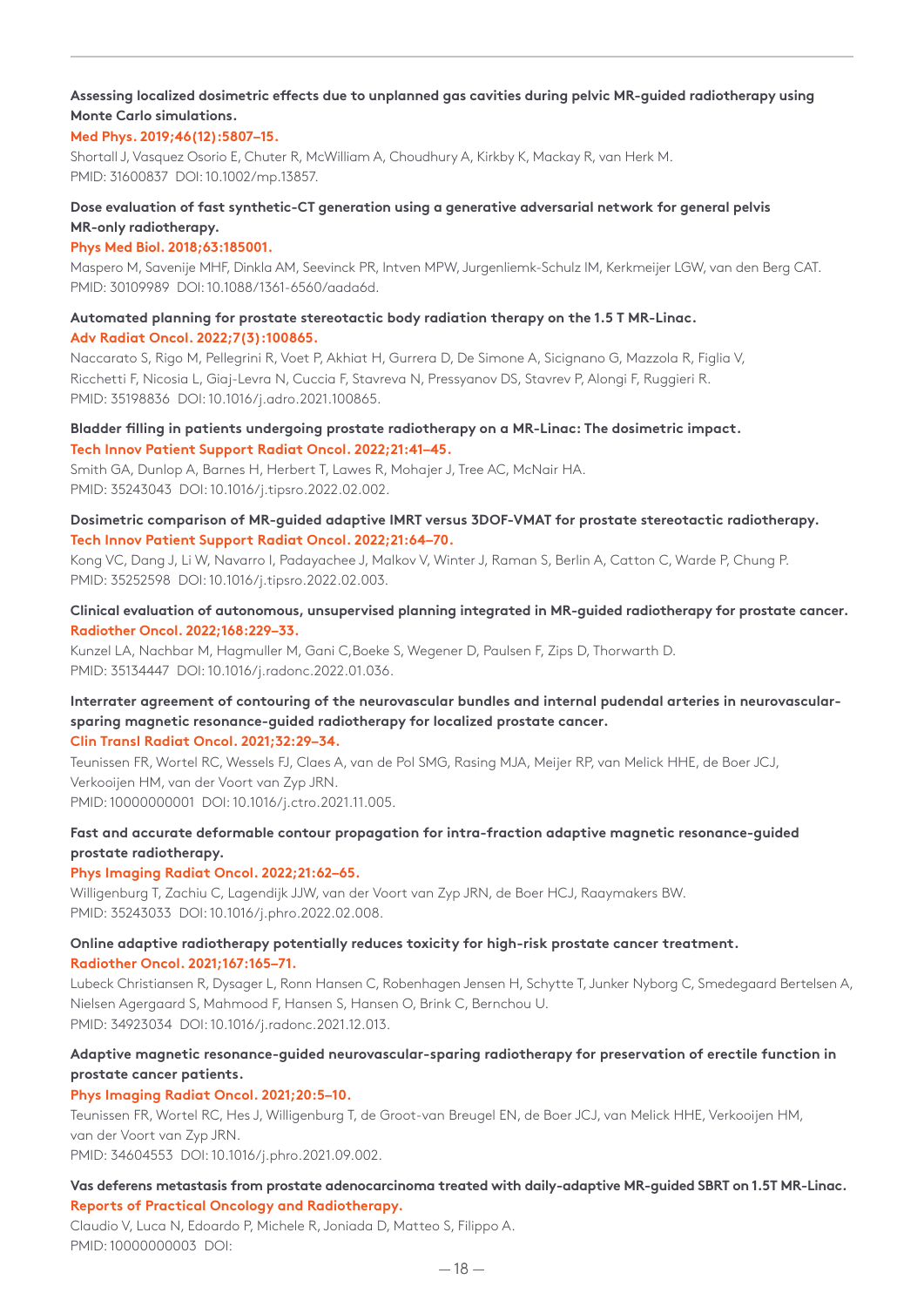# **Analysis of online plan adaptation for 1.5T magnetic resonance-guided stereotactic body radiotherapy (MRgSBRT) of prostate cancer.**

# **J Cancer Res Clin Oncol. 2022 Feb 24:1–10.**

Poon DMC, Yang B, Geng H, Wong OL, Chiu ST, Cheung KY, Yu SK, Chiu G, Yuan J. PMID: 35199189 DOI: 10.1007/s00432-022-03950-1.

## **HERMES: Delivery of a Speedy Prostate Cancer Treatment.**

**Clin Oncol (R Coll Radiol). 2022.** Westley R, Hall E, Tree A. PMID: 35093251 DOI: 10.1016/j.clon.2022.01.003.

# **1.5T Magnetic Resonance-Guided Stereotactic Body Radiotherapy for Localized Prostate Cancer: Preliminary Clinical Results of Clinician- and Patient-Reported Outcomes.**

## **Cancers 2021;13(19)**

Poon DMC, Yuan J, Wong OL, Yang B, Chiu ST, Cheung KY, Chiu G, Yu SK. PMID: 34638348 DOI: 10.3390/cancers13194866.

# **Intrafractional motion models based on principal components in Magnetic Resonance guided prostate radiotherapy. Phys Imaging Radiat Oncol. 2021;20:17–22.**

Fransson S, Tilly D, Ahnesjo A, Nyholm T, Strand R. PMID: 34660917 DOI: 10.1016/j.phro.2021.09.004.

## **A narrative review of MRI acquisition for MR-guided-radiotherapy in prostate cancer. Quant Imaging Med Surg. 2022;12(2):1585–1607.**

Yuan J, Poon DMC, Lo G, Wong OL, Cheung KY, Yu SK. PMID: 35111651 DOI: 10.21037/qims-21-697.

# **MR-guided radiotherapy for prostate cancer: state of the art and future perspectives.**

**Br J Radiol. 2022;95(1131):20210800.** Sritharan K, Tree A. PMID: 35073158 DOI: 10.1259/bjr.20210800.

# **Reliability of MRI radiomics features in MR-guided radiotherapy for prostate cancer: Repeatability, reproducibility, and within-subject agreement.**

## **Med Phys. 2021;48(11):6976–86.**

Xue C, Yuan J, Poon DM, Zhou Y, Yang B, Yu SK, Cheung YK. PMID: 34562286 DOI: 10.1002/mp.15232.

# **[Primary treatment of prostate cancer using 1.5 T MR-linear accelerator.]**

## **Radiologe. 2021;61(9):839–45.**

Wegener D, Zips D, Gani C, Boeke S, Nikolaou K, Othman AE, Almansour H, Paulsen F, Muller AC. PMID: 34297139 DOI: 10.1007/s00117-021-00882-8**.**

# **Impact of hydrogel peri-rectal spacer insertion on seminal vesicles intrafraction motion during 1.5 T-MRI-guided adaptive stereotactic body radiotherapy for localized prostate cancer. Br J Radiol. 2021;94(1126):20210521.**

Mazzola R, Sicignano G, Cuccia F, Vitale C, Rigo M, Giaj-Levra N, Nicosia L, Figlia V, Ricchetti F, Attina G, Pastorello E, De Simone A, Gurrera D, Naccarato S, Ruggieri R, Alongi F. PMID: 34283646 DOI: 10.1259/bjr.20210521**.**

# **Seminal vesicle intrafraction motion during the delivery of radiotherapy sessions on a 1.5 T MR-Linac. Radiother Oncol. 2021;162:162–9.**

Muinck Keizer DM de, Willigenburg T, der Voort van Zyp JRN van, Raaymakers BW, Lagendijk JJW, Boer JCJ de. PMID: 34293410 DOI: 10.1016/j.radonc.2021.07.014.

# **Geometrical imaging accuracy and imaging and plan quality for prostate cancer on a 1.5T MR-Linac in patients with a unilateral hip implant.**

# **Phys Med Biol. 2021;66:205013.**

van Lier ALHMW, Meijers LTC, Philippens MEP, Hes J, Raaymakers BW, van der Voort van Zyp JRN, de Boer JCJ. PMID: 34243173 DOI: 10.1088/1361-6560/ac1302.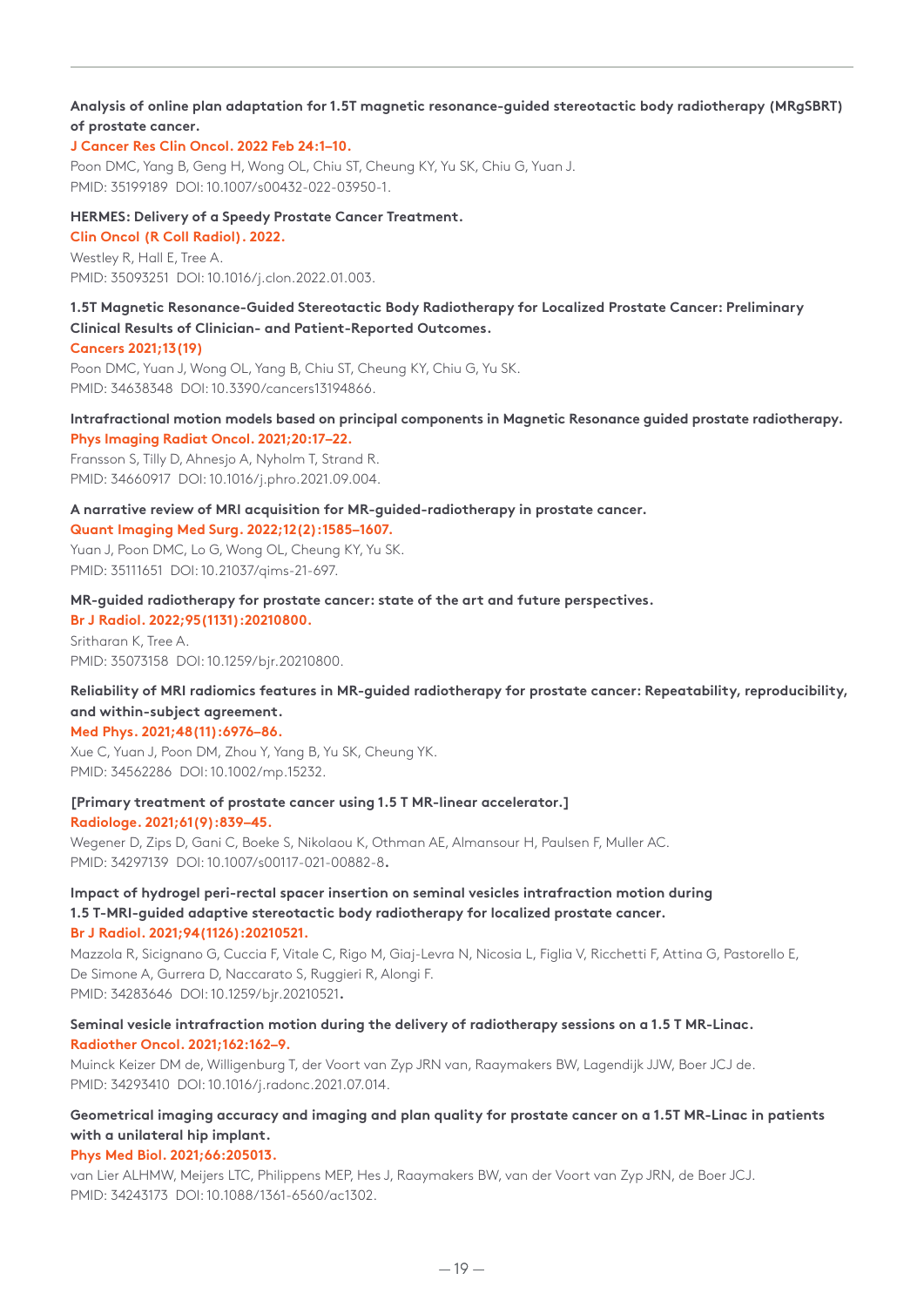# **Stereotactic body radiotherapy for oligometastatic castration sensitive prostate cancer using 1.5 T MRI-Linac: preliminary data on feasibility and acute patient-reported outcomes. Radiol Med. 2021;126:989–97.**

Mazzola R, Cuccia F, Figlia V, Rigo M, Nicosia L, Giaj-Levra N, Ricchetti F, Vitale C, Mantoan B, Di Paola G, De Simone A, Gurrera D, Sicignano G, Naccarato S, Ruggieri R, Alongi F. PMID: 33835309 DOI: 10.1007/s11547-021-01352-w.

# **The impact of image acquisition time on registration, delineation and image quality for magnetic resonance guided radiotherapy of prostate cancer patients.**

### **Phys Imaging Radiat Oncol. 2021;19:85–9.**

Nowee ME, van Pelt VWJ, Walraven I, Simoes R, Liskamp CP, Lambregts DMJ, Heijmink S, Schaake E, van der Heide UA, Janssen TM. PMID: 34355071 DOI: 10.1016/j.phro.2021.07.002.

# **On-line daily plan optimization combined with a virtual couch shift procedure to address intrafraction motion in prostate magnetic resonance guided radiotherapy.**

## **Phys Imaging Radiat Oncol. 2021;19:90–5.**

de Muinck Keizer DM, van der Voort van Zyp JRN, de Groot-van Breugel EN, Raaymakers BW, Lagendijk JJW, de Boer HCJ. PMID: 34377842 DOI: 10.1016/j.phro.2021.07.010.

# **Daily intravoxel incoherent motion (IVIM) in prostate cancer patients during MR-guided radiotherapy-A multicenter study.**

# **Front Oncol. 2021;11:705964.**

Kooreman ES, van Houdt PJ, Keesman R, van Pelt VWJ, Nowee ME, Pos F, Sikorska K, Wetscherek A, Muller AC, Thorwarth D, Tree AC, van der Heide UA.

PMID: 34485138 DOI: 10.3389/fonc.2021.705964.

# **Development of patient-reported outcomes item set to evaluate acute treatment toxicity to pelvic online magnetic resonance-guided radiotherapy.**

## **J Patient-Rep Outcomes. 2021;5:47.**

Moller PK, Pappot H, Bernchou U, Schytte T, Dieperink KB. PMID: 34160732 DOI: 10.1186/s41687-021-00326-w.

# **First experience of autonomous, un-supervised treatment planning integrated in adaptive MR-guided radiotherapy and delivered to a patient with prostate cancer.**

## **Radiother Oncol. 2021;159:197–201.**

Kunzel LA, Nachbar M, Hagmuller M, Gani C, Boeke S, Zips D, Thorwarth D. PMID: 33812912 DOI: 10.1016/j.radonc.2021.03.032.

# **Prospective image quality and lesion assessment in the setting of MR-guided radiation therapy of prostate cancer on an MR-Linac at 1.5 T: A comparison to a standard 3 T MRI.**

## **Cancers 2021;13(7):1533.**

Almansour H, Afat S, Fritz V, Schick F, Nachbar M, Thorwarth D, Zips D, Muller AC, Nikolaou K, Othman AE, Wegener D. PMID: 33810410 DOI: 10.3390/cancers13071533.

# **An unusual case of oedematous prostate volumetric changes observed over the course of radiotherapy on the MR linear accelerator.**

## **J Med Imaging Radiat Sci. 2020;52(1):147–51.**

Clough A, Bridge P, Hales R, McDaid L, Choudhury A, Eccles CL. PMID: 33342695 DOI: 10.1016/j.jmir.2020.11.019.

# **Evaluation of daily online contour adaptation by radiation therapists for prostate cancer treatment on an MRI-guided linear accelerator.**

# **Clin Transl Radiat Oncol. 2021;27:50–6.**

Willigenburg T, de Muinck Keizer DM, Peters M, Claes A, Lagendijk JJW, de Boer HCJ, van der Voort van Zyp JRN. PMID: 33532630 DOI: 10.1016/j.ctro.2021.01.002.

# **Online adaptive planning for prostate stereotactic body radiotherapy using a 1.5 Tesla magnetic resonance imaging-guided linear accelerator.**

# **Phys Imaging Radiat Oncol. 2020;17:20–4.**

Yang J, Vedam S, Lee B, Castillo P, Sobremonte A, Hughes N, Mohammedsaid M, Wang J, Choi S. PMID: 33898773 DOI: 10.1016/j.phro.2020.12.001**.**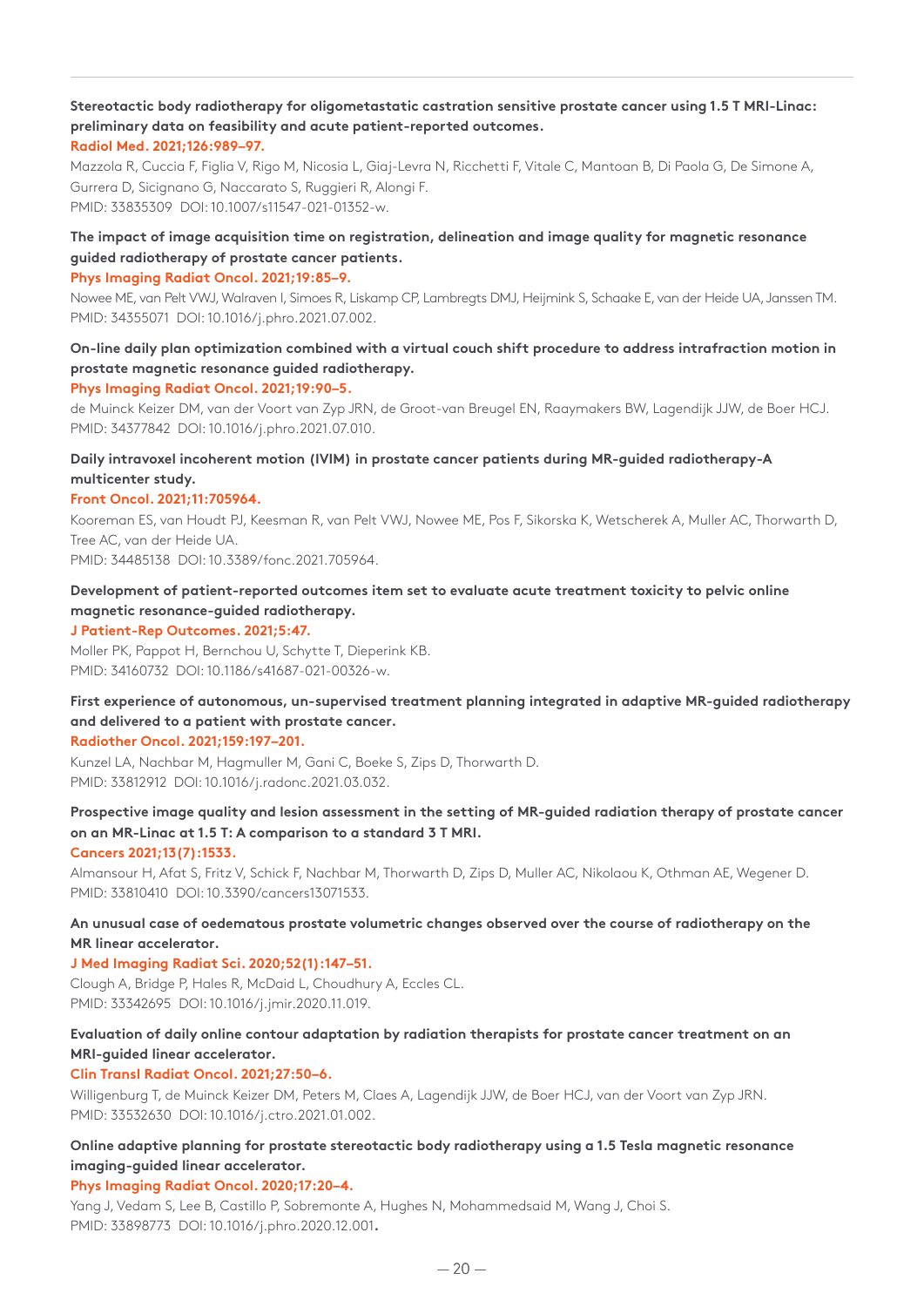# **Rectal spacer hydrogel in 1.5T MR-guided and daily adapted SBRT for prostate cancer: Dosimetric analysis and preliminary patient-reported outcomes.**

## **Br J Radiol. 2020;94:20200848.**

Alongi F, Rigo M, Figlia V, Cuccia F, Giaj-Levra N, Nicosia L, Ricchetti F, Vitale C, Sicignano G, De Simone A, Naccarato S, Ruggieri R, Mazzola R.

PMID: 33095659 DOI: 10.1259/bjr.20200848.

# **Adaptive SBRT by 1.5 T MR-Linac for prostate cancer: On the accuracy of dose delivery in view of the prolonged session time.**

# **Phys Med. 2020;80:34–41.**

Ruggieri R, Rigo M, Naccarato S, Gurrera D, Figlia V, Mazzola R, Ricchetti F, Nicosia L, Giaj-Levra N, Cuccia F, Vitale C, Stavreva N, Pressyanov DS, Stavrev P, Pellegrini R, Alongi F. PMID: 33091796 DOI: 10.1016/j.ejmp.2020.09.026.

# **Prostate intrafraction motion during the preparation and delivery of MR-guided radiotherapy sessions on a 1.5T MR-Linac.**

# **Radiother Oncol. 2020;151:88–94.**

de Muinck Keizer DM, Kerkmeijer LGW, Willigenburg T, van Lier ALHMW, Hartogh MDD, van der Voort van Zyp JRN, de Grootvan Breugel EN, Raaymakers BW, Lagendijk JJW, de Boer JCJ. PMID: 32622779 DOI: 10.1016/j.radonc.2020.06.044.

# **Feasibility and safety of 1.5 T MR-guided and daily adapted abdominal-pelvic SBRT for elderly cancer patients: geriatric assessment tools and preliminary patient-reported outcomes.**

# **J Cancer Res Clin Oncol. 2020;146:2379–97.**

Mazzola R, Figlia V, Rigo M, Cuccia F, Ricchetti F, Giaj-Levra N, Nicosia L, Vitale C, Sicignano G, De Simone A, Naccarato S, Ruggieri R, Alongi F.

PMID: 32372146 DOI: 10.1007/s00432-020-03230-w.

# **Impact of hydrogel peri-rectal spacer insertion on prostate gland intra-fraction motion during 1.5 T MR-guided stereotactic body radiotherapy.**

## **Radiat Oncol. 2020;23:35–42.**

Cuccia F, Mazzola R, Nicosia L, Figlia V, Giaj-Levra N, Ricchetti F, Rigo M, Vitale C, Mantoan B, De Simone A, Sicignano G, Ruggieri R, Cavalleri S, Alongi F.

PMID: 32698843 DOI: 10.1186/s13014-020-01622-3.

#### **Dosimetric effects of adaptive prostate cancer radiotherapy in an MR-Linac workflow. Radiat Oncol. 2020;15:168.**

Mannerberg A, Persson E, Jonsson J, Gustafsson CJ, Gunnlaugsson A, Olsson LE, Ceberg S. PMID: 32650811 DOI: 10.1186/s13014-020-01604-5.

# **Daily adaptive radiotherapy for patients with prostate cancer using a high field MR-Linac: Initial clinical experiences and assessment of delivered doses compared to a C-arm linac.**

**Clin Transl Radiat Oncol. 2020;23:35–42.**

Dunlop A, Mitchell A, Tree A, Barnes H, Bower L, Chick J, Goodwin E, Herbert T, Lawes R, McNair H, McQuaid D, Mohajer J, Nilawar R, Pathmanathan A, Smith G, Hanson I, Nill S, Oelfke U. PMID: 32395640 DOI: 10.1016/j.ctro.2020.04.011.

**Focal salvage treatment for radiorecurrent prostate cancer: A magnetic resonance-guided stereotactic body radiotherapy versus high-dose-rate brachytherapy planning study. Phys Imaging Radiat Oncol. 2020;15:60–65.**

Willigenburg T, Beld E, Hes J, Lagendijk JJW, de Boer HCJ, Moerland MA, van der Voort van Zyp JRN. PMID: 33458327 DOI: 10.1016/j.phro.2020.07.006**.**

**Delivered dose quantification in prostate radiotherapy using online 3D cine imaging and treatment log files on a combined 1.5T magnetic resonance imaging and linear accelerator system. Phys imaging Radiat Oncol. 2020;15:23–9.**

Kontaxis C, de Muinck Keizer DM, Kerkmeijer LGW, Willigenburg T, den Hartogh MD, van der Voort van Zyp JRN, de Groot-van Breugel EN, Hes J, Raaymakers BW, Lagendijk JJW, de Boer HCJ. PMID: 33458322 DOI: 10.1016/j.phro.2020.06.005.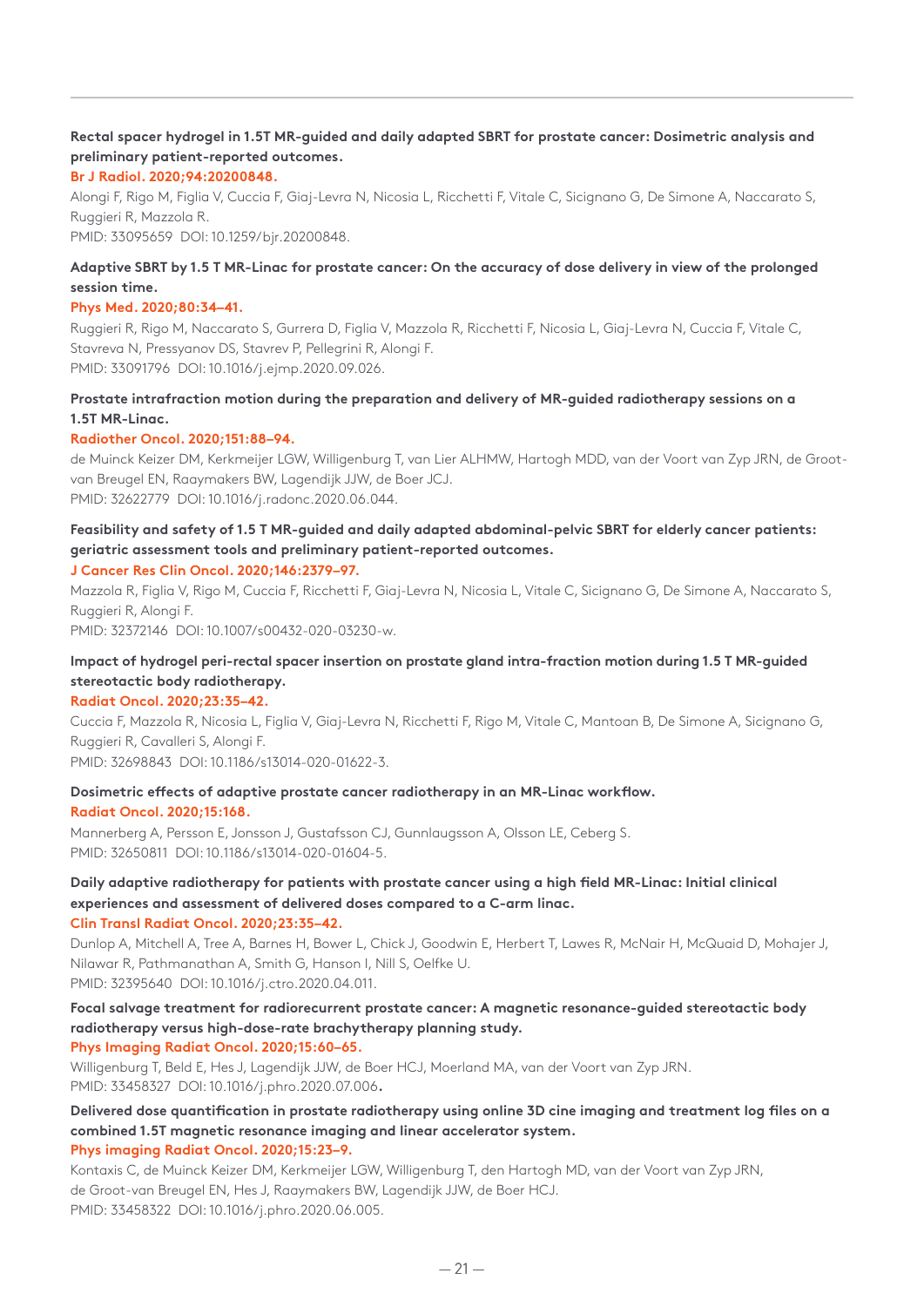# **Problems and promises of introducing the magnetic resonance imaging linear accelerator into routine care: The case of prostate cancer.**

# **Front Oncol. 2020;10:01741.**

Hehakaya C, Van der Voort van Zyp JR, Lagendijk JJW, Grobbee DE, Verkooijen HM, Moors EHM. PMID: 32984058 DOI: 10.3389/fonc.2020.01741.

## **MR-guided radiotherapy for prostate cancer.**

## **Front Oncol. 2020:10:616291.**

Tocco BR, Kishan AU, Ma TM, Kerkmeijer LGW, Tree AC. PMID: 33363041 DOI: 10.3389/fonc.2020.616291.

## **Automatic reconstruction of the delivered dose of the day using MR-Linac treatment log files and online MR imaging. Radiother Oncol. 2019;145:88–94.**

Menten MJ, Mohajer JK, Nilawar R, Bertholet J, Dunlop A, Pathmanathan AU, Moreau M, Marshall S, Wetscherek A, Nill S, Tree AC, Oelfke U.

PMID: 31931291 DOI: 10.1016/j.radonc.2019.12.010.

# **1.5 T MR-guided and daily adapted SBRT for prostate cancer: Feasibility, preliminary clinical tolerability, quality of life and patient-reported outcomes during treatment.**

## **Radiat Oncol. 2020;15:69.**

Alongi F, Rigo M, Figlia V, Cuccia F, Giaj-Levra N, Nicosia L, Ricchetti F, Sicignano G, De Simone A, Naccarato S, Ruggieri R, Mazzola R. PMID: 32248826 DOI: 10.1186/s13014-020-01510-w.

# **Fast contour propagation for MR-guided prostate radiotherapy using convolutional neural networks. Med Phys. 2019;47:1238–48.**

Eppenhof KAJ, Maspero M, Savenije MHF, de Boer JCJ, van der Voort van Zyp JRN, Raaymakers BW, Raaijmakers AJE, Veta M, van den Berg CAT, Pluim JPW.

PMID: 31876300 DOI: 10.1002/mp.13994.

# **Accuracy of automatic deformable structure propagation for high-field MRI-guided prostate radiotherapy. Radiat Oncol. 2020;15:32.**

Christiansen RL, Dysager L, Bertelsen AS, Hansen O, Brink C, Bernchou U. PMID: 32033574 DOI: 10.1186/s13014-020-1482-y.

# **Soft-tissue prostate intrafraction motion tracking in 3D cine-MR for MR-guided radiotherapy.**

## **Phys Med Biol. 2019;64:235008.**

de Muinck Keizer DM, Kerkmeijer LGW, Maspero M, Andreychenko A, van der Voort van Zyp JRN, van den Berg CAT, Raaymakers BW, Lagendijk JJW, de Boer JCJ.

PMID: 31698351 DOI: 10.1088/1361-6560/ab5539.

## **Prostate cancer—Advantages and disadvantages of MR-guided RT.**

## **Clin Transl Radiat Oncol. 2019;18:68–73.**

Murray J, Tree AC. PMID: 31341979 DOI: 10.1016/j.ctro.2019.03.006.

# **Planning feasibility of extremely hypofractionated prostate radiotherapy on a 1.5T magnetic resonance imaging guided linear accelerator.**

# **Phys Imaging Radiat Oncol. 2019;11:16–20.**

den Hartogh MD, de Boer HCJ, de Groot-van Breugel EN, van der Voort van Zyp JRN, Hes J, van der Heide UA, Pos F, Haustermans K, Depuydt T, Jan Smeenk R, Kunze-Busch M, Raaymakers BW, Kerkmeijer LGW. PMID: 33458271 DOI: 10.1016/j.phro.2019.07.002.

# **Serial T2-weighted magnetic resonance images acquired on a 1.5 Tesla magnetic resonance linear accelerator reveal radiomic feature variation in organs at risk: An exploratory analysis of novel metrics of tissue response in prostate cancer. Cureus 2019;11(4)e4510.**

Lorenz JW, Schott D, Rein L, Mostafaei F, Noid G, Lawton C, Bedi M, Li XA, Schultz CJ, Paulson E, Hall WA. PMID: 31259119 DOI: 10.7759/cureus.4510.

# **Fiducial marker based intra-fraction motion assessment on cine-MR for MR-Linac treatment of prostate cancer. Phys Med Biol. 2019;64(7):07NT02.**

de Muinck Keizer DM, Pathmanathan AU, Andreychenko A, Kerkmeijer LGW, van der Voort van Zyp JRN, Tree AC, van den Berg CAT, de Boer JCJ.

PMID: 30794995 DOI: 10.1088/1361-6560/ab09a6.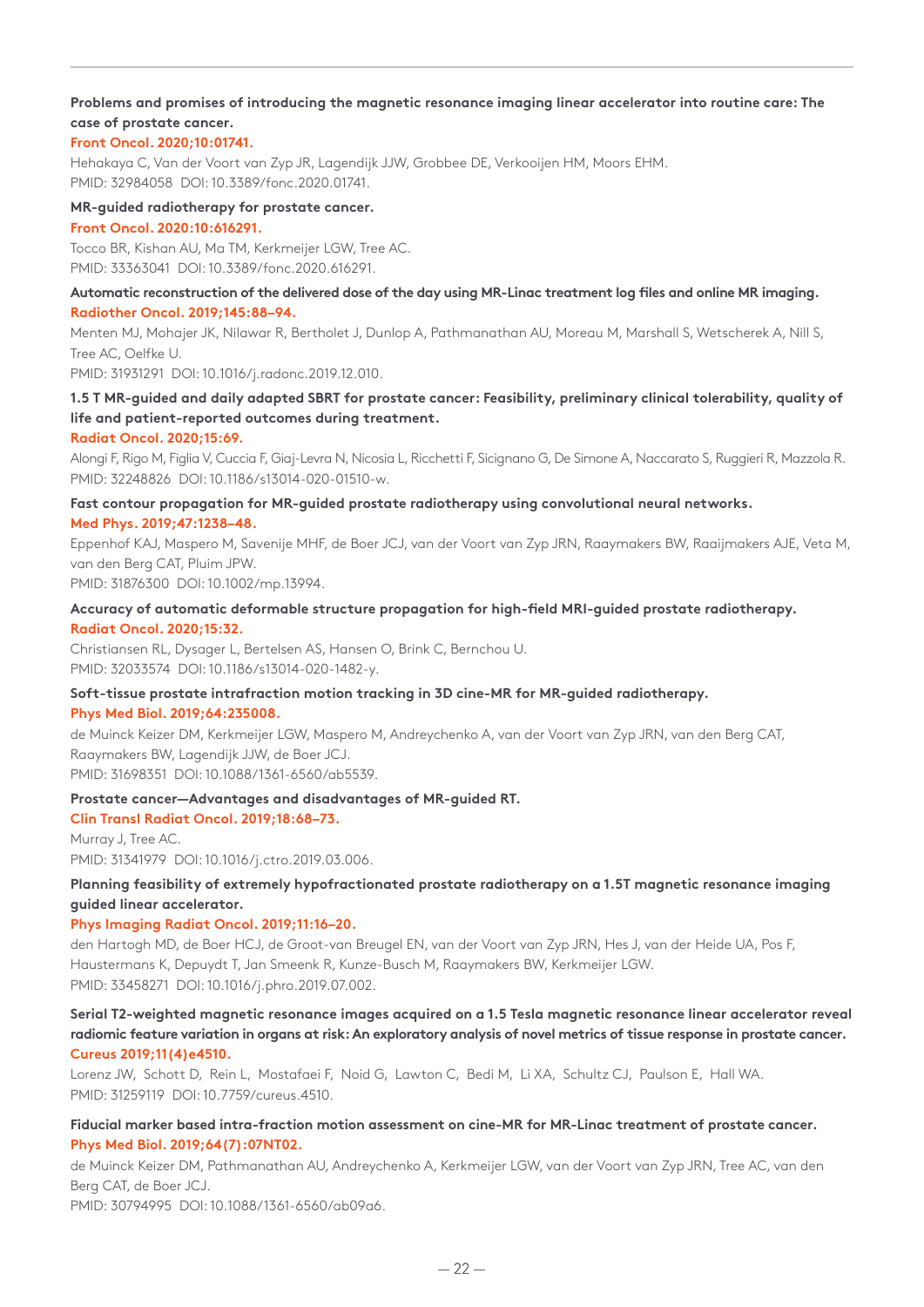# **Comparison of prostate delineation on multimodality imaging for MR-guided radiotherapy.**

# **Br J Radiol. 2019;92(1096):20180948.**

Pathmanathan AU, McNair HA, Schmidt MA, Brand DH, Delacroix L, Eccles CL, Gordon A, Herbert T, van As NJ, Huddart RA, Tree AC. PMID: 30676772 DOI: 10.1259/bjr.20180948.

# **Magnetic resonance imaging only workflow for radiotherapy simulation and planning in prostate cancer.**

**Clin Oncol (R Coll Radiol). 2018;30(11):692–701.** Kerkmeijer LGW, Maspero M, Meijer GJ, van der Voort van Zyp JRN, de Boer HCJ, van den Berg CAT. PMID: 30244830 DOI: 10.1016/j.clon.2018.08.009.

# **Plan quality for high-risk prostate cancer treated with high field magnetic resonance imaging guided radiotherapy. Phys Imaging Radiat Oncol. 2018;7;1–8.**

Christiansen RL, Hansen CR, Dahlrot RH, Bertelsen AS, Hansen O, Brink C, Bernchou U. PMID: 33458398 DOI: 10.1016/j.phro.2018.06.006.

# **Magnetic resonance imaging-guided adaptive radiation therapy: A "game changer" for prostate treatment? Int J Radiat. 2017;100(2):361–73.**

Pathmanathan AU, van As NJ, Kerkmeijer LGW, Christodouleas J, Lawton CAF, Vesprini D, van der Heide UA, Frank SJ, Nill S, Oelfke U, van Herk M, Li XA, Mittauer K, Ritter M, Choudhury A, Tree AC. PMID: 29353654 DOI: 10.1016/j.ijrobp.2017.10.020.

# **Fast online replanning for interfraction rotation correction in prostate radiotherapy.**

**Med Phys. 2017;44(10:5034–42.**

Kontaxis C, Bol GH, Kerkmeijer LGW, Lagendijk JJW, Raaymakers BW. PMID: 28703497 DOI: 10.1002/mp.12467.

# **Development and clinical introduction of automated radiotherapy treatment planning for prostate cancer. Phys Med Biol. 2016;61:8587–95.**

Winkel D, Bol GH, van Asselen B, Hes J, Scholten V, Kerkmeijer LG, Raaymakers BW. PMID: 27880737 DOI: 10.1088/1361-6560/61/24/8587.

# **MRI-guided prostate adaptive radiotherapy—A systematic review. Radiother Oncol. 2016:119:371–80.**

McPartlin AJ, Li XA, Kershaw LE, Heide U, Kerkmeijer L, Lawton C, Mahmood U, Pos F, van As N, van Herk M, Vesprini D, van der Voort van Zyp J, Tree A, Choudhury A. PMID: 27162159 DOI: 10.1016/j.radonc.2016.04.014.

# **Rectum (10)**

# **Interobserver variability in target volume delineation for CT/MRI simulation and MRI guided adaptive radiotherapy in rectal cancer.**

# **Br J Radiol. 2021;94(1128):20210350.**

White I, Hunt A, Bird T, Settatree S, Soliman H, Mcquaid D, Dearnaley D, Lalondrelle S, Bhide S. PMID: 34723622 DOI: 10.1259/bjr.20210350.

# **A novel approach for radiotherapy dose escalation in rectal cancer using online MR-guidance and rectal ultrasound gel filling: Rationale and first in human.**

## **Radiother Oncol. 2021;164:37–42**

Gani C, Lo Russo M, Boeke S, Wegener D, Gatidis S, Butzer S, Boldt J, Monnich D, Thorwarth D, Nikolaou K, Zips D, Nachbar M. PMID: 34534612 DOI: 10.1016/j.radonc.2021.09.002.

# **Planning target volume margin assessment for online adaptive MR-guided dose-escalation in rectal cancer on a 1.5 T MR-Linac. Radiother Oncol. 2018;63(18):185001.**

Eijkelenkamp H, Boekhoff MR, Verweij ME, Peters FP, Meijer GJ, Intven MPW. PMID: 34280404 DOI: 10.1016/j.radonc.2021.07.011.

# **MR-guided radiotherapy for rectal cancer: Current perspective on organ preservation.**

## **Front Oncol. 2021;30:619852.**

Boldrini L, Intven M, Bassetti M, Valentini V, Gani C. PMID: 33859937 DOI: 10.3389/fonc.2021.619852.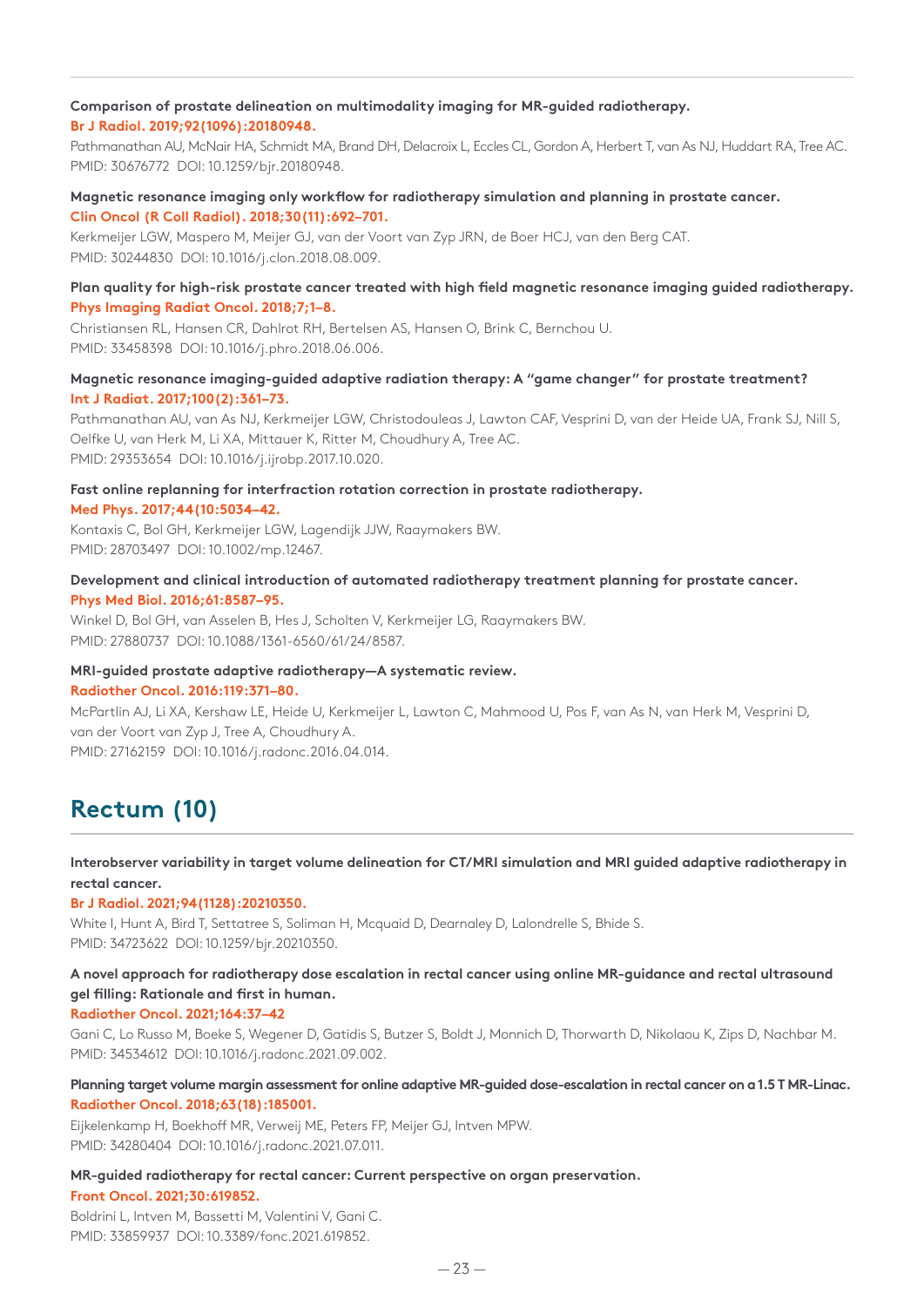# **Online adaptive MR-guided radiotherapy for rectal cancer; feasibility of the workflow on a 1.5T MR-linac: clinical implementation and initial experience.**

## **Radiother Oncol. 2021;154:172–8.**

Intven MPW, de Mol van Otterloo SR, Mook S, Doornaert PAH, de Groot-van Breugel EN, Sikkes GG, Willemsen-Bosman ME, van Zijp HM, Tijssen RHN.

PMID: 32976875 DOI: 10.1016/j.radonc.2020.09.024**.**

# **1.5 T MR-Linac planning study to compare two different strategies of rectal boost irradiation.**

### **Clin Transl Radiat Oncol. 2020;26:86–91.**

Bonomo P, Lo Russo M, Nachbar M, Boeke S, Gatidis S, Zips D, Thorwarth D, Gani C. PMID: 33336086 DOI: 10.1016/j.ctro.2020.11.016**.**

## **First system for fully-automated multi-criterial treatment planning for a high-magnetic field MR-Linac applied to rectal cancer.**

## **Acta Oncol. 2020;59(8):926–32.**

Bijman R, Rossi L, Janssen T, de Ruiter P, Carbaat C, van Triest B, Breedveld S, Sonke JJ, Heijmen B. PMID: 32436450 DOI: 10.1080/0284186X.2020.1766697.

## **Impact of varying air cavity on planning dosimetry for rectum patients treated on a 1.5 T hybrid MR-Linac system. J Appl Clin Med Phys. 2020;21(7):144–52.**

Godoy Scripes P, Subashi E, Burleson S, Liang J, Romesser P, Crane C, Mechalakos J, Hunt M, Tyagi N. PMID: 32445292 DOI: 10.1002/acm2.12903.

# **Evolution of motion uncertainty in rectal cancer: Implications for adaptive radiotherapy.**

**Phys Med Biol. 2016;61(1).**

Kleijnen JP, van Asselen B, Burbach JP, Intven M, Philippens ME, Reerink O, Lagendijk JJ, Raaymakers BW. PMID: 26605518 DOI: 10.1088/0031-9155/61/1/1.

# **A 1.5 T transverse magnetic field in radiotherapy of rectal cancer: Impact on the dose distribution. Med Phys. 2015;42(12):7182–9.**

Uilkema S, van der Heide U, Sonke JJ, Moreau M, van Triest B, Nijkamp J. PMID: 26632072 DOI: 10.1118/1.4936097.

# **Skin (2)**

# **Effects on skin dose from unwanted air gaps under bolus in an MR-guided linear accelerator (MR-Linac) system. Phys Med Biol. 2021;66(6):065021.**

Huang CY, Yang B, Lam WW, Tang KK, Li TC, Law WK, Cheung KY, Yu SK. PMID: 33607641 DOI: 10.1088/1361-6560/abe837.

**Measurement of electron return effect and skin dose reduction by a bolus in an anthropomorphic physical phantom under a magnetic resonance guided linear accelerator (MR-Linac) system.**

**Int J Med Phys Clin Eng. 2018;7(3):339–46.**

Han EY, Wen Z, Lee HJ, Paulino AD, Lee C. PMID: 10000000022 DOI: 10.4236/ijmpcero.2018.73028.

# **Thorax / Lung (10)**

## **Real-time 3D motion estimation from undersampled MRI using multi-resolution neural networks. Med Phys. 2021;48(11):6597–6613.**

Terpstra ML, Maspero M, Bruijnen T, Verhoeff JJC, Lagendijk JJW, van den Berg CAT. PMID: 34525223 DOI: 10.1002/mp.15217.

### **Initial clinical experience of MR-guided radiotherapy for non-small cell lung cancer. Front Oncol. 2021;11:617681.**

Crockett CB, Samson P, Chuter R, Dubec M, Faivre-Finn C, Green OL, Hackett SL, McDonald F, Robinson C, Shiarli AM,Straza MW, Verhoeff JJC, Werner-Wasik M, Vlacich G, Cobben D. PMID: 33777759 DOI: 10.3389/fonc.2021.617681.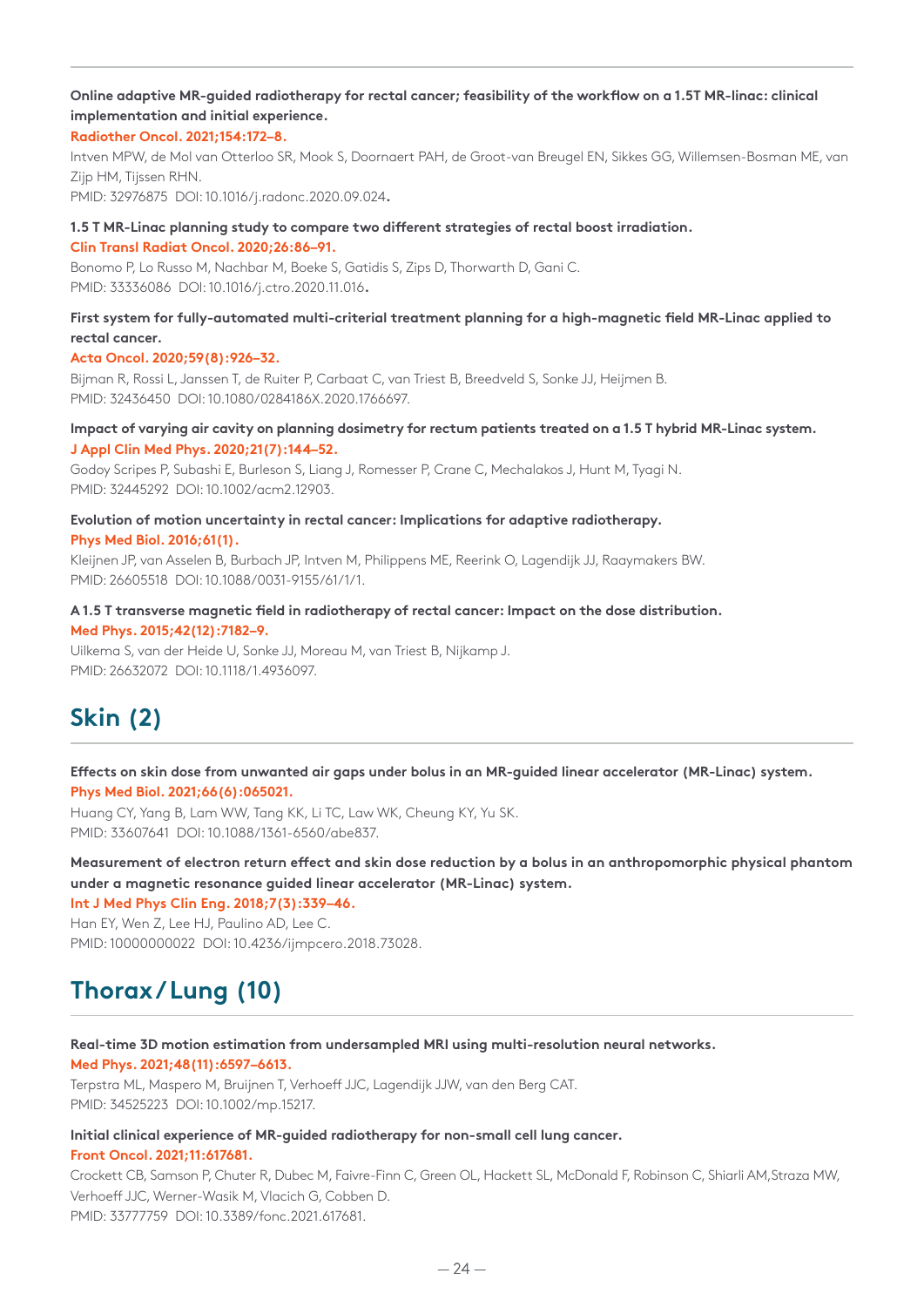**Impact of field number and beam angle on ERE for lung stereotactic body radiotherapy with 1.5T MR-Linac. Cancer Radiother. 2021;25(4):366–72.**

Ding S, Liu H, Wang B, Li Y, Li R, Liu B, Xia Y, Huang X. PMID: 33622638 DOI: 10.1016/j.canrad.2021.01.006.

# **The development of a 4D treatment planning methodology to simulate the tracking of central lung tumors in an MRI-Linac.**

### **J Appl Clin Med Phys. 2018;19(1):145–55.**

Al-Ward SM, Kim A, McCann C, Ruschin M, Cheung P, Sahgal A, Keller BM. PMID: 29194940 DOI: 10.1002/acm2.12233.

## **MRI-guided lung SBRT: Present and future developments.**

**Phys Med. 2017;44:139–49.**

Menten MJ, Wetscherek A, Fast MF. PMID: 28242140 DOI: 10.1016/j.ejmp.2017.02.003.

### **Magnetic resonance imaging in precision radiation therapy for lung cancer.**

#### **Transl Lung Cancer Res. 2017;6(6):689–707.**

Bainbridge H, Salem A, Tijssen RHN, Dubec M, Wetscherek A, Van Es C, Belderbos J, Faivre-Finn C, McDonald F PMID: 29218271 DOI: 10.21037/tlcr.2017.09.02

**Tumour auto-contouring on 2d cine MRI for locally advanced lung cancer: A comparative study. Radiother Oncol. 2017;125(3):485–91.**

Fast MF, Eiben B, Menten MJ, Wetscherek A, Hawkes DJ, McClelland JR, Oelfke U. PMID: 29029832 DOI: 10.1016/j.radonc.2017.09.013.

## **Treating locally advanced lung cancer with a 1.5T MR-Linac—Effects of the magnetic field and irradiation geometry on conventionally fractionated and isotoxic dose-escalated radiotherapy. Radiother Oncol. 2017;125(2):280–5.**

Bainbridge HE, Menten MJ, Fast MF, Nill S, Oelfke U, McDonald F. PMID: 28987747 DOI: 10.1016/j.radonc.2017.09.009.

# **Real-time 4D dose reconstruction for tracked dynamic MLC deliveries for lung SBRT.**

**Med Phys. 2016;43(11:6072–81.**

Kamerling CP, Fast MF, Ziegenhein P, Menten MJ, Nill S, Oelfke U. PMID: 27806589 DOI: 10.1118/1.4965045.

# **Lung stereotactic body radiotherapy with an MR-Linac—Quantifying the impact of the magnetic field and real-time tumor tracking.**

## **Radiother Oncol. 2016;119(3):461–6.**

Menten MJ, Fast MF, Nill S, Kamerling CP, McDonald F, Oelfke U. PMID: 27165615 DOI: 10.1016/j.radonc.2016.04.019.

# **Additional Technical Articles (250)**

# **Clinical Introduction**

## **Clinical implementational and site-specific workflows for a 1.5T MR-Linac.**

## **J Clin Med. 2-22;11(6):1662**

Dunkerley DAP, Hyer DE, Snyder JE, St-Aubin JJ ,Anderson CM, Caster JM, Smith MC, Buatti JM, Yaddanapudi S. PMID: 35329988 DOI: 10.3390/jcm11061662

# **Early experience with MR-guided adaptive radiotherapy using a 1.5 T MR-Linac: First 6 months of operation using adapt to shape workflow.**

## **J Med Imaging Radiat Oncol. 2021;66:138–45.**

de Leon J, Crawford D, Moutrie Z, Alvares S, Hogan L, Pagulayan C, Jelen U, Loo C, Aylward JD, Condon K, Dunkerley N, Heinke MY, Sampaio S, Simon K, Twentyman T, Jameson MG. PMID: 34643065 DOI: 10.1111/1754-9485.13336.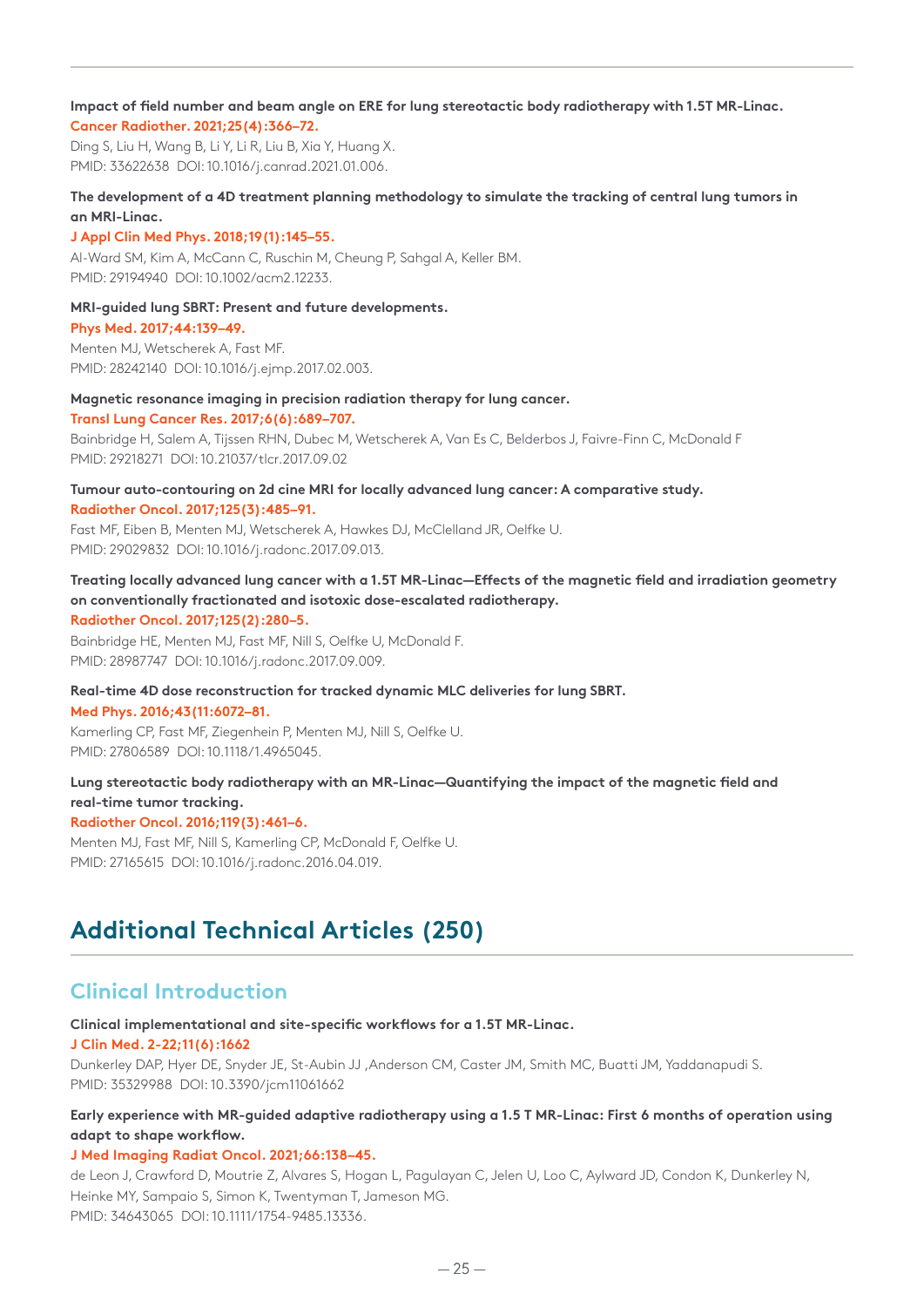# **Evaluation of the palliative radiotherapy pathway in a single institute: Can an MR Linac improve efficiency? J Med Imaging Radiat Sci. 2021;S1939-8654(21)00298–8.**

Benson R, Clough A, Nelder C, Pitt E, Portner R, Vassiliou M, McDaid L, Choudhury A, Rembielak A, Eccles C. PMID: 34922879 DOI: 10.1016/j.jmir.2021.11.010.

# **Implementation of MR-Linac and proton therapy in two radiotherapy departments in the Netherlands: Recommendations based on lessons learned.**

**Radiother Oncol. 2022;167:14–24.**

Jacobs M, Kerkmeijer L, de Ruysscher D, Brunenberg E, Boersma L, Verheij M. PMID: 34915064 DOI: 10.1016/j.radonc.2021.12.007.

# **Master protocol trial design for technical feasibility of MR-guided radiotherapy.**

**Radiother Oncol. 2022;166:33–36.**

Couwenberg AM, van der Heide UA, Janssen T, van Triest B, Remeijer P, Marijnen CAM, Sonke JJ, Nowee ME. PMID: 34785244 DOI: 10.1016/j.radonc.2021.11.009.

# **Analysis of data to advance personalised therapy with MR-Linac (ADAPT-MRL). Clin Transl Radiat Oncol. 2021;31:64–70.**

de Leon J, Woods A, Twentyman T, Meade M, Sproule V, Chandran S, Christiansen J, Kennedy N, Marney M, Barooshian K, Plit M, Lynch J, Jagavkar R, Ormandy H, Christodouleas J, Pietzsch F, Chan M, Jameson MG. PMID: 34646950 DOI: 10.1016/j.ctro.2021.09.004

# **Patient positioning and immobilization procedures for hybrid MR-Linac systems. Radiat Oncol. 2021;16:183.**

Cuccia F, Alongi F, Belka C, Boldrini L, Horner-Rieber J, McNair H, Rigo M, Schoenmakers M, Niyazi M, Slagter J, Votta C, Corradini S. PMID: 34544481 DOI: 10.1186/s13014-021-01910-6.

# **Dosimetry**

### **Absolute dosimetry for the MRI-linac: The magnetic field correction factor. White Paper.**

K Smit, B van Asselen, JGM Kok, JJW Lagendijk, BW Raaymakers. PMID: 10000000000.

# **Dosimetric evaluation of irradiation geometry and potential air gaps in an acrylic miniphantom used for external audit of absolute dose calibration for a hybrid 1.5 T MR-linac system.**

# **J Appl Clin Med Phys. 2022;23(2):e13503.**

Tyagi N, Subashi E, Michael Lovelock D, Kry S, Alvarez PE, Hunt MA, Lim SB. PMID: 34914175 DOI: 10.1002/acm2.13503.

# **Out-of-field dose and its constituent components for a 1.5 T MR-Linac.**

## **Phys Med Biol. 2021;66(22).**

Yang B, Tang KK, Huang CY, Geng H, Lam WW, Wong YS, Tse MY, Lau KK, Cheung KY, Yu SK. PMID: 34700308 DOI: 10.1088/1361-6560/ac3346.

# **Out-of-field dose assessment for a 1.5 T MR-Linac with optically stimulated luminescence dosimeters.**

## **Med Phys. 2021;48(7):4027-37.**

Zhang Y, Yan S, Cui Z, Wang Y, Li Z, Yin Y, Li B, Quan H, Zhu J. PMID: 33714229 DOI: 10.1002/mp.14839.

# **Traceable reference dosimetry in MRI-guided radiotherapy using alanine: Calibration and magnetic field correction factors of ionisation chambers.**

# **Phys Med Biol. 2021;66(16):165006.**

Billas I, Bouchard H, Oelfke U, Duane S. PMID: 34049290 DOI: 10.1088/1361-6560/ac0680.

# **Automatic dosimetric verification of online adapted plans on the Unity MR-Linac using 3D EPID dosimetry. Radiother Oncol. 2021;157:241–6.**

Olaciregui-Ruiz I, Vivas-Maiques B, van der Velden S, Nowee ME, Mijnheer B, Mans A. PMID: 33582193 DOI: 10.1016/j.radonc.2021.01.037.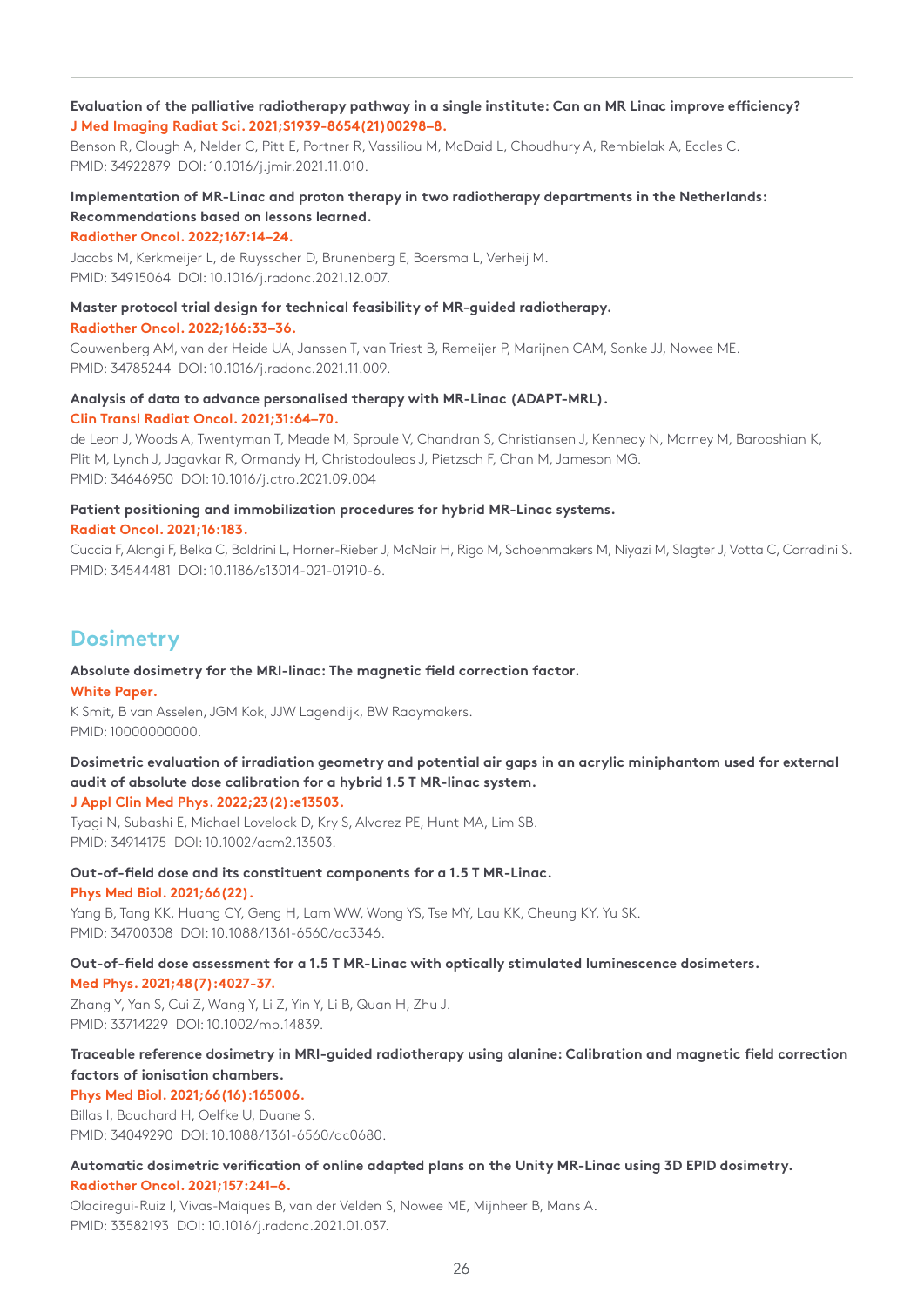## **Reference dosimetry in MRI-linacs: Evaluation of available protocols and data to establish a Code of Practice. Phys Med Biol. 2021;66(5):05TR02.**

de Pooter J, Billas I, de Prez L, Duane S, Kapsch RP, Karger CP, van Asselen B, Wolthaus J. PMID: 32570225 DOI: 10.1088/1361-6560/ab9efe.

## **An end-to-end assessment on the accuracy of adaptive radiotherapy in an MR-Linac. Phys Med Biol. 2021;66(5):055021.**

Axford A, Dikaios N, Roberts DA, Clark CH, Evans PM. PMID: 33503604 DOI: 10.1088/1361-6560/abe053.

### **End-to-end validation of the geometric dose delivery performance of MR-Linac adaptive radiotherapy. Phys Med Biol. 2021;66(4):045034.**

Bernchou U, Christiansen RL, Bertelsen A, Tilly D, Riis HL, Jensen HR, Mahmood F, Hansen CR, Hansen VN, Schytte T, Brink C. PMID: 33321475 DOI: 10.1088/1361-6560/abd3ed.

# **Experimental determination of magnetic field correction factors for ionization chambers in parallel and perpendicular orientations.**

### **Phys Med Biol. 2020;65(24):245044.**

Pojtinger S, Nachbar M, Ghandour S, Pisaturo O, Pachoud M, Kapsch RP, Thorwarth D. PMID: 33181493 DOI: 10.1088/1361-6560/abca06.

### **Water calorimetry in MR-Linac: Direct measurement of absorbed dose and determination of chamber k Q mag. Med Phys. 2020;47(12):6458–69.**

D'Souza M, Nusrat H, Iakovenko V, Keller B, Sahgal A, Renaud J, Sarfehnia A. PMID: 32970325 DOI: 10.1002/mp.14468.

## **First-stage validation of a portable imageable MR-compatible water calorimeter.**

### **Med Phys. 2020;47(10):5312–23.**

D'Souza M, Nusrat H, Renaud J, Peterson G, Sarfehnia A. PMID: 32786081 DOI: 10.1002/mp.14448.

## **Influence of beam quality on reference dosimetry correction factors in magnetic resonance guided radiation therapy. Phys Imaging Radiat Oncol. 2020;16:95–98.**

Pojtinger S, Nachbar M, Kapsch RP, Thorwarth D. PMID: 33458350 DOI: 10.1016/j.phro.2020.10.005.

### **Measurement of surface dose in an MR-Linac with optically stimulated luminescence dosimeters for IMRT beam geometries. Med Phys. 2020;47(7):3133–42.**

Lim-Reinders S, Keller BM, Sahgal A, Chugh B, Kim A. PMID: 32302010 DOI: 10.1002/mp.14185.

# **Alanine dosimetry in strong magnetic fields: Use as a transfer standard in MRI-guided radiotherapy.**

**Phys Med Biol. 2020;65(11):115001.**

Billas I, Bouchard H, Oelfke U, Shipley D, Gouldstone C, Duane S. PMID: 32191920 DOI: 10.1088/1361-6560/ab8148.

## **Edge effects in 3D dosimetry: Characterisation and correction of the non-uniform dose response of PRESAGE®. Phys Med Biol. 2020;65(9):095003.**

Costa F, Doran SJ, Hanson IM, Adamovics J, Nill S, Oelfke U. PMID: 32143198 DOI: 10.1088/1361-6560/ab7d52.

# **Experimental measurement of ionization chamber angular response and associated magnetic field correction factors in MR-Linac.**

## **Med Phys. 2020;47(4):1940–8.**

Iakovenko V, Keller B, Sahgal A, Sarfehnia A. PMID: 31955432 DOI: 10.1002/mp.14025.

# **Surface and near-surface dose measurements at beam entry and exit in a 1.5 T MR-Linac using optically stimulated luminescence dosimeters.**

## **Phys Med Biol. 2020;65(4):045012.**

Kim A, Lim-Reinders S, Ahmad SB, Sahgal A, Keller BM. PMID: 31860896 DOI: 10.1088/1361-6560/ab64b6.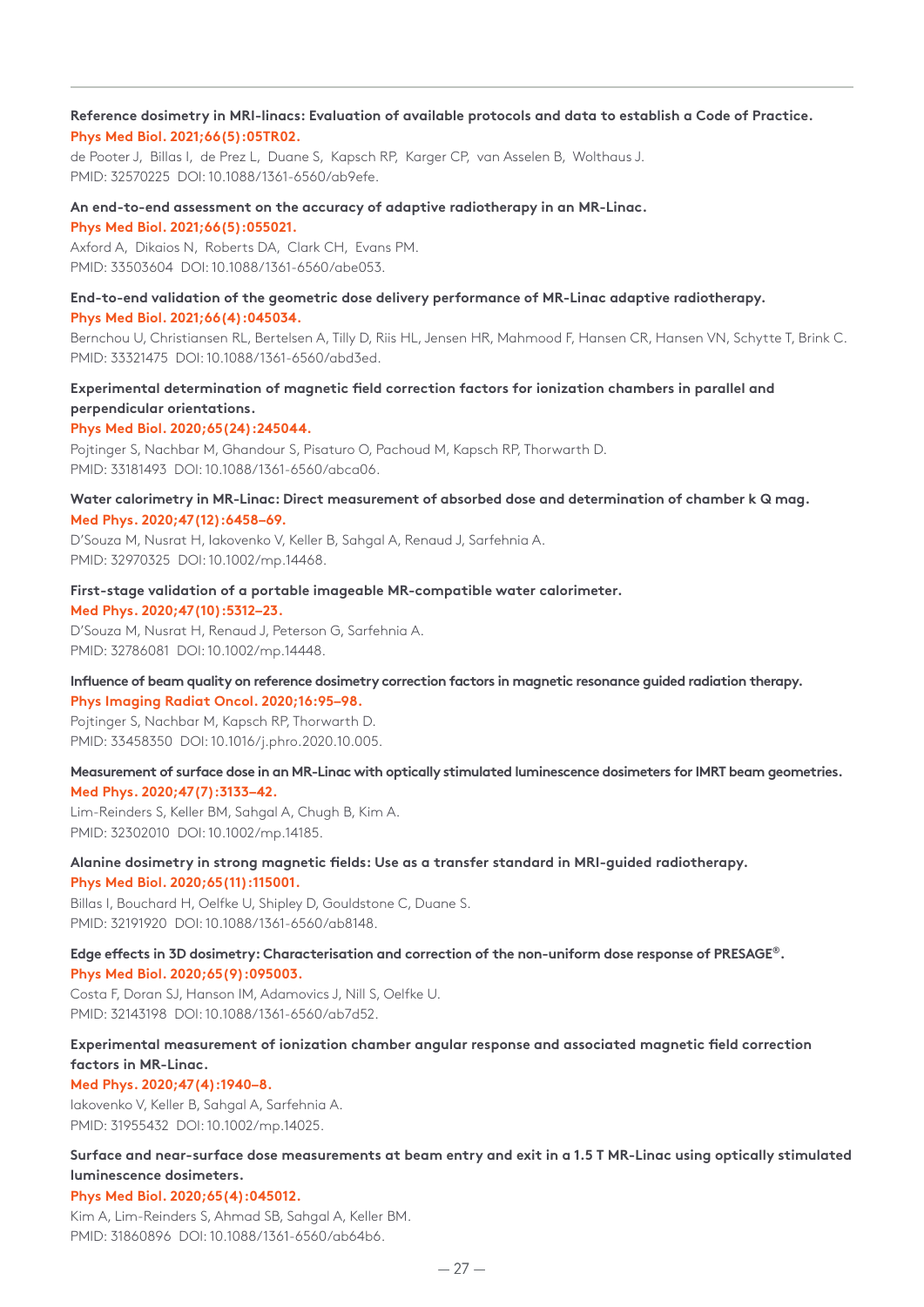# **Commissioning and performance evaluation of RadCalc for the Elekta Unity MRI-Linac.**

## **J Appl Clin Med Phys. 2019;20(12):54–62.**

Graves SA, Snyder JE, Boczkowski A, St-Aubin J, Wang D, Yaddanapudi S, Hyer DE. PMID: 31722133 DOI: 10.1002/acm2.12760.

## **Dosimetric performance of the Elekta Unity MR-Linac system: 2D and 3D dosimetry in anthropomorphic inhomogeneous geometry.**

### **Phys Med Biol. 2019;64:225009.**

Pappas E, Kalaitzakis G, Boursianis T, Zoros E, Zourari K, Pappas EP, Makris D, Seimenis I, Efstathopoulos E, Maris TG. PMID: 31665709 DOI: 10.1088/1361-6560/ab52ce.

# **MRIgRT dynamic lung motion thorax anthropomorphic QA phantom: Design, development, reproducibility, and feasibility study.**

## **Med Phys. 2019;46(11):5124–33.**

Steinmann A, Alvarez P, Lee H, Court L, Stafford R, Sawakuchi G, Wen Z, Fuller C, Followill D. PMID: 31506963 DOI: 10.1002/mp.13757.

### **Low-density gel dosimeter for measurement of the electron return effect in an MR-Linac. Phys Med Biol. 2019;64:205016.**

McDonald BA, Lee HJ, Ibbott GS. PMID: 31505483 DOI: 10.1088/1361-6560/ab4321.

## **Two-dimensional EPID dosimetry for an MR-Linac: Proof of concept. Med Phys. 2019;46(9):4193–203.**

Torres-Xirau I, Olaciregui-Ruiz I, van der Heide UA, Mans A. PMID: 31199521 DOI: 10.1002/mp.13664.

# **Evaluation of a lung-equivalent gel dosimeter for MR image-guided radiation therapy.**

**J Phys: Conf Ser. 2019;1305:012012.** McDonald BA, Lee HJ, Ibbott GS. PMID: 10000000005 DOI: 10.1088/1742-6596/1305/1/012012.

## **The MD Anderson experience with 3D dosimetry and an MR-Linac.**

**J Phys: Conf Ser. 2019;1305:012011.** Ibbott GS, Le Hannah J, Roe Y. PMID: 10000000006 DOI: 10.1088/1742-6596/1305/1/012011.

# **Radiotherapy in the presence of magnetic fields: A brief review of detector response characteristics and the contribution of 3-D measurements to the study of dose distributions at interfaces.**

## **J Phys: Conf Ser. 2019;1305:012006.** Doran SJ. PMID: 10000000016 DOI: 10.1088/1742-6596/1305/1/012006.

## **Technical Note: Consistency of PTW30013 and FC65-G ion chamber magnetic field correction factors. Med Phys. 2019;46(8):3739–45.**

Woodings SJ, van Asselen B, van Soest TL, de Prez LA, Lagendijk JJW, Raaymakers BW, Wolthaus JWH. PMID: 31131902 DOI: 10.1002/mp.13623.

# **Dose rate and fractionation dependence of methacrylic acid based polymer gels using optical and MRI techniques. J Phys: Conf Ser. 2019;1305:012008.**

Lee HJ, Roed Y, Ibbott GS. PMID: 10000000018 DOI: 10.1088/1742-6596/1305/1/012008**.**

# **Characterization of small PRESAGE™ samples for measurements near the dosimeter edges.**

# **J Phys: Conf Ser. 2019;1305:012009.**

Costa F, Doran S, Adamovics J, Nill S, Hanson IM, Oelfke U. PMID: 10000000023 DOI: 10.1088/1742-6596/1305/1/012009.

# **Polymer gel dosimetry in the presence of a strong magnetic field.**

## **J Phys: Conf Ser. 2019;1305:012014.**

Roed Y, Pinsky L, Ibbott G. PMID: 10000000024 DOI: 10.1088/1742-6596/1305/1/012014.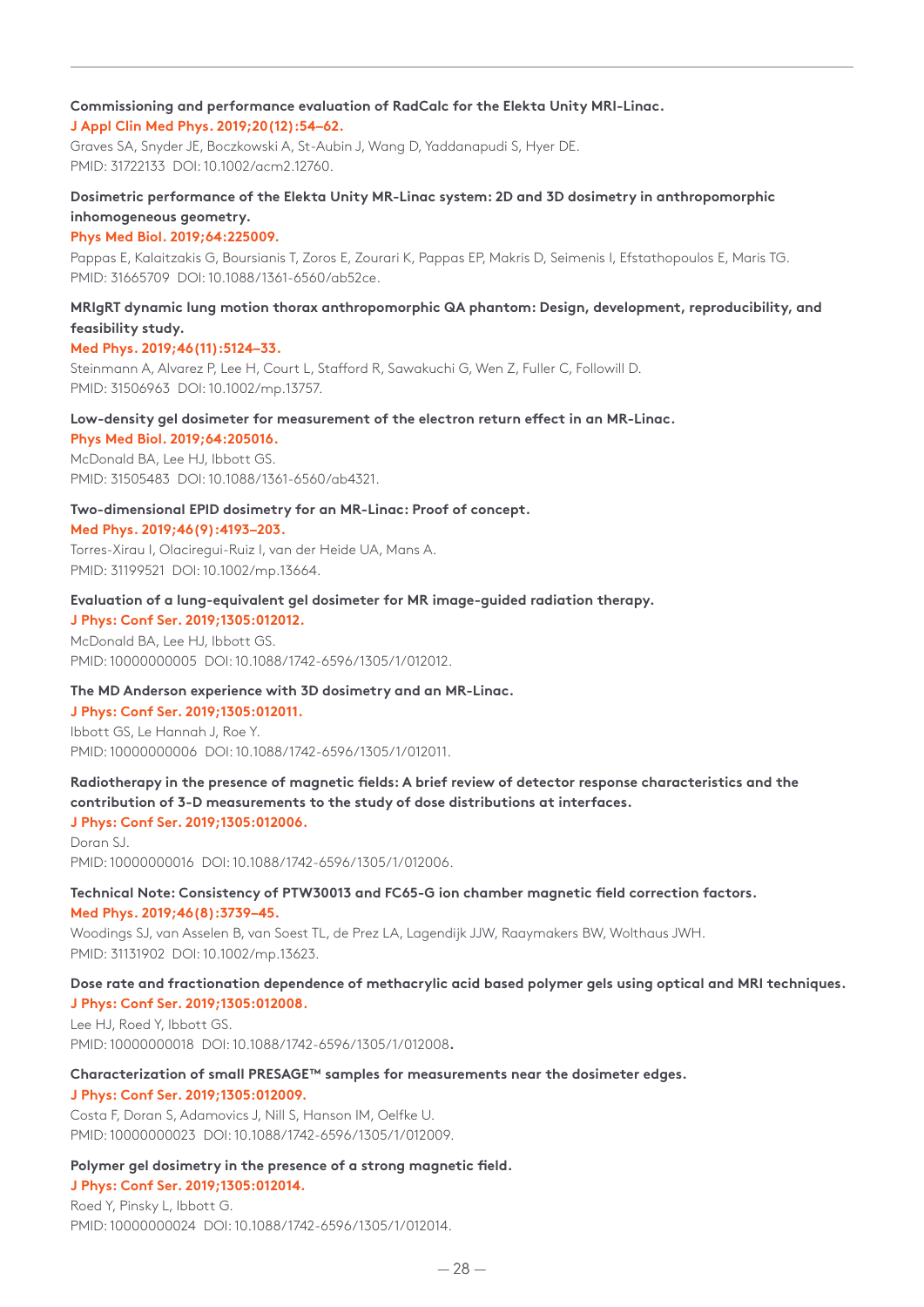# **A finite element method for the determination of the relative response of ionization chambers in MR-linacs: Simulation and experimental validation up to 1.5 T.**

### **Phys Med Biol. 2019;64:135011.**

Pojtinger S, Kapsch RP, Dohm OS, Thorwarth D. PMID: 31181560 DOI: 10.1088/1361-6560/ab2837.

# **Investigation of TLD and EBT3 performance under the presence of 1.5T, 0.35T, and 0T magnetic field strengths in MR/CT visible materials.**

## **Med Phys. 2019;46:3217–26.**

Steinmann A, O'Brien D, Stafford R, Sawakuchi G, Wen Z, Court L, Fuller C, Followill D. PMID: 30950071 DOI: 10.1002/mp.13527.

## **Measurement validation of treatment planning for a MR-Linac.**

#### **J Appl Clin Med Phys. 2019;20(7): 28–38.**

Chen X, Paulson ES, Ahunbay E, Sanli A, Klawikowski S, Li XA. PMID: 31254376 DOI: 10.1002/acm2.12651.

# **Direct measurement of ion chamber correction factors, k Q and k B, in a 7 MV MRI-Linac.**

**Phys Med Biol. 2019;64(10):105025.**

de Prez L, Woodings S, de Pooter J, van Asselen B, Wolthaus J, Jansen B, Raaymakers B. PMID: 30933939 DOI: 10.1088/1361-6560/ab1511.

## **Commissioning of a water calorimeter as a primary standard for absorbed dose to water in magnetic fields. Phys Med Biol. 2019;64(3):035013.**

de Prez L, de Pooter J, Jansen B, Woodings S, Wolthaus J, van Asselen B, van Soest T, Kok J, Raaymakers B. PMID: 30561378 DOI: 10.1088/1361-6560/aaf975.

# **Simultaneous motion monitoring and truth-in-delivery analysis imaging framework for MR-guided radiotherapy. Phys Med Biol. 2018;63(23):235014.**

Mickevicius NJ, Chen X, Boyd Z, Lee HJ, Ibbott GS, Paulson ES. PMID: 30474614 DOI: 10.1088/1361-6560/aaec91.

# **The characterization of a large multi-axis ionization chamber array in a 1.5 T MRI-Linac.**

**Phys Med Biol. 2019;63(22):225007.**

Perik TJ, Kaas JJ, Greilich S, Wolthaus JWH, Wittkamper FW. PMID: 30412476 DOI: 10.1088/1361-6560/aae90a.

## **Effect of magnetic field strength on plastic scintillation detector response.**

#### **Radiat Meas. 2018;116:10–13.**

Therriault-Proulx F, Wen Z, Ibbott G, Beddar S. PMID: 30559600 DOI: 10.1016/j.radmeas.2018.06.011.

# **A formalism for reference dosimetry in photon beams in the presence of a magnetic field.**

## **Phys Med Biol. 2018;63:125008.**

van Asselen B, Woodings SJ, Hackett SL, van Soest TL, Kok JGM, Raaymakers BW, Wolthaus JWH. PMID: 29786612 DOI: 10.1088/1361-6560/aac70e.

# **Ionization chamber correction factors for MR-Linacs.**

## **Phys Med Biol. 2019;63:11NT03.**

Pojtinger S, Dohm OS, Kapsch RP, Thorwarth D. PMID: 29762130 DOI: 10.1088/1361-6560/aac4f2.

## **Beam characterisation of the 1.5 T MRI-Linac.**

## **Phys Med Biol. 2019;63:11NT03.**

Woodings SJ, Bluemink JJ, de Vries JHW, Niatsetski Y, van Veelen B, Schillings J, Kok JGM, Wolthaus JWH, Hackett SL, van Asselen B, van Zijp HM, Pencea S, Roberts DA, Lagendijk JJW, Raaymakers BW. PMID: 29521280 DOI: 10.1088/1361-6560/aab566.

# **Performance of a PTW 60019 microDiamond detector in a 1.5 T MRI-Linac.**

## **Phys Med Biol. 2018;63(5):05NT04.**

Woodings SJ, Wolthaus JWH, van Asselen B, de Vries JHW, Kok JGM, Lagendijk JJW, Raaymakers BW. PMID: 29239857 DOI: 10.1088/1361-6560/aaa1c6.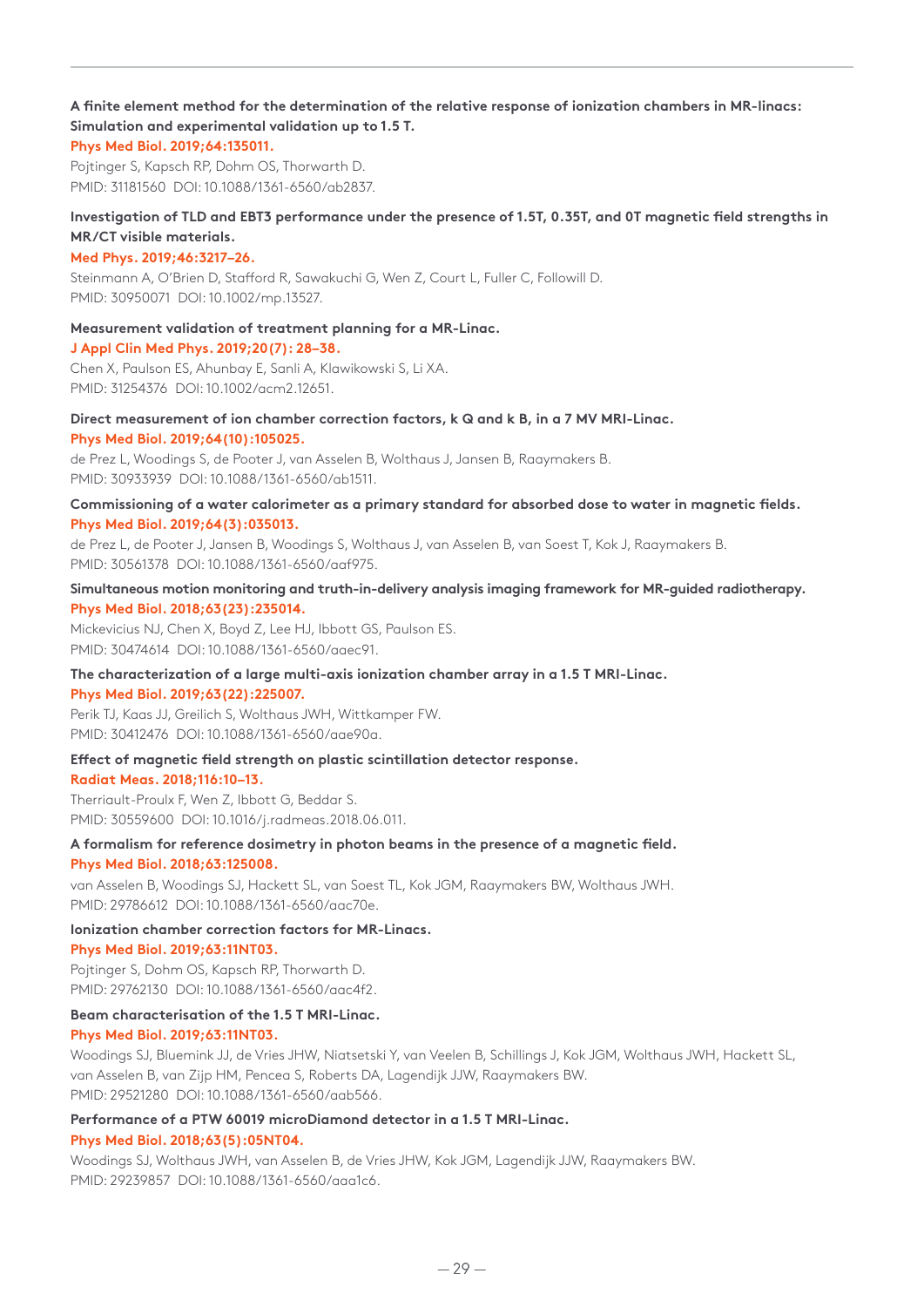## **Assessment of image quality and scatter and leakage radiation of an integrated MR-Linac system. Med Phys. 2018;45(3):1204–9.**

Wang J, Yung J, Kadbi M, Hwang K, Ding Y, Ibbott GS. PMID: 29363770 DOI: 10.1002/mp.12767.

# **Investigating the effect of a magnetic field on dose distributions at phantom-air interfaces using PRESAGE® 3D dosimeter and Monte Carlo simulations.**

## **Phys Med Biol. 2018;63:05NT01.**

Costa F, Doran SJ, Hanson IM, Nill S, Billas I, Shipley D, Duane S, Adamovics J, Oelfke U. PMID: 29393066 DOI: 10.1088/1361-6560/aaaca2.

# **Real-time volumetric relative dosimetry for magnetic resonance-image-guided radiation therapy (MR-IGRT).Phys Med Biol. 2018;63:045021.**

Lee HJ, Kadbi M, Bosco G, Ibbott GS. PMID: 29384731 DOI: 10.1088/1361-6560/aaac22**.**

# **Relative dosimetry with an MR-Linac: Response of ion chambers, diamond, and diode detectors for off-axis, depth dose, and output factor measurements.**

## **Med Phys. 2018;45(2):884097.**

O'Brien DJ, Dolan J, Pencea S, Schupp N, Sawakuchi GO. PMID: 29178457 DOI: 10.1002/mp.12699.

# **Characterization of the a-Si EPID in the unity MR-Linac for dosimetric applications.**

**Phys Med Biol. 2018;63(2):025006.**

Torres-Xirau I, Olaciregui-Ruiz I, Baldvinsson G, Mijnheer BJ, van der Heide UA, Mans A. PMID: 29182153 DOI: 10.1088/1361-6560/aa9dbf.

# **Investigation of magnetic field effects on the dose-response of 3D dosimeters for magnetic resonance—image guided radiation therapy applications.**

# **Radiother Oncol. 2017;125(3):426–32.**

Lee HJ, Roed Y, Venkataraman S, Carroll M, Ibbott GS. PMID: 28964533 DOI: 10.1016/j.radonc.2017.08.027.

## **The impact of a 1.5T MRI linac fringe field on neighbouring linear accelerators.**

# **Phys Imaging Radiat Oncol. 2017;4:16/12/2021.**

Perik T, Kaas J, Wittkämper F. PMID: 10000000026 DOI: 10.1016/j.phro.2017.10.002.

## **Optimal orientation for ionization chambers in MRgRT reference dosimetry.**

## **Curr Dir Biomed Eng. 2017;3(2):273–5.**

Pojtinger S, Dohm OS, Thorwarth D. PMID: 10000000003 DOI: 10.1515/cdbme-2017-0056.

## **Experimental analysis of correction factors for reference dosimetry in a magnetic field.**

# **Curr Dir Biomed Eng. 2017;3(2):803–5.**

Brand N, Pojtinger S, Tsitsekidis S, Thorwarth D, Dohm OS. PMID: 10000000014 DOI: 10.1515/cdbme-2017-0170.

# **Monte Carlo study of the chamber-phantom air gap effect in a magnetic field.**

**Med Phys. 2017;44(7):3830–8.** O'Brien DJ, Sawakuchi GO. PMID: 28432792 DOI: 10.1002/mp.12290.

# **Using 3D dosimetry to quantify the electron return effect (ERE) for MR-image-guided radiation therapy (MR-IGRT) applications.**

# **J Phys: Conf Ser. 2017;847:012057.**

Lee HJ, Won CG, Alqathami M, Kadbi M, Ibbott G. PMID: 10000000002 DOI: 10.1088/1742-6596/847/1/012057.

# **Dosimetry in the presence of strong magnetic fields.**

## **J Phys: Conf Ser. 2017;847:012055.**

O'Brien D J, Schupp N, Pencea S, Dolan J, Sawakuchi GO. PMID: 10000000015 DOI: 10.1088/1742-6596/847/1/012055.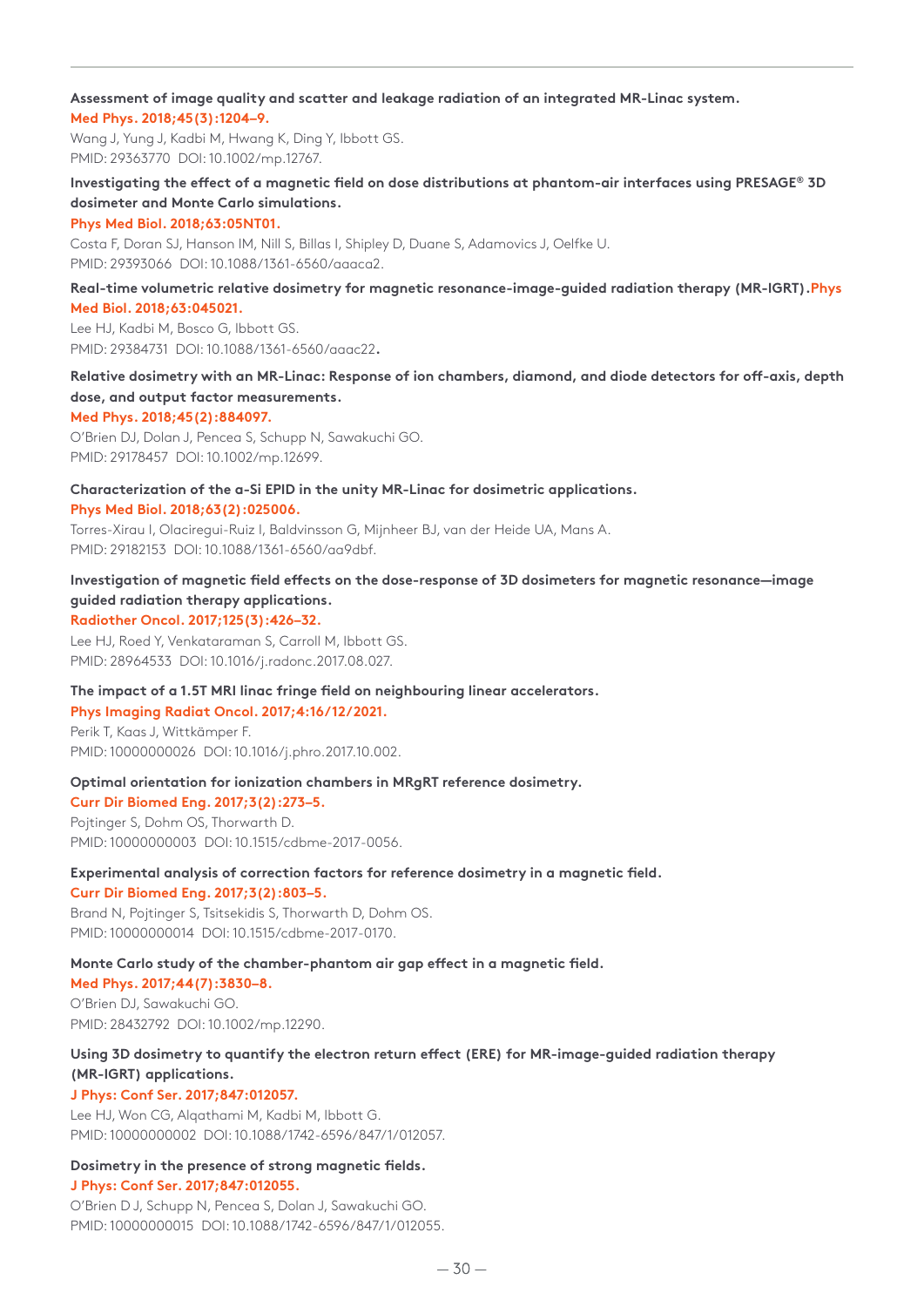## **Quantification of static magnetic field effects on radiotherapy ionization chambers.**

### **Phys Med Biol. 2017;62(5):1731–43.**

Agnew J, O'Grady F, Young R, Duane S, Budgell GJ. PMID: 28072396 DOI: 10.1088/1361-6560/aa5876.

#### **International Conference on Recent Trends in Physics 2016 (ICRTP2016).**

**J Phys: Conf Ser. 2016;755:011001.** PMID: 10000000001 DOI: 10.1088/1742-6596/755/1/011001.

# **Reference dosimetry in magnetic fields: Formalism and ionization chamber correction factors.**

**Med Phys. 2016;43(8):4915–27.**

O'Brien DJ, Roberts DA, Ibbott GS, Sawakuchi GO. PMID: 27487908 DOI: 10.1118/1.4959785.

## **Consequences of air around an ionization chamber: Are existing solid phantoms suitable for reference dosimetry on an MR-Linac?**

### **Med Phys. 2016;43(7):3961–8.**

Hackett SL, van Asselen B, Wolthaus JW, Kok JG, Woodings SJ, Lagendijk JJ, Raaymakers BW. PMID: 27370114 DOI: 10.1118/1.4952727.

### **Performance of a cylindrical diode array for use in a 1.5 T MR-Linac.**

#### **Phys Med Biol. 2016;61:N80–9.**

Houweling AC, de Vries JH, Wolthaus J, Woodings S, Kok JG, van Asselen B, Smit K, Bel A, Lagendijk JJ, Raaymakers BW. PMID: 26767389 DOI: 10.1088/0031-9155/61/3/N80.

## **Gel dosimetry enables volumetric evaluation of dose distributions from an MR-guided linac AIP Conference Proceedings. 2016;1747(1):040002.**

Ibbott GS, Roed Y, Lee H, Alqathami M, Wang J, Pinsky L, Blencowe A. PMID: 10000000013 DOI: 10.1063/1.4954102.

#### **Relative dosimetry in a 1.5 T magnetic field: An MR-Linac compatible prototype scanning water phantom. Phys Med Biol. 2014;59(15):4099–109.**

Smit K, Sjoholm J, Kok JG, Lagendijk JJ, Raaymakers BW. PMID: 24989159 DOI: 10.1088/0031-9155/59/15/4099.

## **Performance of a multi-axis ionization chamber array in a 1.5 T magnetic field.**

#### **Phys Med Biol. 2014;59(7):1845–44.**

Smit K, Kok JG, Lagendijk JJ, Raaymakers BW. PMID: 24625540 DOI: 10.1088/0031-9155/59/7/1845.

# **Installation of the 1.5 T MRI accelerator next to clinical accelerators: Impact of the fringe field.**

**Phys Med Biol. 2009;54:N409–15.**

Kok JG, Raaymakers BW, Lagendijk JJ, Overweg J, de Graaff CH, Brown KJ. PMID: 19687566 DOI: 10.1088/0031-9155/54/18/N02.

# **Dosimetry for the MRI accelerator: The impact of a magnetic field on the response of a Farmer NE2571 ionization chamber.**

## **Phys Med Biol. 2009;54(10):2993–3002.**

Meijsing I, Raaymakers BW, Raaijmakers AJ, Kok JG, Hogeweg L, Liu B, Lagendijk JJ. PMID: 19387100 DOI: 10.1088/0031-9155/54/10/002.

# **Electron return effect, dose calculation**

### **Investigating magnetic field dose effects in small animals: A Monte Carlo study. Int J Cancer Ther Oncol. 20214;2(2):020233.**

Rubinstein A, Guindani M, Hazle J, Court L. PMID: 10000000027 DOI: 10.14319/ijcto.0202.33.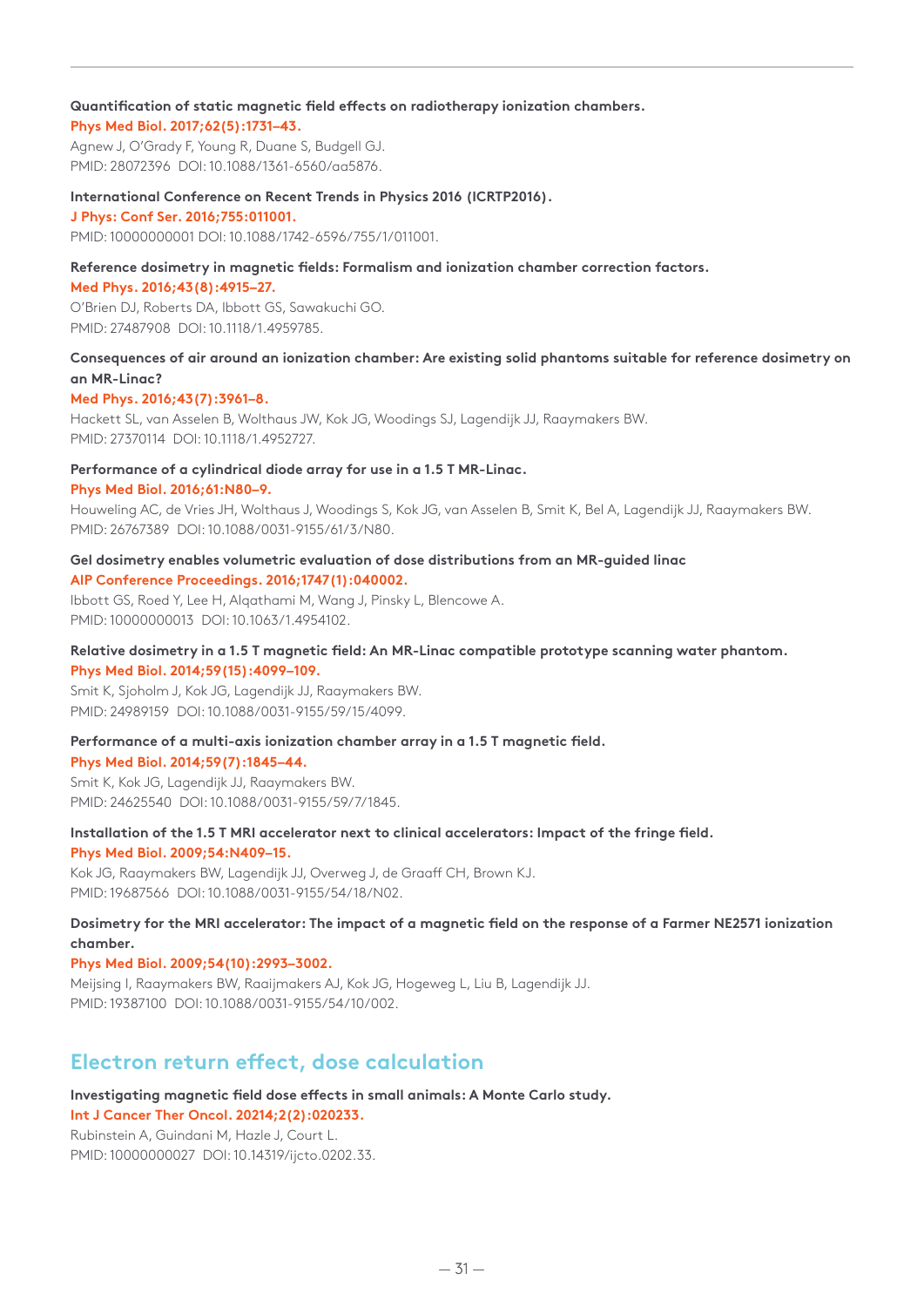# **Experimental verification the electron return effect around spherical air cavities for the MR-Linac using Monte Carlo calculation.**

## **Med Phys. 2020;47(6):2506–15.**

Shortall J, Vasquez Osorio E, Aitkenhead A, Berresford J, Agnew J, Budgell G, Chuter R, McWilliam A, Kirkby K, Mackay R, van Herk M.

PMID: 32145087 DOI: 10.1002/mp.14123.

# **Monte Carlo simulations of out-of-field surface doses due to the electron streaming effect in orthogonal magnetic fields.**

## **Phys Med Biol. 2019;64:115029.**

Malkov VN, Hackett SL, Wolthaus JWH, Raaymakers BW, van Asselen B. PMID: 30808017 DOI: 10.1088/1361-6560/ab0aa0.

# **Monte Carlo simulations of out-of-field skin dose due to spiralling contaminant electrons in a perpendicular magnetic field.**

## **Med Phys. 2019;46(3):1467–77.**

Malkov VN, Hackett SL, van Asselen B, Raaymakers BW, Wolthaus JWH. PMID: 30666678 DOI: 10.1002/mp.13392.

## **Comparison of intensity modulated radiotherapy plan optimisation methods for a 1.5 T MR-Linac. J Appl Clin Med Phys. 2019;20(1):43–9.**

Chuter R, van Herk M, Akhiat H, Voet P, MacKay R, Choudhury A, McWilliam A. PMID: 30371972 DOI: 10.1002/acm2.12475.

# **Spiraling contaminant electrons increase doses to surfaces outside the photon beam of an MRI-Linac with a perpendicular magnetic field.**

## **Phys Med Biol. 2018;63:095001.**

Hackett SL, van Asselen B, Wolthaus JWH, Bluemink JJ, Ishakoglu K, Kok J, Lagendijk JJW, Raaymakers BW. PMID: 29595150 DOI: 10.1088/1361-6560/aaba8f.

# **A methodology to investigate the impact of image distortions on the radiation dose when using magnetic resonance images for planning.**

## **Phys Med Biol. 2018;63(8):085005.**

Yan Y, Yang J, Beddar S, Ibbott G, Wen Z, Court LE, Hwang KP, Kadbi M, Krishnan S, Fuller CD, Frank SJ, Yang J, Balter P, Kudchadker RJ, Wang J. PMID: 29528037 DOI: 10.1088/1361-6560/aab5c3.

# **Influence of a transverse magnetic field on the dose deposited by a 6 MV linear accelerator.**

## **Curr Dir Biomed Eng. 2017;3(2):281–5.**

Richter S, Pojtinger S, Mönnich D, Dohm OS, Thorwarth D. PMID: 10000000025 DOI: 10.1515/cdbme-2017-0058.

# **Experimental evaluation of a GPU-based Monte Carlo dose calculation algorithm in the Monaco treatment planning system.**

## **J Appl Clin Med Phys. 2016;17(6):230–41.**

Paudel MR, Kim A, Sarfehnia A, Ahmad SB, Beachey DJ, Sahgal A, Keller BM. PMID: 27929496 DOI: 10.1120/jacmp.v17i6.6455.

# **Backscatter dose effects for high atomic number materials being irradiated in the presence of a magnetic field: A Monte Carlo study for the MRI-Linac.**

## **Med Phys. 2016;43(8):4665–73.**

Ahmad SB, Sarfehnia A, Kim A, Wronski M, Sahgal A, Keller BM. PMID: 27487883 DOI: 10.1118/1.4955175.

# **Minimizing the magnetic field effect in MR-linac specific QA-tests: The use of electron dense materials. Phys Med Biol. 2016;61(3):N50.**

van Zijp HM, van Asselen B, Wolthaus JW, Kok JM, de Vries JH, Ishakoglu K, Beld E, Lagendijk JJ, Raaymakers BW. PMID: 26758570 DOI: 10.1088/0031-9155/61/3/N50.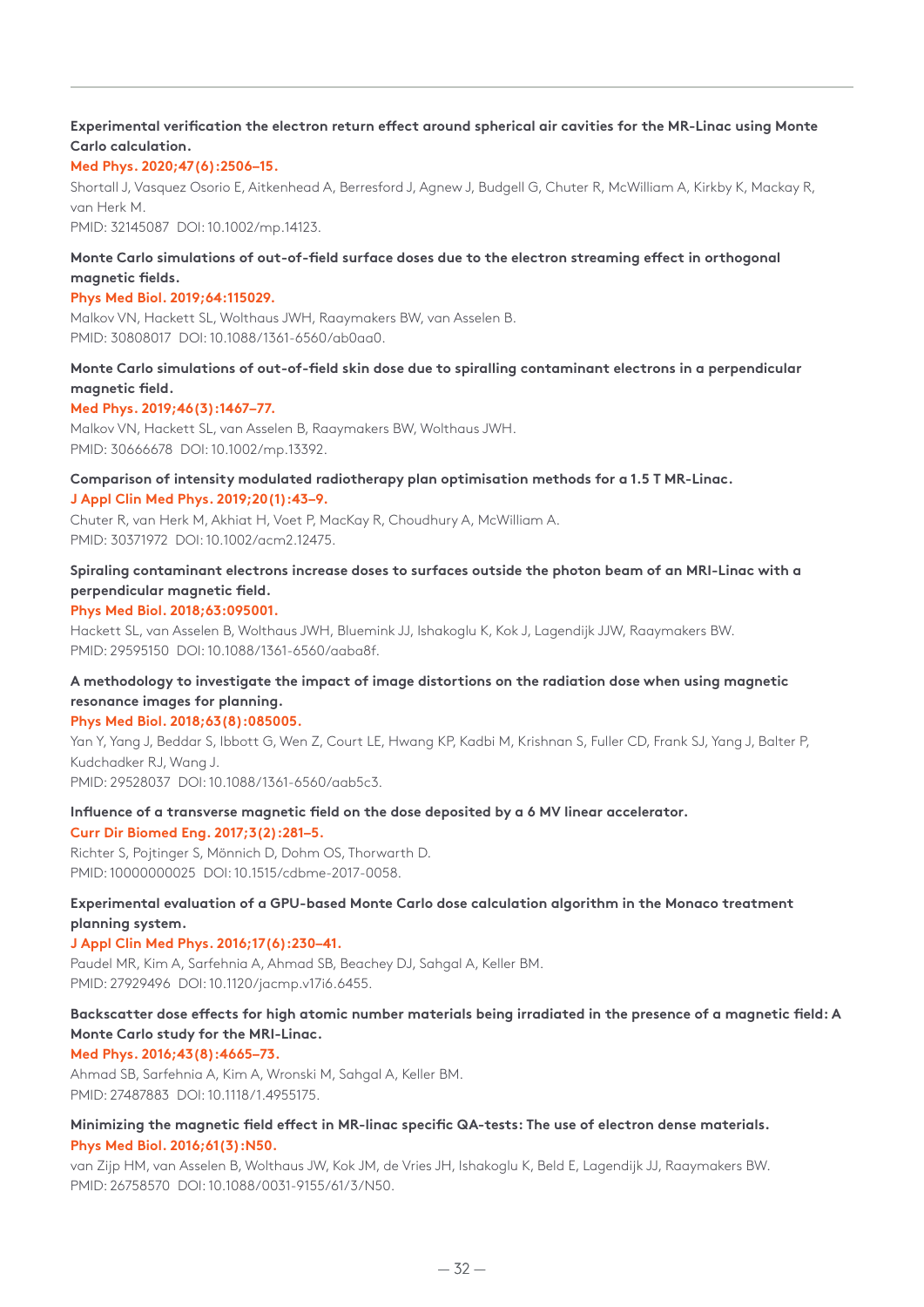# **Evaluation of a commercial MRI Linac based Monte Carlo dose calculation algorithm with GEANT4.**

# **Med Phys. 2016;43(2):894–907.**

Ahmad SB, Sarfehnia A, Paudel MR, Kim A, Hissoiny S, Sahgal A, Keller B. PMID: 26843250 DOI: 10.1118/1.4939808.

# **Technical Note: A Monte Carlo study of magnetic-field-induced radiation dose effects in mice.**

### **Med Phys. 2015;42(9):5510–16.**

Rubinstein AE, Liao Z, Melancon AD, Guindani M, Followill DS, Tailor RC, Hazle JD, Court LE. PMID: 26328998 DOI: 10.1118/1.4928600.

# **Compensating for the impact of non-stationary spherical air cavities on IMRT dose delivery in transverse magnetic fields.**

**Phys Med Biol. 2015;60(2):755–68.** Bol GH, Lagendijk JJ, Raaymakers BW. PMID: 25559321 DOI: 10.1088/0031-9155/60/2/755.

# **Fast online Monte Carlo-based IMRT planning for the MRI linear accelerator.**

**Phys Med Biol. 2012;57(5):1375–85.** Bol GH, Hissoiny S, Lagendijk JJ, Raaymakers BW.

PMID: 22349450 DOI: 10.1088/0031-9155/57/5/1375.

## **Fast dose calculation in magnetic fields with GPUMCD.**

**Phys Med Biol. 2011;56(16):5119–29.** Hissoiny S, Raaijmakers AJ, Ozell B, Despres P, Raaymakers BW. PMID: 21775790 DOI: 10.1088/0031-9155/56/16/003.

# **Magnetic-field-induced dose effects in MR-guided radiotherapy systems: Dependence on the magnetic field strength. Phys Med Biol. 2008;53(4):909–23.**

Raaijmakers AJ, Raaymakers BW, Lagendijk JJ. PMID: 18263948 DOI: 10.1088/0031-9155/53/4/006.

# **Dose optimization for the MRI-accelerator: IMRT in the presence of a magnetic field.**

**Phys Med Biol. 2007;52(23):7045–54.**

Raaijmakers AJ, Hardemark B, Raaymakers BW, Raaijmakers CP, Lagendijk JJ. PMID: 18029992 DOI: 10.1088/0031-9155/52/23/018.

# **Experimental verification of magnetic field dose effects for the MRI-accelerator.**

## **Phys Med Biol. 52(14):4283–91.**

Raaijmakers AJ, Raaymakers BW, Lagendijk JJ. PMID: 17664608 DOI: 10.1088/0031-9155/52/14/017.

# **Integrating a MRI scanner with a 6 MV radiotherapy accelerator: Impact of the surface orientation on the entrance and exit dose due to the transverse magnetic field.**

## **Phys Med Biol. 2007;52:929–39.**

Raaijmakers AJ, Raaymakers BW, van der Meer S, Lagendijk JJ. PMID: 17264362 DOI: 10.1088/0031-9155/52/4/005.

**Integrating a MRI scanner with a 6 MV radiotherapy accelerator: Dose increase at tissue-air interfaces in a lateral magnetic field due to returning electrons.**

# **Phys Med Biol. 2005;50(7):1363.**

Raaijmakers AJ, Raaymakers BW, Lagendijk JJ. PMID: 15798329 DOI: 10.1088/0031-9155/50/7/002.

**Integrating a MRI scanner with a 6 MV radiotherapy accelerator: Dose deposition in a transverse magnetic field. Phys Med Biol. 2004;49(17):4109–18.**

Raaymakers BW, Raaijmakers AJ, Kotte AN, Jette D, Lagendijk JJ. PMID: 15470926 DOI: 10.1088/0031-9155/49/17/019.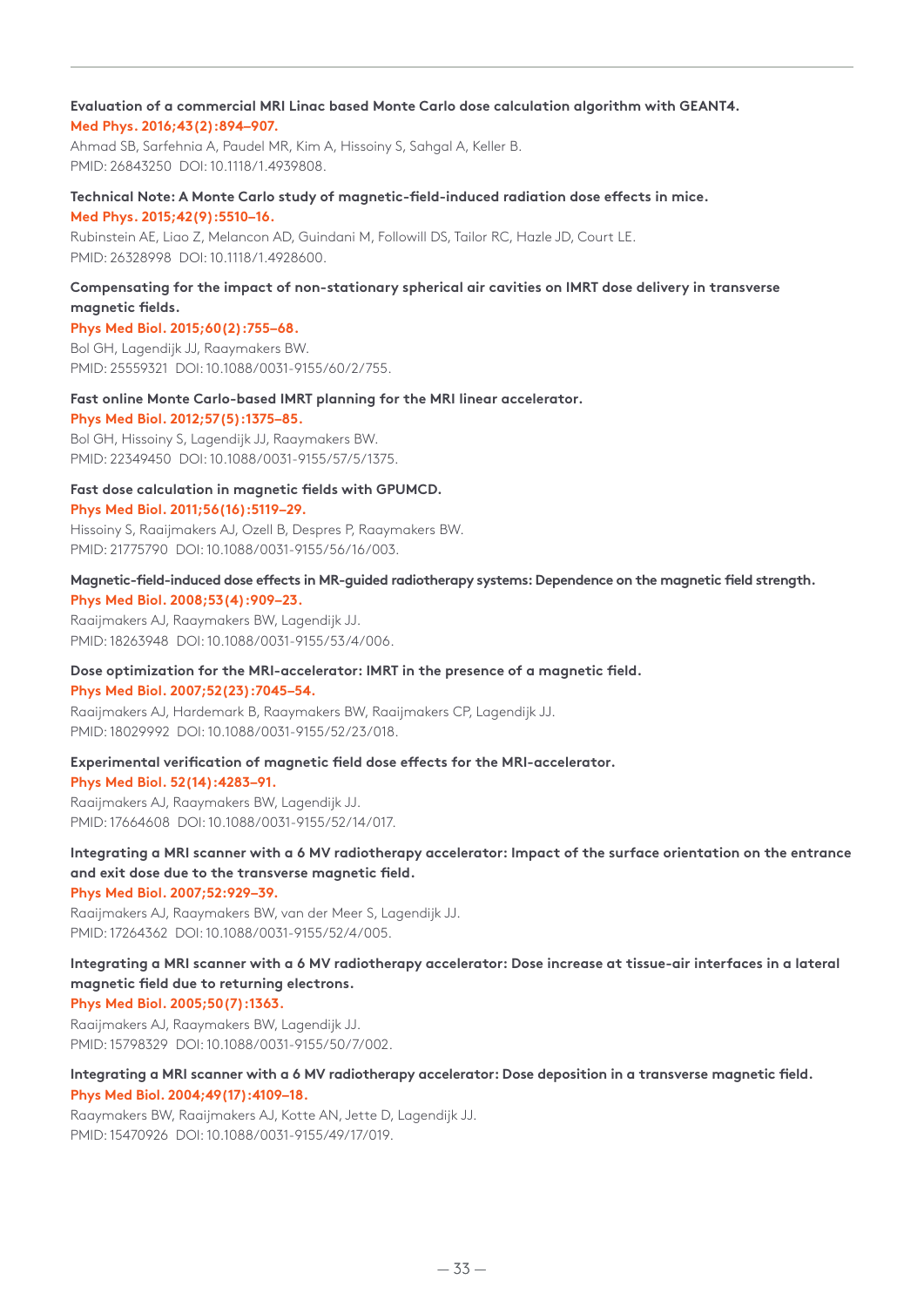# **Gating**

**Real-time non-rigid 3D respiratory motion estimation for MR-guided radiotherapy using MR-MOTUS.IEEE Transactions On Medical Imaging, Volume:PP.**

Huttinga NRF, Bruijnen T, Van den Berg CAT, Sbrizzi A. PMID: 34520351 DOI: 10.1109/TMI.2021.3112818.

# **General description of MR/RT technology**

#### **MR-Guided online adaptive therapy.**

**Oncology Times 2017;39(8):13–4.** Christodouleas J. PMID: 10000000021 DOI: 10.1097/01.COT.0000516143.51689.1e.

# **Integrating a MRI scanner with a radiotherapy accelerator: A new concept of precise on line radiotherapy guidance and treatment monitoring.**

## **ICCR Proceedings.**

Raaymakers BW, Lagendijk JJW, van der Heide UA, Overweg J, Brown K, Topolnjak R, Dehnad H, Jürgenliemk-Schulz IM, Welleweerd J, Bakker CJG. PMID: 10000000020.

# **Technical radiotherapy advances: The role of magnetic resonance imaging-guided radiation in the delivery of hypofractionation.**

# **Clin Oncol (R Coll Radiol). 2022;32(5):301–12.**

Gough J, Hall W, Good J, Nash A, Aitken K. PMID: 35305888 DOI: 10.1016/j.clon.2022.02.020.

## **Magnetic resonance linear accelerator technology and adaptive radiation therapy: An overview for clinicians. CA Cancer J Clin. 2022;72(1):34–56.**

Hall WA ,Paulson E ,Li XA, Erickson B, Schultz C, Tree A, Awan M, Low DA, McDonald BA, Salzillo T, Glide-Hurst CK, Kishan AU, Fuller CD.

PMID: 34792808 DOI: 10.3322/caac.21707.

# **MRI guided radiotherapy: a MRI-based linear accelerator.**

**Radiother Oncol. 2000;56(s1).**

Lagendijk JJ, Bakker C J. PMID: 10000000011.

# **Early health economic analysis of 1.5 T MRI-guided radiotherapy for localized prostate cancer: Decision analytic modelling.**

## **Radiother Oncol. 2021;161:74–82.**

Hehakaya C, van der Voort van Zyp JRN, Vanneste BGL, Grutters JPC, Grobbee DE, Verkooijen HM, Frederix GWJ. PMID: 34089754 DOI: 10.1016/j.radonc.2021.05.022.

# **Variations in demand across England for the magnetic resonance-linac technology, simulated utilising local-level demographic and cancer data in the Malthus Project.**

**Clin Oncol. 2021;33(7):e285–94.**

Mee T, Vickers AJ, Jena R, Kirkby KJ, Choudhury A, Kirkby NF. PMID: 33775495 DOI: 10.1016/j.clon.2021.03.004.

# **Sensible introduction of MR-guided radiotherapy: A warm plea for the RCT.**

# **Front Oncol. 2021;11:652889.** Verkooijen HM, Henke LE. PMID: 33816308 DOI: 10.3389/fonc.2021.652889.

# **Technical challenges of real-time adaptive MR-guided radiotherapy.**

**Front Oncol. 2021;11:634507.**

Thorwarth D, Low DA. PMID: 33763369 DOI: 10.3389/fonc.2021.634507.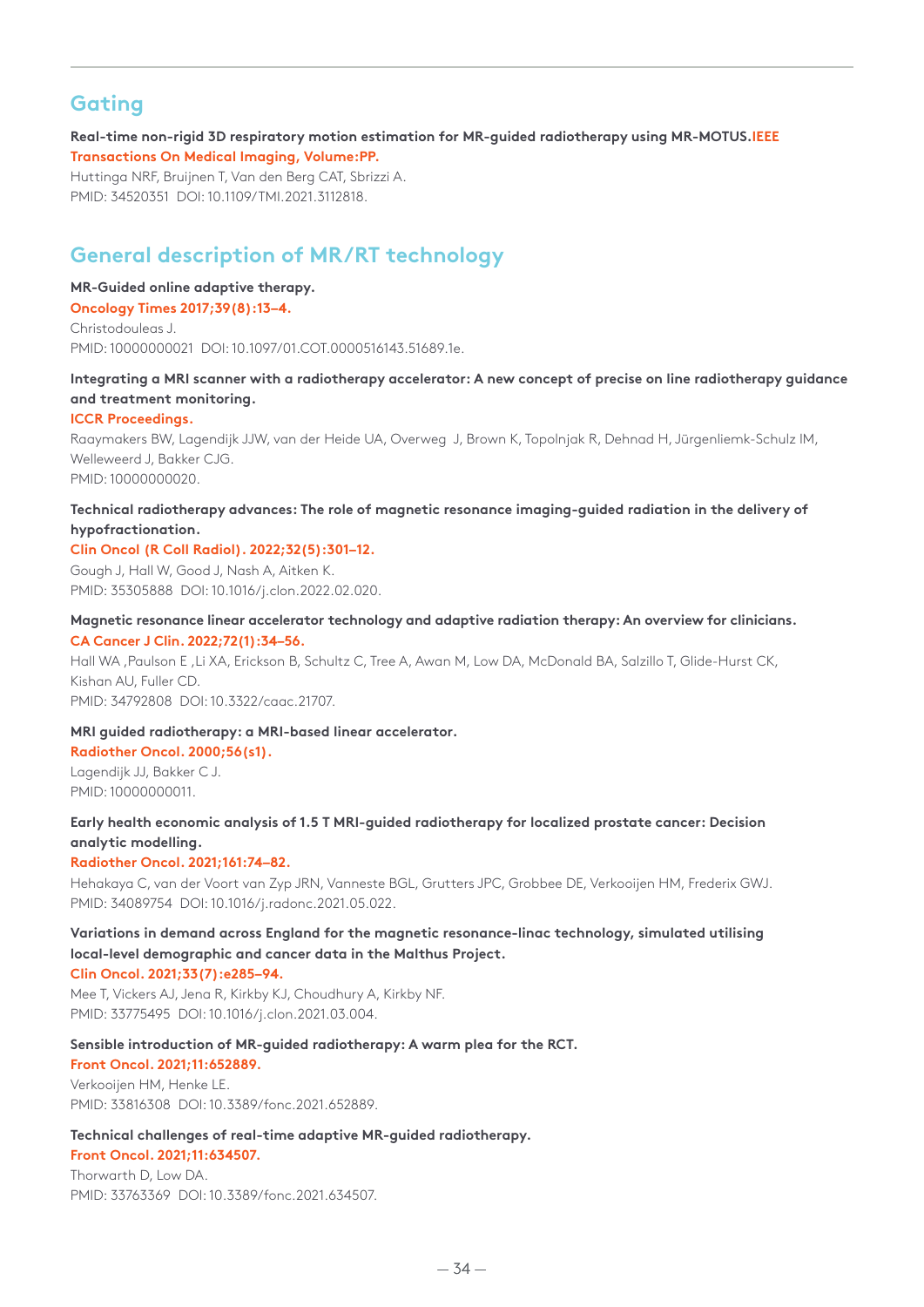## **MRI-guided radiation therapy.**

## **Advances in Oncology 2021;1:29–39.**

Lee SL, Hall WA, Morris ZS, Christensen L, Bassetti M. PMID: 10000000010 DOI: 10.1016/j.yao.2021.02.003.

# **Artificial intelligence in magnetic resonance guided radiotherapy: Medical and physical considerations on state of art and future perspectives.**

## **Phys Med. 2021;85:175–91.**

Cusumano D, Boldrini L, Dhont J, Fiorino C, Green O, Gungor G, Jornet N, Kluter S, Landry G, Mattiucci GC, Placidi L, Reynaert N, Ruggieri R, Tanadini-Lang S, Thorwarth D, Yadav P, Yang Y, Valentini V, Verellen D, Indovina L. PMID: 34022660 DOI: 10.1016/j.ejmp.2021.05.010.

# **MRI-guided radiation therapy: An emerging paradigm in adaptive radiation oncology.**

## **Radiology 2020;298(2):248–60.**

Otazo R, Lambin P, Pignol JP, Ladd ME, Schlemmer HP, Baumann M, Hricak H. PMID: 33350894 DOI: 10.1148/radiol.2020202747.

# **International survey; current practice in on-line adaptive radiotherapy (ART) delivered using magnetic resonance image (MRI) guidance.**

# **Technical Innovations & Patient Support in Radiation Oncology 2020;16:1–9.**

McNair HA, Wiseman T, Joyce E, Peet B, Huddart RA. PMID: 32995576 DOI: 10.1016/j.tipsro.2020.08.002.

# **Image guidance in radiation therapy for better cure of cancer.**

## **Mol Oncol. 2020;14(7):1470–91.**

Gregoire V, Guckenberger M, Haustermans K, Lagendijk JJW, Menard C, Potter R,S lotman BJ, Tanderup K, Thorwarth D, van Herk M, Zips D.

PMID: 32536001 DOI: 10.1002/1878-0261.12751.

### **MR-guided radiotherapy: The perfect partner for immunotherapy? Front Oncol. 2021;10:615697.**

Horner-Rieber J, Kluter S, Debus J, Adema G, Ansems M, Verheij M. PMID: 33604296 DOI: 10.3389/fonc.2020.615697.

# **Single-fraction magnetic resonance guided stereotactic radiotherapy—A game changer?**

**Phys Imaging Radiat Oncol. 15:95–6.** Kron T, Thorwarth D. PMID: 32566765 DOI: 10.1016/j.phro.2020.06.003.

# **Magnetic resonance-guided radiation therapy: A review.**

## **J Med Imaging Radiat Oncol. 2020;64(1):163–77.**

Chin S, Eccles CL, McWilliam A, Chuter R, Walker E, Whitehurst P, Berresford J, Van Herk M, Hoskin PJ, Choudhury A. PMID: 31646742 DOI: 10.1111/1754-9485.12968.

# **Image guided radiotherapy moving towards real time adaptive radiotherapy; global positioning system for radiotherapy?**

## **Technical Innovations & Patient Support in Radiation Oncology 2019;12:1–2.**

McNair H, Buijs M. PMID: 32095548 DOI: 10.1016/j.tipsro.2019.10.006.

# **The transformation of radiation oncology using real-time magnetic resonance guidance: A review.**

# **Eur J Cancer. 2019;122:42–52.**

Hall WA, Paulson ES, van der Heide UA, Fuller CD, Raaymakers BW, Lagendijk JJW, Li XA, Jaffray DA, Dawson LA, Erickson B, Verheij M, Harrington KJ, Sahgal A, Lee P, Parikh PJ, Bassetti MF, Robinson CG, Minsky BD, Choudhury A, Tersteeg RJHA, Schultz CJ. PMID: 31614288 DOI: 10.1016/j.ejca.2019.07.021.

# **MR-guidance in clinical reality: Current treatment challenges and future perspectives. Radiat Oncol. 2019;14:92.**

Corradini S, Alongi F, Andratschke N, Belka C, Boldrini L, Cellini F, Debus J, Guckenberger M, Horner-Rieber J, Lagerwaard FJ, Mazzola R, Palacios MA, Philippens MEP, Raaijmakers CPJ, Terhaard CHJ, Valentini V, Niyazi M. PMID: 31167658 DOI: 10.1186/s13014-019-1308-y.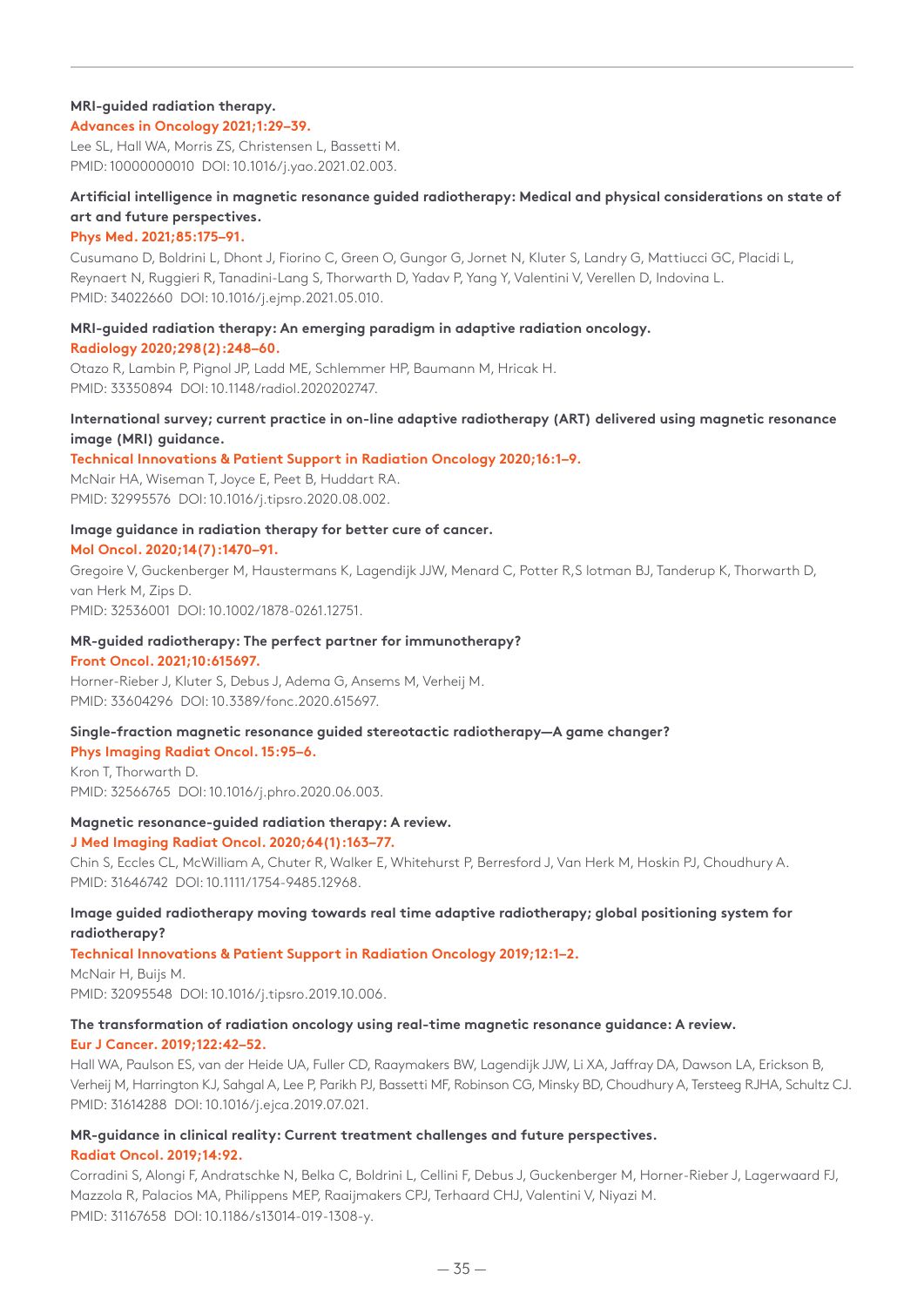## **Magnetic resonance-guided radiotherapy—Can we justify more expensive technology?**

**Clin Oncol (R Coll Radiol). 2018;30(11):677–9.** Tree AC, Huddart R, Choudhury A. PMID: 30217480 DOI: 10.1016/j.clon.2018.08.013.

## **Adaptive radiotherapy enabled by MRI guidance.**

**Clin Oncol (R Coll Radiol). 2018;30(11):6711–9.** Hunt A, Hansen VN, Oelfke U, Nill S, Hafeez S. PMID: 30201276 DOI: 10.1016/j.clon.2018.08.001.

## **The challenges of using MRI during radiotherapy.**

**Clin Oncol (R Coll Radiol). 2018;30(11):680–5.** McWilliam A, Rowland B, van Herk M. PMID: 30197096 DOI: 10.1016/j.clon.2018.08.004.

### **The need for, and implementation of, image guidance in radiation therapy.**

**Annals of The ICRP 2018;47(3-4):160–76.** Ibbott GS. PMID: 29676166 DOI: 10.1177/0146645318764092.

## **Magnetic resonance imaging-guided radiation therapy: A short strengths, weaknesses, opportunities, and threats analysis.**

### **Int J Radiat. 2018;101(5):1057–60.**

van Herk M, McWilliam A, Dubec M, Faivre-Finn C, Choudhury A. PMID: 30012525 DOI: 10.1016/j.ijrobp.2017.11.009.

# **Online adaptive radiation therapy.**

**Int J Radiat. 2017;99(4):994–1003.**

Lim-Reinders S, Keller BM, Al-Ward S, Sahgal A, Kim A. PMID: 28916139 DOI: 10.1016/j.ijrobp.2017.04.023.

## **The Future of image-guided radiotherapy. Clin Oncol (R Coll Radiol). 2017;29(10):662–6.**

Choudhury A, Budgell G, MacKay R, Falk S, Faivre-Finn C, Dubec M, van Herk M, McWilliam A. PMID: 28511968 DOI: 10.1016/j.clon.2017.04.036.

## **The future of image-guided radiotherapy will be MR-guided.**

# **Br J Radiol. 2017;90:1073.**

Pollard JM, Wen Z, Sadagopan R, Wang J, Ibbott GS. PMID: 28256898 DOI: 10.1259/bjr.20160667.

## **MR-guided radiation therapy.**

**Phys Med. 2016;suppl 3):175.**

van der Heide Uulke A. PMID: 10000000008 DOI: 10.1016/j.ejmp.2016.07.284.

**Magnetic resonance imaging-guided radiation therapy: Technological innovation provides a new vision of radiation oncology practice.**

# **Brit J Radiol. 2015;27(9):495–7.**

Oelfke U. PMID: 25960321 DOI: 10.1016/j.clon.2015.04.004.

## **MR guidance in radiotherapy.**

## **Phys Med Biol. 2014;59:R349.**

Lagendijk JJ, Raaymakers BW, Van den Berg CA, Moerland MA, Philippens ME, van Vulpen M. PMID: 25322150 DOI: 10.1088/0031-9155/59/21/R349.

# **The magnetic resonance imaging-linac system.**

#### **Semin Radiat Oncol. 2014;24(3):207–9.**

Lagendijk JJ, Raaymakers BW, van Vulpen M. PMID: 24931095 DOI: 10.1016/j.semradonc.2014.02.009.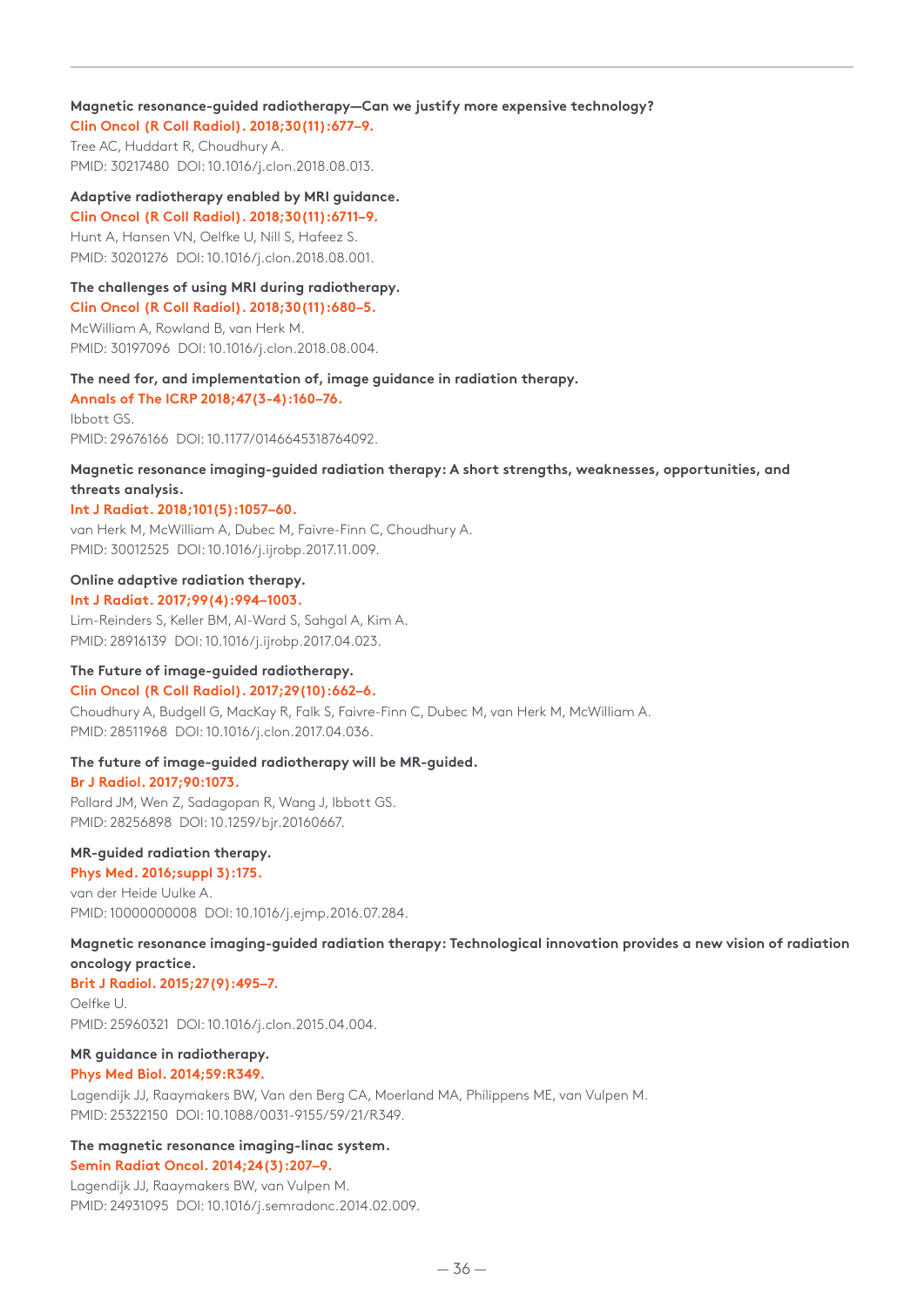## **Introduction: Systems for magnetic resonance image guided radiation therapy.**

**Semin Radiat Oncol. 2014;24(3):192.** Menard C, van der Heide U. PMID: 24931090 DOI: 10.1016/j.semradonc.2014.02.010.

## **Integrating a 1.5 T MRI scanner with a 6 MV accelerator: Proof of concept.**

**Phys Med Biol. 2009;54(12):N229.**

Raaymakers BW, Lagendijk JJ, Overweg J, Kok JG, Raaijmakers AJ, Kerkhof EM, van der Put RW, Meijsing I, Crijns SP, Benedosso F, van Vulpen M, de Graaff CH, Allen J, Brown KJ. PMID: 19451689 DOI: 10.1088/0031-9155/54/12/N01.

### **MRI/linac integration.**

**Radiother Oncol. 20025–9.**

Lagendijk JJ, Raaymakers BW, Raaijmakers AJ, Overweg J, Brown KJ, Kerkhof EM, van der Put RW, Hardemark B, van Vulpen M, van der Heide UA. PMID: 18023488 DOI: 10.1016/j.radonc.2007.10.034.

### **Invited MRI guided radiotherapy: MRI as position verification system for IMRT. Radiother Oncol. 2002;64(suppl 1):S75–6.**

Abstract Symposia. PMID: 10000000012 DOI: 10.1016/s0167-8140(02)82541-5.

# **Therapeutic radiographers at the helm: Moving towards radiographer-led MR-guided radiotherapy. J Med Imaging Radiat Sci. 2020;51(3):364–72.**

Hales RB, Rodgers J, Whiteside L, McDaid L, Berresford J, Budgell G, Choudhury A, Eccles CL. PMID: 32600981 DOI: 10.1016/j.jmir.2020.05.001.

# **MRI**

**Application of a k-Space interpolating artificial neural network to in-plane accelerated simultaneous multislice imaging.**

**arXiv:1902.08589 [physics.med-ph].** Mickevicius NJ, Paulson ES, Muftuler LT. Bibcode: 2019arXiv190208589M.

**Longitudinal assessment of quality assurance measurements in a 1.5 T MR-linac: Part II-Magnetic resonance imaging. J Appl Clin Med Phys. 2021;22(10):190–201.**

Subashi E, Dresner A, Tyagi N. PMID: 35332990 DOI: 10.1002/acm2.13586.

**Robustness and reproducibility of radiomics in T2 weighted images from magnetic resonance image guided linear accelerator in a phantom study.**

**Phys Med. 2022;96:130–39.**

Sun M, Baiyasi A, Liu X, Shi X, Li X, Zhu J, Yin Y, Hu J, Li Z, Li B. PMID: 35287100 DOI: 10.1016/j.ejmp.2022.03.002.

# **Safety of gadolinium based contrast agents in magnetic resonance imaging-guided radiotherapy - An investigation of chelate stability using relaxometry.**

**Phys Imaging Radiat Oncol. 2022;21:96–100.**

Mahmood F, Nielsen UG, Jorgensen CB, Brink C, Thomsen HS, Hansen RH. PMID: 35243039 DOI: 10.1016/j.phro.2022.02.015.

### **MR SIGnature MAtching (MRSIGMA) with retrospective self-evaluation for real-time volumetric motion imaging. Phys Med Biol. 2021;66(21).**

Kim N, Tringale KR, Crane C, Tyagi N, Otazo R. PMID: 34619666 DOI: 10.1088/1361-6560/ac2dd2.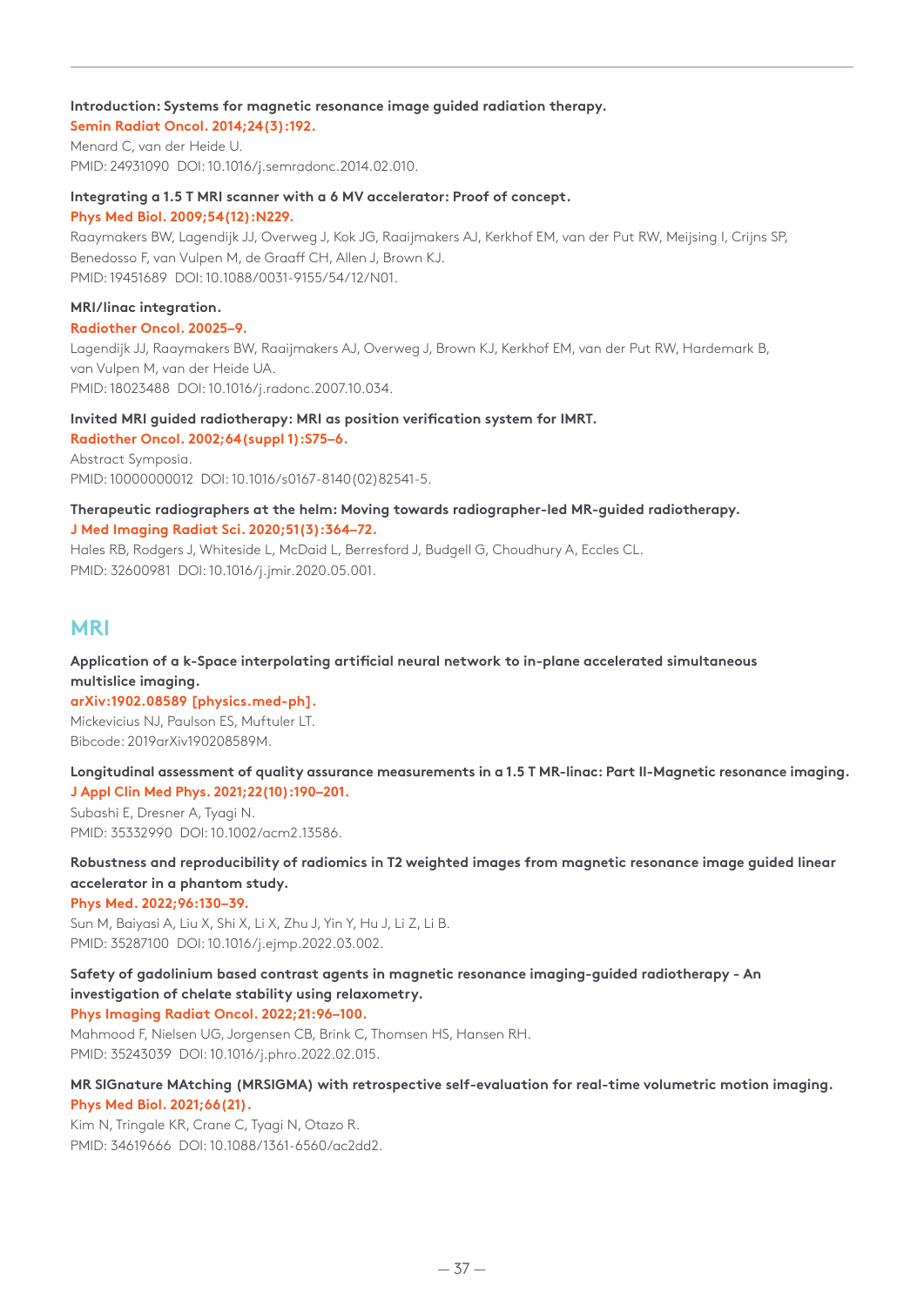# **Integration of quantitative imaging biomarkers in clinical trials for MR-guided radiotherapy: Conceptual guidance for multicentre studies from the MR-Linac Consortium Imaging Biomarker Working Group. Eur J Cancer. 2021;153:64–71.**

van Houdt PJ, Saeed H, Thorwarth D, Fuller CD, Hall WA, McDonald BA, Shukla-Dave A, Kooreman ES, Philippens MEP, van Lier ALHMW, Keesman R, Mahmood F, Coolens C, Stanescu T, Wang J, Tyagi N, Wetscherek A, van der Heide UA. PMID: 34144436 DOI: 10.1016/j.ejca.2021.04.041.

# **Stability of MRI contrast agents in high-energy radiation of a 1.5T MR-Linac. Radiother Oncol. 2021;161:55–64.**

Wang J, Salzillo T, Jiang Y, Mackeyev Y, Fuller CD, Chung C, Choi S, Hughes N, Ding Y, Yang J, Vedam S, Krishnan S. PMID: 34089753 DOI: 10.1016/j.radonc.2021.05.023.

## **Quantification of magnetic susceptibility fingerprint of a 3D linearity medical device. Phys Med. 2021;87:39–48.**

Stanescu T, Mousavi SH, Cole M, Barberi E, Wachowicz K. PMID: 34116316 DOI: 10.1016/j.ejmp.2021.05.023.

# **A Comparison of the distortion in the same field MRI and MR-Linac system with a 3D printed phantom. Front Oncol. 2021;11:579451.**

Liu X, Li Z, Rong Y, Cao M, Li H, Jia C, Shi L, Lu W, Gong G, Yin Y, Qiu J. PMID: 34150605 DOI: 10.3389/fonc.2021.579451.

## **Technical Note: Four-dimensional deformable digital phantom for MRI sequence development. Med Phys. 2021;48(9):5406–13.**

Hanson HM, Eiben B, McClelland JR, van Herk M, Rowland BC. PMID: 34101858 DOI: 10.1002/mp.15036.

# **On the use of low-dimensional temporal subspace constraints to reduce reconstruction time and improve image quality of accelerated 4D-MRI.**

## **Radiother Oncol. 2021;158:215–23.**

Mickevicius NJ, Paulson ES. PMID: 33412207 DOI: 10.1016/j.radonc.2020.12.032.

# **Simultaneous multi-slice accelerated 4D-MRI for radiotherapy guidance.**

## **Phys Med Biol. 2021;66(9):095014.**

Keijnemans K, Borman PTS, van Lier ALHMW, Verhoeff JJC, Raaymakers BW, Fast MF. PMID: 33827065 DOI: 10.1088/1361-6560/abf591.

# **Nonrigid 3D motion estimation at high temporal resolution from prospectively undersampled k-space data using low-rank MR-MOTUS.**

## **Magn Reson Med. 2020;85(4):2309–26.**

Huttinga NRF, Bruijnen T, van den Berg CAT, Sbrizzi A. PMID: 33169888 DOI: 10.1002/mrm.28562.

# **Feasibility of MR-guided radiotherapy using beam-eye-view 2D-cine with tumor-volume projection. Phys Med Biol. 2021;66(4):045020.**

Nie X, Rimner A, Li G. PMID: 33361569 DOI: 10.1088/1361-6560/abd66a.

# **ADC measurements on the Unity MR-linac—A recommendation on behalf of the Elekta Unity MR-Linac consortium. Radiother Oncol. 2020;153:106–13.**

Kooreman ES, van Houdt PJ, Keesman R, Pos FJ, van Pelt VWJ, Nowee ME, Wetscherek A, Tijssen RHN, Philippens MEP, Thorwarth D, Wang J, Shukla-Dave A, Hall WA, Paulson ES, van der Heide UA. PMID: 33017604 DOI: 10.1016/j.radonc.2020.09.046.

# **Technical feasibility of magnetic resonance fingerprinting on a 1.5T MRI-Linac.**

## **Phys Med Biol. 2020;65(22):22NT01.**

Bruijnen T, van der Heide O, Intven MPW, Mook S, Lagendijk JJW, van den Berg CAT, Tijssen RHN. PMID: 32977318 DOI: 10.1088/1361-6560/abbb9d.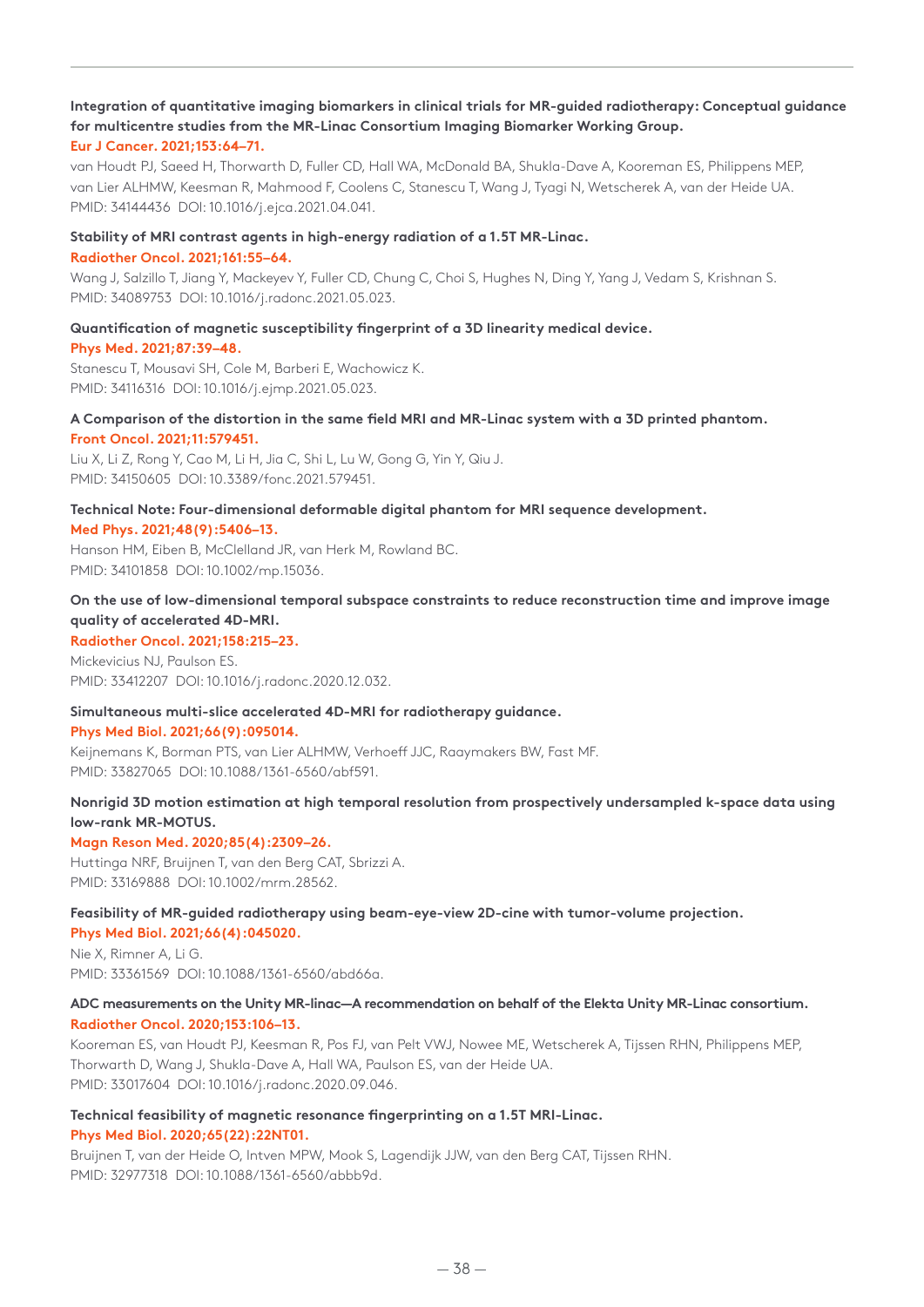# **Quantitative magnetic resonance imaging on hybrid magnetic resonance linear accelerators: Perspective on technical and clinical validation.**

### **Phys Imaging Radiat Oncol. 2020;16:69–73.**

Thorwarth D, Ege M, Nachbar M, Mönnich D, Gani C, Zips D, Boeke S. PMID: 33458346 DOI: 10.1016/j.phro.2020.09.007.

## **A modular phantom and software to characterize 3D geometric distortion in MRI.**

#### **Phys Med Biol. 2020;65(19):195008.**

Slagowski JM, Ding Y, Aima M, Wen Z, Fuller CD, Chung C, Debnam JM, Hwang KP, Kadbi M, Szklaruk J, Wang J. PMID: 32531763 DOI: 10.1088/1361-6560/ab9c64.

# **Quantitative magnetic resonance imaging for biological image-guided adaptive radiotherapy.**

#### **Front Oncol. 2021;10:615643.**

van Houdt PJ, Yang Y, van der Heide UA. PMID: 33585242 DOI: 10.3389/fonc.2020.615643.

# **Multi-sequence MR image-based synthetic CT generation using a generative adversarial network for head and neck MRI-only radiotherapy.**

## **Med Phys. 2020;47(4):1880–94.**

Qi M, Li Y, Wu A, Jia Q, Li B, Sun W, Dai Z, Lu X, Zhou L, Deng X, Song T. PMID: 32027027 DOI: 10.1002/mp.14075.

### **The noise navigator: a surrogate for respiratory-correlated 4D-MRI for motion characterization in radiotherapy. Phys Med Biol. 2020;65:01NT02.**

Navest RJM, Mandija S, Bruijnen T, Stemkens B, Tijssen RHN, Andreychenko A, Lagendijk JJW, van den Berg CAT. PMID: 31775130 DOI: 10.1088/1361-6560/ab5c62.

# **MR-MOTUS: model-based non-rigid motion estimation for MR-guided radiotherapy using a reference image and minimal k-space data.**

### **Phys Med Biol. 2020;65:015004.**

Huttinga NRF, van den Berg CAT, Luijten PR, Sbrizzi A. PMID: 31698354 DOI: 10.1088/1361-6560/ab554a.

# **Magnetic resonance imaging sequence evaluation of an MR-Linac system; early clinical experience. Technical Innovations & Patient Support in Radiation Oncology 2019;12:56–63.**

Eccles CL, Adair Smith G, Bower L, Hafeez S, Herbert T, Hunt A, McNair HA, Ofuya M, Oelfke U, Nill S, Huddart RA. PMID: 32095556 DOI: 10.1016/j.tipsro.2019.11.004.

# **ReconSocket: A low-latency raw data streaming interface for real-time MRI-guided radiotherapy.**

**Phys Med Biol. 2019;64(18):185008.** Borman PTS, Raaymakers BW, Glitzner M. PMID: 31461412 DOI: 10.1088/1361-6560/ab3e99.

# **Design and feasibility of a flexible, on-body, high impedance coil receive array for a 1.5 T MR-Linac. Phys Med Biol. 2019;64:185004.**

Zijlema SE, Tijssen RHN, Malkov VN, van Dijk L, Hackett SL, Kok JGM, Lagendijk JJW, van den Berg CAT. PMID: 31370043 DOI: 10.1088/1361-6560/ab37a8.

# **Correcting geometric image distortions in slice-based 4D-MRI on the MR-Linac.**

## **Med Phys. 2019;46(7):3044–54.**

Keesman R, van de Lindt TN, Juan-Cruz C, van den Wollenberg W, van der Bijl E, Nowee ME, Sonke JJ, van der Heide UA, Fast MF. PMID: 31111494 DOI: 10.1002/mp.13602.

# **A fast volumetric 4D-MRI with sub-second frame rate for abdominal motion monitoring and characterization in MRI-guided radiotherapy.**

# **Quant Imaging Med Surg. 2019;9(7):1303–14.**

Yuan J, Wong OL, Zhou Y, Chueng KY, Yu SK. PMID: 31448215 DOI: 10.21037/qims.2019.06.23.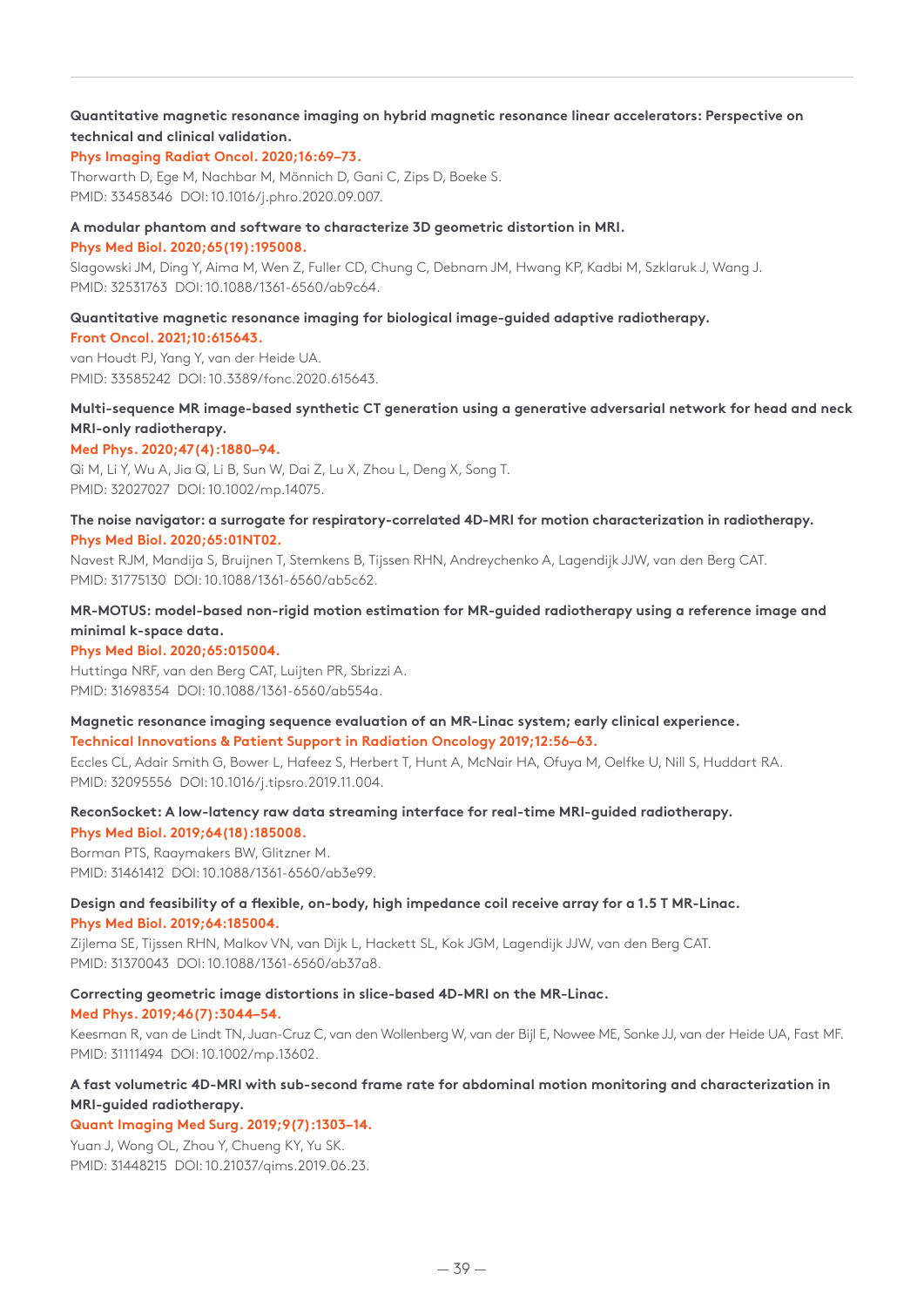### **Simultaneous acquisition of orthogonal plane cine imaging and isotropic 4D-MRI using super-resolution. Radiother Oncol. 2019;136:121–9.**

Mickevicius NJ, Paulson ES. PMID: 31015113 DOI: 10.1016/j.radonc.2019.04.005.

## **MRI B 0 homogeneity and geometric distortion with continuous linac gantry rotation on an Elekta Unity MR-Linac. Phys Med Biol. 2019;64(12):12NT01.**

Jackson S, Glitzner M, Tijssen RHN, Raaymakers BW. PMID: 31108467 DOI: 10.1088/1361-6560/ab231a.

# **Synthetic 4D-CT of the thorax for treatment plan adaptation on MR-guided radiotherapy systems. Phys Med Biol. 2019;64(11):115005.**

Freedman JN, Bainbridge HE, Nill S, Collins DJ, Kachelriess M, Leach MO, McDonald F, Oelfke U, Wetscherek A. PMID: 30844775 DOI: 10.1088/1361-6560/ab0dbb.

# **Assessment of 3D motion modeling performance for dose accumulation mapping on the MR-Linac by simultaneous multislice MRI.**

# **Phys Med Biol. 2019;64(9):095004.**

Borman PTS, Bos C, Stemkens B, Moonen CTW, Raaymakers BW, Tijssen RHN. PMID: 30917353 DOI: 10.1088/1361-6560/ab13e3.

## **MRI commissioning of 1.5T MR-Linac systems—a multi-institutional study. Radiother Oncol. 2018;132:114–20.**

Tijssen RHN, Philippens MEP, Paulson ES, Glitzner M, Chugh B, Wetscherek A, Dubec M, Wang J, van der Heide UA. PMID: 30825959 DOI: 10.1016/j.radonc.2018.12.011.

# **Multiresolution radial MRI to reduce IDLE time in pre-beam imaging on an MR-Linac (MR-RIDDLE). Phys Med Biol. 2019;64(5):055011.**

Bruijnen T, Stemkens B, Lagendijk JJW, van den Berg CAT, Tijssen RHN. PMID: 30630156 DOI: 10.1088/1361-6560/aafd6b.

## **Super-resolution T2-weighted 4D MRI for image guided radiotherapy.**

## **Radiother Oncol. 2018;129(3):466–93.**

Freedman JN, Collins DJ, Gurney-Champion OJ, McClelland JR, Nill S, Oelfke U, Leach MO, Wetscherek A. PMID: 29871813 DOI: 10.1016/j.radonc.2018.05.015.

# **Delivering functional imaging on the MRI-Linac: Current challenges and potential solutions.**

## **Clin Oncol (R Coll Radiol). 2018;30(11):702–10.**

Datta A, Aznar MC, Dubec M, Parker GJM, O'Connor JPB. PMID: 30224203 DOI: 10.1016/j.clon.2018.08.005.

# **Nuts and bolts of 4D-MRI for radiotherapy.**

## **Phys Med Biol. 2018;63(21):21TR01.**

Stemkens B, Paulson ES, Tijssen RHN. PMID: 30272573 DOI: 10.1088/1361-6560/aae56d.

# **Characterization of imaging latency for real-time MRI-guided radiotherapy.**

## **Phys Med Biol. 2018;63(15):155023.**

Borman PTS, Tijssen RHN, Bos C, Moonen CTW, Raaymakers BW, Glitzner M. PMID: 29995645 DOI: 10.1088/1361-6560/aad2b7.

# **Emerging magnetic resonance imaging technologies for radiation therapy planning and response assessment. Int J Radiat. 2018;101(5):1046–56.**

Jones KM, Michel KA, Bankson JA, Fuller CD, Klopp AH, Venkatesan AM. PMID: 30012524 DOI: 10.1016/j.ijrobp.2018.03.028.

## **Simultaneous orthogonal plane cine imaging with balanced steady-state free-precession contrast using k-t GRAPPA.**

## **Phys Med Biol. 2018;63(15):15NT02.**

Mickevicius NJ, Paulson ES. PMID: 29956676 DOI: 10.1088/1361-6560/aad008.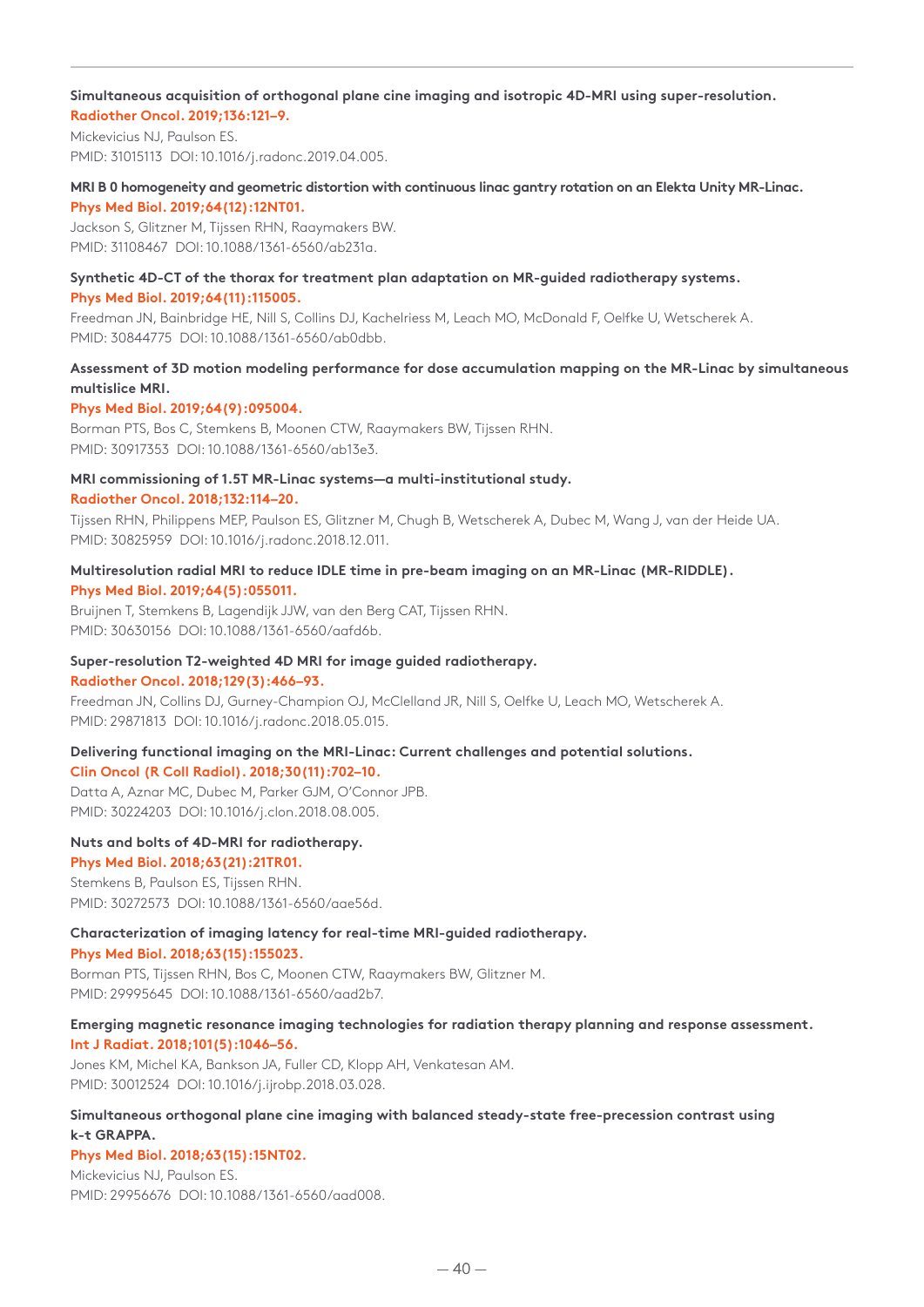## **Characterization of the first RF coil dedicated to 1.5 T MR-guided radiotherapy.**

# **Phys Med Biol. 2018;63(2):025014.**

Hoogcarspel SJ, Zijlema SE, Tijssen RHN, Kerkmeijer LGW, Jurgenliemk-Schulz IM, Lagendijk JJW, Raaymakers BW. PMID: 29260729 DOI: 10.1088/1361-6560/aaa303.

### **Simultaneous orthogonal plane imaging.**

**Magn Reson Med. 2017;78(5):1700–10.** Mickevicius NJ, Paulson ES. PMID: 27917527 DOI: 10.1002/mrm.26555.

# **T2-weighted 4D magnetic resonance imaging for application in magnetic resonance-guided radiotherapy treatment planning.**

## **Invest Radiol. 2017;52(10):563–73.**

Freedman JN, Collins DJ, Bainbridge H, Rank CM, Nill S, Kachelriess M, Oelfke U, Leach MO, Wetscherek A. PMID: 28459800 DOI: 10.1097/RLI.0000000000000381.

# **Investigation of undersampling and reconstruction algorithm dependence on respiratory correlated 4D-MRI for online MR-guided radiation therapy.**

**Phys Med Biol. 2017;62(8):2910–21.**

Mickevicius NJ, Paulson ES. PMID: 27997382 DOI: 10.1088/1361-6560/aa54f2.

## **Consensus opinion on MRI simulation for external beam radiation treatment planning. Radiother Oncol. 2016;121(2):1887–92.**

Paulson ES, Crijns SP, Keller BM, Wang J, Schmidt MA, Coutts G, van der Heide UA. PMID: 27838146 DOI: 10.1016/j.radonc.2016.09.018.

## **Spatial precision in magnetic resonance imaging-guided radiation therapy: The role of geometric distortion. Int J Radiat. 2016;95(4):1304–16.**

Weygand J, Fuller CD, Ibbott GS, Mohamed AS, Ding Y, Yang J, Hwang KP, Wang J. PMID: 27354136 DOI: 10.1016/j.ijrobp.2016.02.059.

# **On-line 3D motion estimation using low resolution MRI.**

## **Phys Med Biol. 2015; 60(16):N301–10.**

Glitzner M, de Senneville BD, Lagendijk JJ, Raaymakers BW, Crijns SP. PMID: 26247427 DOI: 10.1088/0031-9155/60/16/N301.

# **From static to dynamic 1.5T MRI-linac prototype: Impact of gantry position related magnetic field variation on image fidelity.**

# **Phys Med Biol. 2014l59(13):3241–7.**

Crijns S, Raaymakers B. PMID: 24874027 DOI: 10.1088/0031-9155/59/13/3241.

## **The feasibility of using a conventional flexible RF coil for an online MR-guided radiotherapy treatment. Phys Med Biol. 2013;58(6):1925–32.**

Hoogcarspel SJ, Crijns SP, Lagendijk JJ, van Vulpen M, Raaymakers BW. PMID: 23442765 DOI: 10.1088/0031-9155/58/6/1925.

# **Towards inherently distortion-free MR images for image-guided radiotherapy on an MRI accelerator.**

## **Phys Med Biol. 2012;57(5):1349–58.**

Crijns SP, Bakker CJ, Seevinck PR, de Leeuw H, Lagendijk JJ, Raaymakers BW. PMID: 22349351 DOI: 10.1088/0031-9155/57/5/1349.

# **Real-time correction of magnetic field inhomogeneity-induced image distortions for MRI-guided conventional and proton radiotherapy.**

## **Phys Med Biol. 2010;56(1):289.**

Crijns SP, Raaymakers BW, Lagendijk JJ. PMID: 21149949 DOI: 10.1088/0031-9155/56/1/017.

# **Treatment plan adaptation for MRI-guided radiotherapy using solely MRI data: A CT-based simulation study. Phys Med Biol. 2010;55(16):N433–40.**

Kerkhof EM, Balter JM, Vineberg K, Raaymakers BW. PMID: 20679696 DOI: 10.1088/0031-9155/55/16/N01.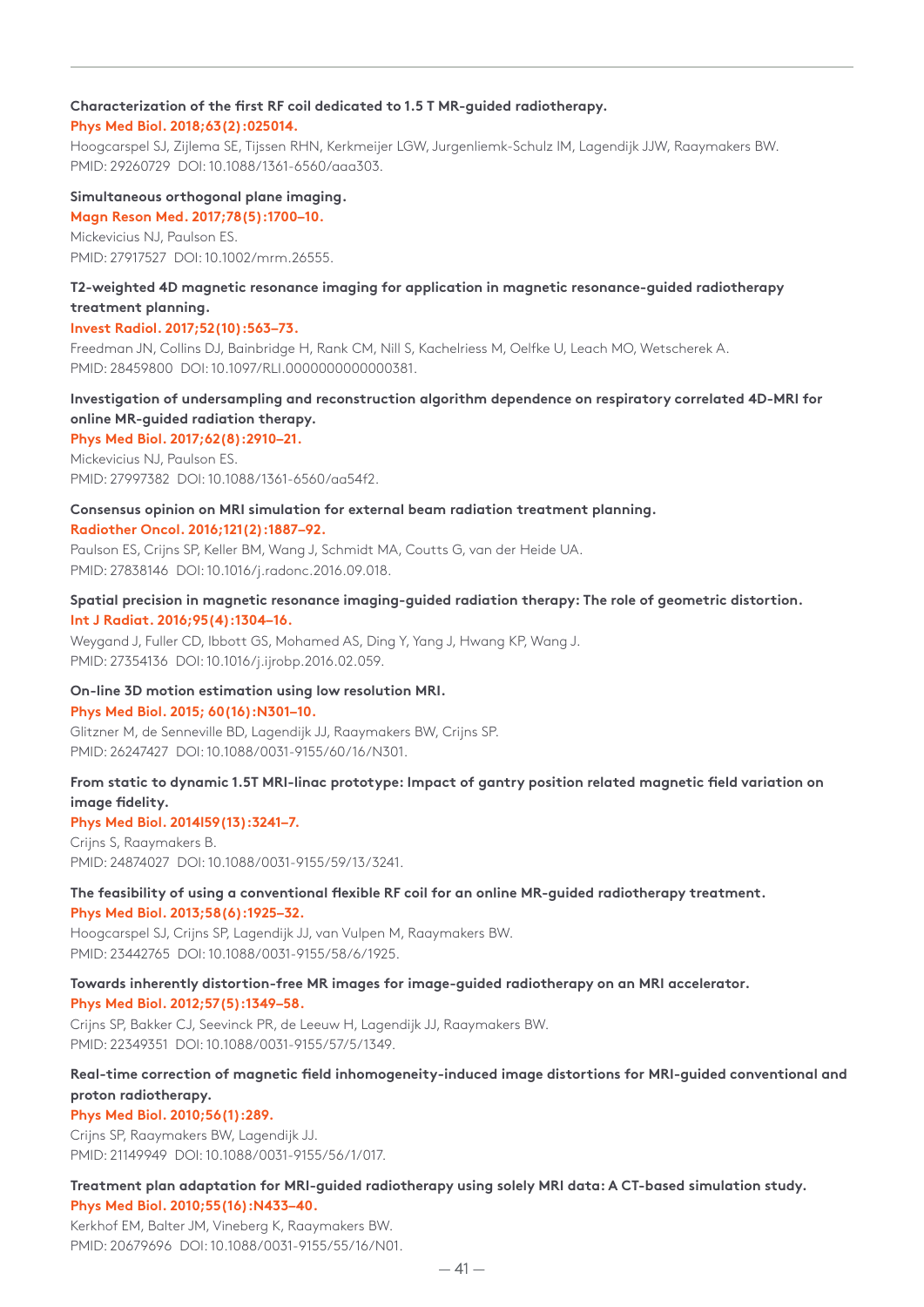# **Planning, adaptation**

## **Application of a k-space interpolating artificial neural network to in-plane accelerated simultaneous multislice imaging. arXiv:1902.08589 [physics.med-ph].**

Mickevicius NJ, Paulson ES, Muftuler LT. PMID: 10000000017.

# **Indications of online adaptive replanning based on organ deformation.**

### **Pract Radiat Oncol. 2019;10(2):e95–102.**

Lim SN, Ahunbay EE, Nasief H, Zheng C, Lawton C, Li XA. PMID: 31446149 DOI: 10.1016/j.prro.2019.08.007.

## **Treatment plan adaptation for MRI-guided radiotherapy using solely MRI data: A CT-based simulation study. Phys Med Biol. 2010;55(16):N433–40.**

Kerkhof EM, Balter JM, Vineberg K, Raaymakers BW. PMID: 20679696 DOI: 10.1088/0031-9155/55/16/N01.

# **Fast dose calculation in magnetic fields with GPUMCD.**

**Phys Med Biol. 2)011;56(16):5119–29.**

Hissoiny S, Raaijmakers AJ, Ozell B, Despres P, Raaymakers BW. PMID: 21775790 DOI: 10.1088/0031-9155/56/16/003.

## **Fast online Monte Carlo-based IMRT planning for the MRI linear accelerator. Phys Med Biol. 2012;57:1375–85.**

Bol GH, Hissoiny S, Lagendijk JJ, Raaymakers BW. PMID: 22349450 DOI: 10.1088/0031-9155/57/5/1375.

# **Virtual couch shift (VCS): accounting for patient translation and rotation by online IMRT re-optimization. Phys Med Biol. 2013;58(9):2989–3000.**

Bol GH, Lagendijk JJ, Raaymakers BW. PMID: 23588253 DOI: 10.1088/0031-9155/58/9/2989.

# **Towards adaptive IMRT sequencing for the MR-Linac.**

## **Phys Med Biol. 2015;60(6):2493–509.**

Kontaxis C, Bol GH, Lagendijk JJ, Raaymakers BW. PMID: 25749856 DOI: 10.1088/0031-9155/60/6/2493.

## **Evaluation of a commercial MRI-Linac based Monte Carlo dose calculation algorithm with GEANT4. Med Phys. 2016;43(2):894–907.**

Ahmad SB, Sarfehnia A, Paudel MR, Kim A, Hissoiny S, Sahgal A, Keller B. PMID: 26843250 DOI: 10.1118/1.4939808.

# **Technical Note: A Monte Carlo study of magnetic-field-induced radiation dose effects in mice.**

**Med Phys. 2015;42(9):5510–6.**

Rubinstein AE, Liao Z, Melancon AD, Guindani M, Followill DS, Tailor RC, Hazle JD, Court LE. PMID: 26328998 DOI: 10.1118/1.4928600.

# **Indications of online adaptive replanning based on organ deformation.**

# **Pract Radiat Oncol. 2020;10(2):e95–102.**

Lim SN, Ahunbay EE, Nasief H, Zheng C, Lawton C, Li XA. PMID: 31446149 DOI: 10.1016/j.prro.2019.08.007.

# **Proof-of-concept delivery of intensity modulated arc therapy on the Elekta Unity 1.5 T MR-Linac. Phys Med Biol. 2012;66:04LT01.**

Kontaxis C, Woodhead PL, Bol GH, Lagendijk JJW, Raaymakers BW. PMID: 33361560 DOI: 10.1088/1361-6560/abd66d.

# **A patient-specific autosegmentation strategy using multi-input deformable image registration for magnetic resonance imaging-guided online adaptive radiation therapy: A feasibility study. Adv Radiat Oncol. 2020;5(6):1350–8.**

Zhang Y, Paulson E, Lim S, Hall WA, Ahunbay E, Mickevicius NJ, Straza MW, Erickson B, Li XA. PMID: 33305098 DOI: 10.1016/j.adro.2020.04.027.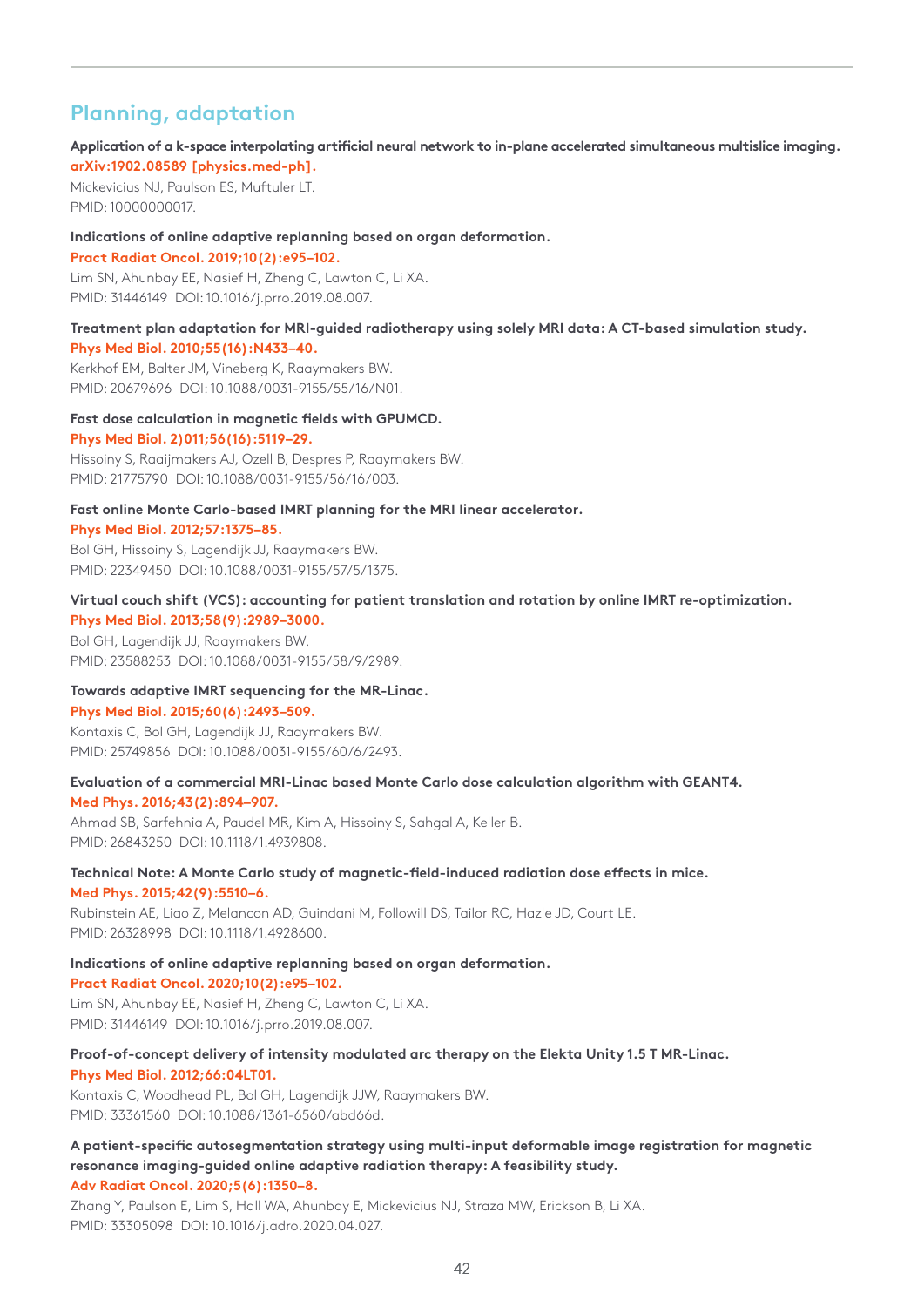# **A fast online replanning algorithm based on intensity field projection for adaptive radiotherapy.**

# **Front Oncol. 2020;10:287.**

Liu X, Liang Y, Zhu J, Yu G, Yu Y, Cao Q, Li XA, Li B. PMID: 32195188 DOI: 10.3389/fonc.2020.00287.

# **DeepDose: Towards a fast dose calculation engine for radiation therapy using deep learning.**

**Phys Med Biol. 2020;65)7):075013.** Kontaxis C, Bol GH, Lagendijk JJW, Raaymakers BW. PMID: 32053803 DOI: 10.1088/1361-6560/ab7630.

# **Adaptive radiotherapy: The Elekta Unity MR-Linac concept.**

### **Clin Transl Radiat Oncol. 2019;18:54–9.**

Winkel D, Bol GH, Kroon PS, van Asselen B, Hackett SS, Werensteijn-Honingh AM, Intven MPW, Eppinga WSC, Tijssen RHN, Kerkmeijer LGW, de Boer HCJ, Mook S, Meijer GJ, Hes J, Willemsen-Bosman M, de Groot-van Breugel EN, Jurgenliemk-Schulz IM, Raaymakers BW.

PMID: 31341976 DOI: 10.1016/j.ctro.2019.04.001.

# **A technique to rapidly generate synthetic computed tomography for magnetic resonance imaging-guided online adaptive replanning: An exploratory study.**

# **IInt J Radiat. 2018;103(5):1261–70.**

Ahunbay EE, Thapa R, Chen X, Paulson E, Li XA. PMID: 30550817 DOI: 10.1016/j.ijrobp.2018.12.008.

## **Technical Note: Acceleration of online adaptive replanning with automation and parallel operations. Med Phys. 2018;45(10):4370–6.**

Zhang J, Ahunbay E, Li XA. PMID: 30053325 DOI: 10.1002/mp.13106.

# **Technical Note: Investigating the impact of field size on patient selection for the 1.5T MR-Linac.**

**Med Phys. 2017;44(11):5667–71.**

Chuter RW, Whitehurst P, Choudhury A, van Herk M, McWilliam A. PMID: 28869651 DOI: 10.1002/mp.12557.

## **Towards fast online intrafraction replanning for free-breathing stereotactic body radiation therapy with the MR-Linac. Phys Med Biol. 2017;62(18):7233–48.**

Kontaxis C, Bol GH, Stemkens B, Glitzner M, Prins FM, Kerkmeijer LGW, Lagendijk JJW, Raaymakers BW. PMID: 28749375 DOI: 10.1088/1361-6560/aa82ae.

# **Dosimetric impact of using a virtual couch shift for online correction of setup errors for brain patients on an integrated high-field magnetic resonance imaging linear accelerator.**

**Int J Radiat. 2017;98(3):699–708.**

Ruschin M, Sahgal A, Tseng CL, Sonier M, Keller B, Lee Y. PMID: 28581412 DOI: 10.1016/j.ijrobp.2017.03.004.

## **An online replanning method using warm start optimization and aperture morphing for flattening-filter-free beams. Int J Radiat. 2016;43(8):4575–84.**

Ahunbay EE, Ates O, Li XA. PMID: 27487874 DOI: 10.1118/1.4955439.

# **Physically constrained voxel-based penalty adaptation for ultra-fast IMRT planning.**

**J Appl Clin Med Phys. 2016;17(4):172–89.**

Wahl N, Bangert M, Kamerling CP, Ziegenhein P, Bol GH, Raaymakers BW, Oelfke U. PMID: 27455484 DOI: 10.1120/jacmp.v17i4.6117.

# **Towards adaptive IMRT sequencing for the MR-Linac.**

**Phys Med Biol. 2015;60(6):2493–509.**

Kontaxis C, Bol GH, Lagendijk JJ, Raaymakers BW. PMID: 25749856 DOI: 10.1088/0031-9155/60/6/2493.

## **Virtual couch shift (VCS): accounting for patient translation and rotation by online IMRT re-optimization. Phys Med Biol. 2013;58(9):2989–3000.**

Bol GH, Lagendijk JJ, Raaymakers BW. PMID: 23588253 DOI: 10.1088/0031-9155/58/9/2989.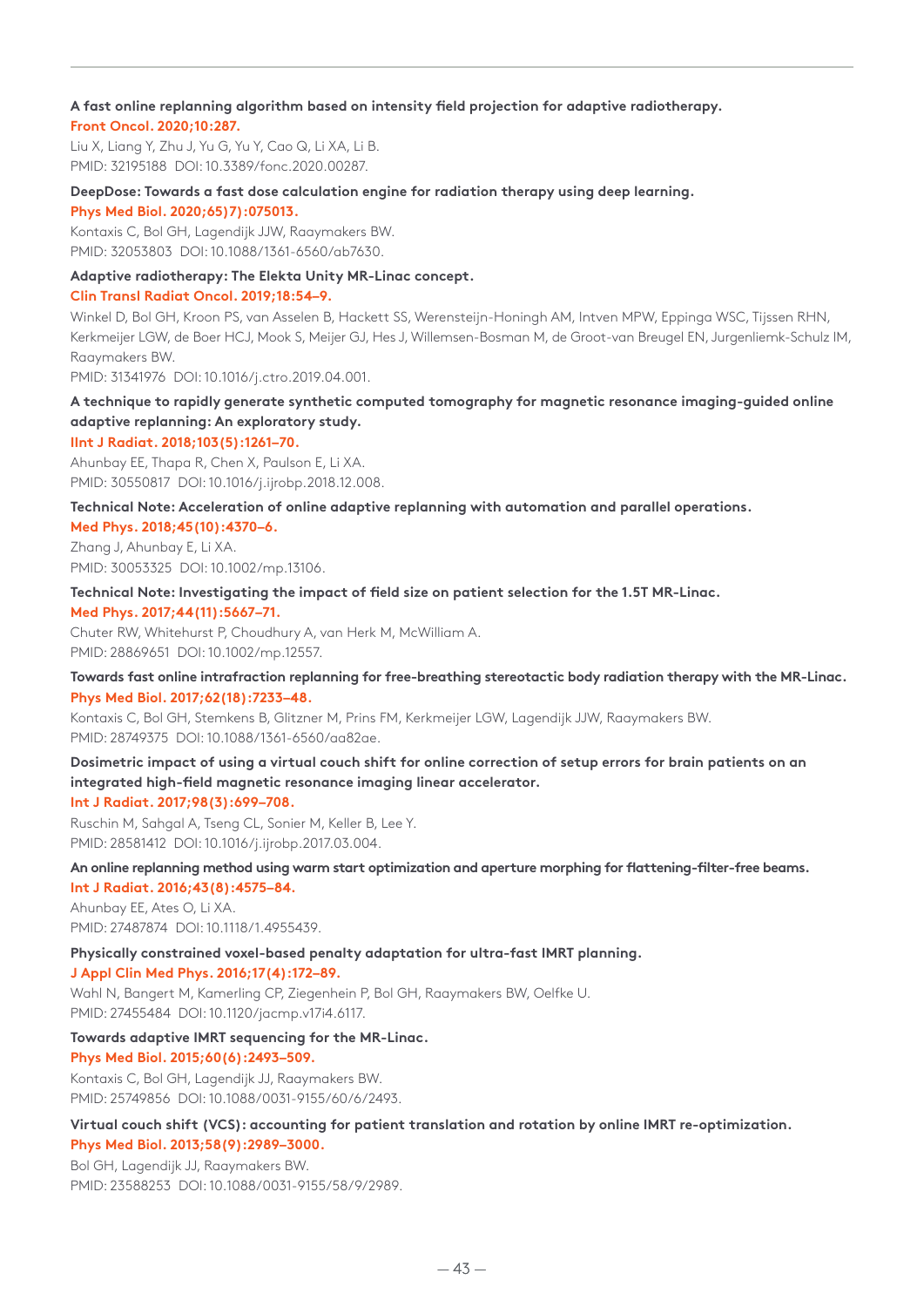# **QA**

# **Brain stereotactic radiosurgery using MR-guided online adaptive planning for daily setup variation: An end-to-end test. J Appl Clin Med Phys. 2022;23(3):e13518.**

Han EY, Wang H, Briere TM, Yeboa DN, Boursianis T, Kalaitzakis G, Pappas E, Castillo P, Yang J. PMID: 34994101 DOI: 10.1002/acm2.13518.

## **An evaluation of the use of EBT-XD film for SRS/SBRT commissioning of a 1.5 Tesla MR-Linac system.**

**Phys Med. 2022;96:9–17.**

Boh Lim S,Tyagi N,Subashi E,Liang J,Chan M. PMID: 35189431 DOI: 10.1016/j.ejmp.2022.02.012.

## **Magnetic resonance-guided radiation therapy of patients with cardiovascular implantable electronic device on a 1.5 T Magnetic Resonance-Linac.**

# **Pract Radiat Oncol. 2022;12(1):e56–e61.**

Yang B, Yuan J, Cheung KY, Huang CY, Poon DMC, Yu SK. PMID: 34520872 DOI: 10.1016/j.prro.2021.08.011.

# **Variation in isocentre location of an Elekta Unity MR-linac through full gantry rotation.**

## **Phys Med Biol. 2022;17;67(1).**

Hunt JR, Ebert MA, Rowshanfarzad P, Riis HL. PMID: 34933298 DOI: 10.1088/1361-6560/ac4564.

# **Sources of out-of-field dose in MRgRT: An inter-comparison of measured and Monaco treatment planning system doses for the Elekta Unity MR-Linac.**

## **2021;44(4):1049–59.**

Baines J, Powers M, Newman G. PMID: 34374946 DOI: 10.1007/s13246-021-01039-6.

# **Deep learning-based 3Din vivodose reconstruction with EPID for MR-Linacs: A proof of concept study.**

**Phys Med Biol. 2021;66(23):1361-6560/ac3b66.** Li Y, Xiao F, Liu B, Qi M, Lu X, Cai J, Zhou L, Song T. PMID: 34798623 DOI: 10.1088/1361-6560/ac3b66.

# **Extension and validation of a GPU-Monte Carlo dose engine gDPM for 1.5 T MR-Linac online independent dose verification.**

# **Med Phys. 2021;48(10):6174–83.**

Li Y, Ding S, Wang B, Liu H, Huang X, Song T. PMID: 34387872 DOI: 10.1002/mp.15165**.**

# **Longitudinal assessment of quality assurance measurements in a 1.5T MR-Linac: Part I-Linear accelerator. J Appl Clin Med Phys. 2021;22(10):190–201.**

Subashi E, Lim SB, Gonzalez X, Tyagi N. PMID: 34505349 DOI: 10.1002/acm2.13418.

## **An investigation of using log-file analysis for automated patient-specific quality assurance in MRgRT. J Appl Clin Med Phys. 2021;22:183–88.**

Lim SB, Godoy Scripes P, Napolitano M, Subashi E, Tyagi N, Cervino Arriba L, Lovelock DM. PMID: 34278711 DOI: 10.1002/acm2.13361.

**Longitudinal assessment of quality assurance measurements in a 1.5T MR-Linac: Part I-Linear accelerator. J Appl Clin Med Phys. 2021;22(10):190–201.**

Subashi E, Lim SB, Gonzalez X, Tyagi N. PMID: 34505349 DOI: 10.1002/acm2.13418.

# **MR guided radiation therapy of patients with cardiovascular implantable electronic device on a 1.5 T MR-Linac. Pract Radiat Oncol. 2021; Sep 11:S1879-8300(21)00227–7.**

Bin Y, Jing Y, Cheung KY, Huang CY, Poon DMC, Yu SK. PMID: 34520872 DOI: 10.1016/j.prro.2021.08.011.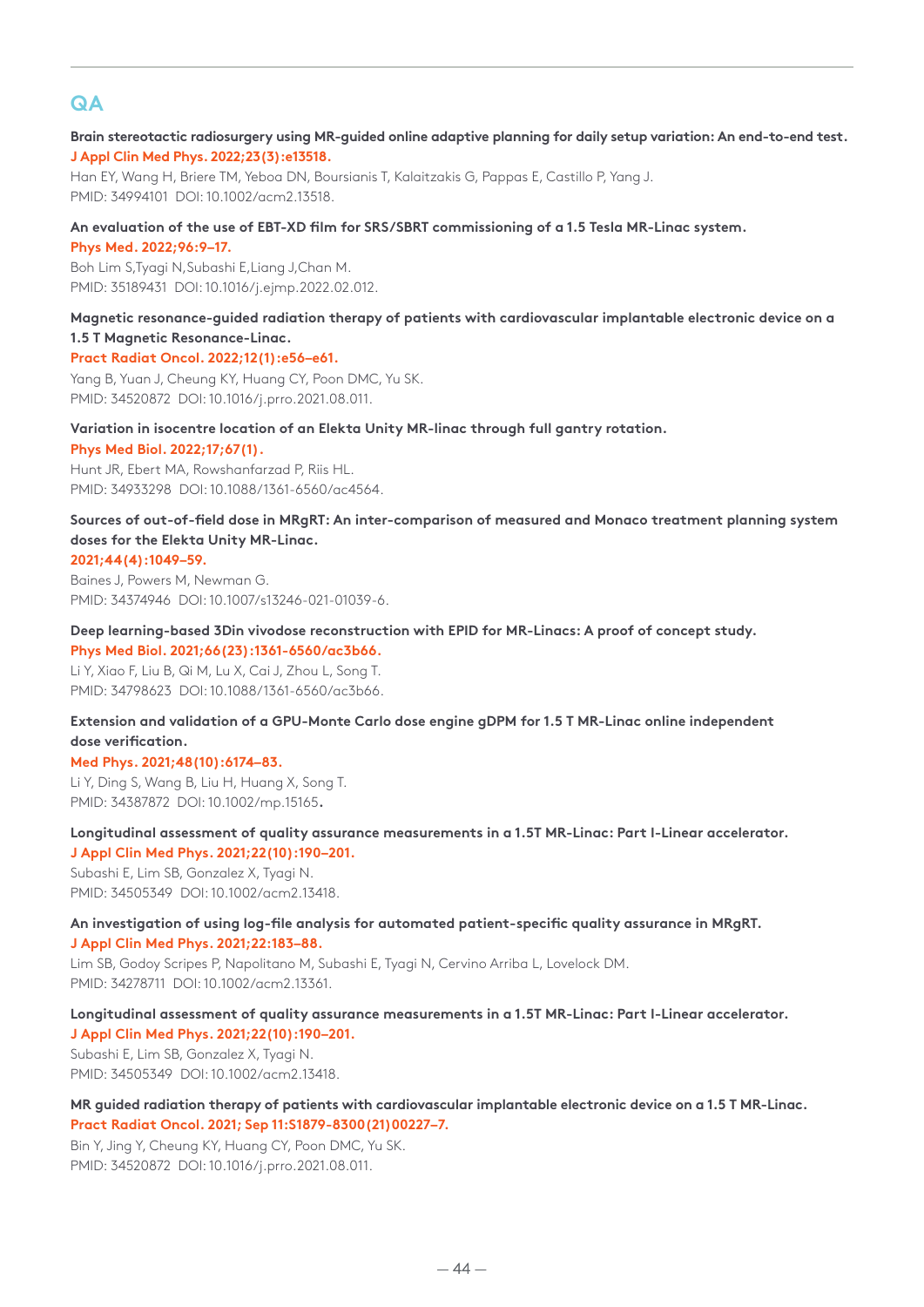# **Extension and validation of a GPU-Monte Carlo dose engine gDPM for 1.5 T MR-Linac online independent dose verification.**

# **Med Phys. 2021 Aug 13; online pre print.**

Li Y, Ding S, Wang B, Liu H, Huang X, Song T. PMID: 34387872 DOI: 10.1002/mp.15165.

# **Acceptance procedure for the linear accelerator component of the 1.5 T MRI-Linac.**

### **J Appl Clin Med Phys. 2021;22(8):45–59.**

Woodings SJ, de Vries JHW, Kok JMG, Hackett SL, van Asselen B, Bluemink JJ, van Zijp HM, van Soest TL, Roberts DA, Lagendijk JJW, Raaymakers BW, Wolthaus JWH. PMID: 34275176 DOI: 10.1002/acm2.13068.

# **Automatic 3D Monte-Carlo-based secondary dose calculation for online verification of 1.5T magnetic resonance imaging guided radiotherapy.**

# **Phys. Imaging Radiat Oncol. 2021;19:6–12.**

Nachbar M, Mönnich D, Dohm O, Friedlein M, Zips D, Thorwarth D. PMID: 34307914 DOI: 10.1016/j.phro.2021.05.002.

# **Technical Note: End-to-end verification of an MR-Linac using a dynamic motion phantom.**

### **Med Phys. 2021;48(9):5479–89.**

Liu X, Li C, Zhu J, Gong G, Sun H, Li X, Sun M, Zhang Z, Li B, Yin Y, Li Z. PMID: 34174099 DOI: 10.1002/mp.15057.

# **Machine QA for the Elekta Unity system: A report from the Elekta MR-Linac consortium.**

## **Med Phys. 2021;48(5):e67–85.**

Roberts DA, Sandin C, Vesanen PT, Lee H, Hanson IM, Nill S, Perik T, Lim SB, Vedam S, Yang J, Woodings SW, Wolthaus JWH, Keller B, Budgell G, Chen X, Li XA.

PMID: 33577091 DOI: 10.1002/mp.14764.

# **Initial clinical experience of patient-specific QA of treatment delivery in online adaptive radiotherapy using a 1.5 T MR-Linac.**

## **Biomed Phys Eng Express. 2021;7(3):035022.**

Yang B, Wong YS, Lam WW, Geng H, Huang CY, Tang KK, Law WK, Ho CC, Nam PH, Cheung KY, Yu SK. PMID: 33882471 DOI: 10.1088/2057-1976/abfa80.

# **Analysis of patient-specific quality assurance for Elekta Unity adaptive plans using statistical process control methodology.**

# **J Appl Clin Med Phys. 2021;22(4):99–107.**

Strand S, Boczkowski A, Smith B, Snyder JE, Hyer DE, Yaddanapudi S, Dunkerley DAP, St-Aubin J. PMID: 33756059 DOI: 10.1002/acm2.13219.

# **Performance of a multileaf collimator system for a 1.5T MR-Linac.**

## **Med Phys. 2020;48(2):546–55.**

Zhang K, Tian Y, Li M, Men K, Dai J. PMID: 33219549 DOI: 10.1002/mp.14608.

# **Feasibility of using a commercial collapsed cone dose engine for 1.5T MR-Linac online independent dose verification. Phys Med. 2020;80:288–96.**

Li Y, Wang B, Ding S, Liu H, Liu B, Xia Y, Song T, Huang X. PMID: 33246188 DOI: 10.1016/j.ejmp.2020.11.014.

# **Quality assurance of IMRT treatment plans for a 1.5 T MR-Linac using a 2D ionization chamber array and a static solid phantom.**

# **Phys Med Biol. 2020;65(16):16NT01.**

Mönnich D, Winter J, Nachbar M, Kunzel L, Boeke S, Gani C, Dohm O, Zips D, Thorwarth D. PMID: 32663819 DOI: 10.1088/1361-6560/aba5ec.

## **Commissioning of a 1.5T Elekta Unity MR-Linac: A single institution experience. J Appl Clin Med Phys. 2020;21(7):160–72.**

Snyder JE, St-Aubin J, Yaddanapudi S, Boczkowski A, Dunkerley DAP, Graves SA, Hyer DE. PMID: 32432405 DOI: 10.1002/acm2.12902.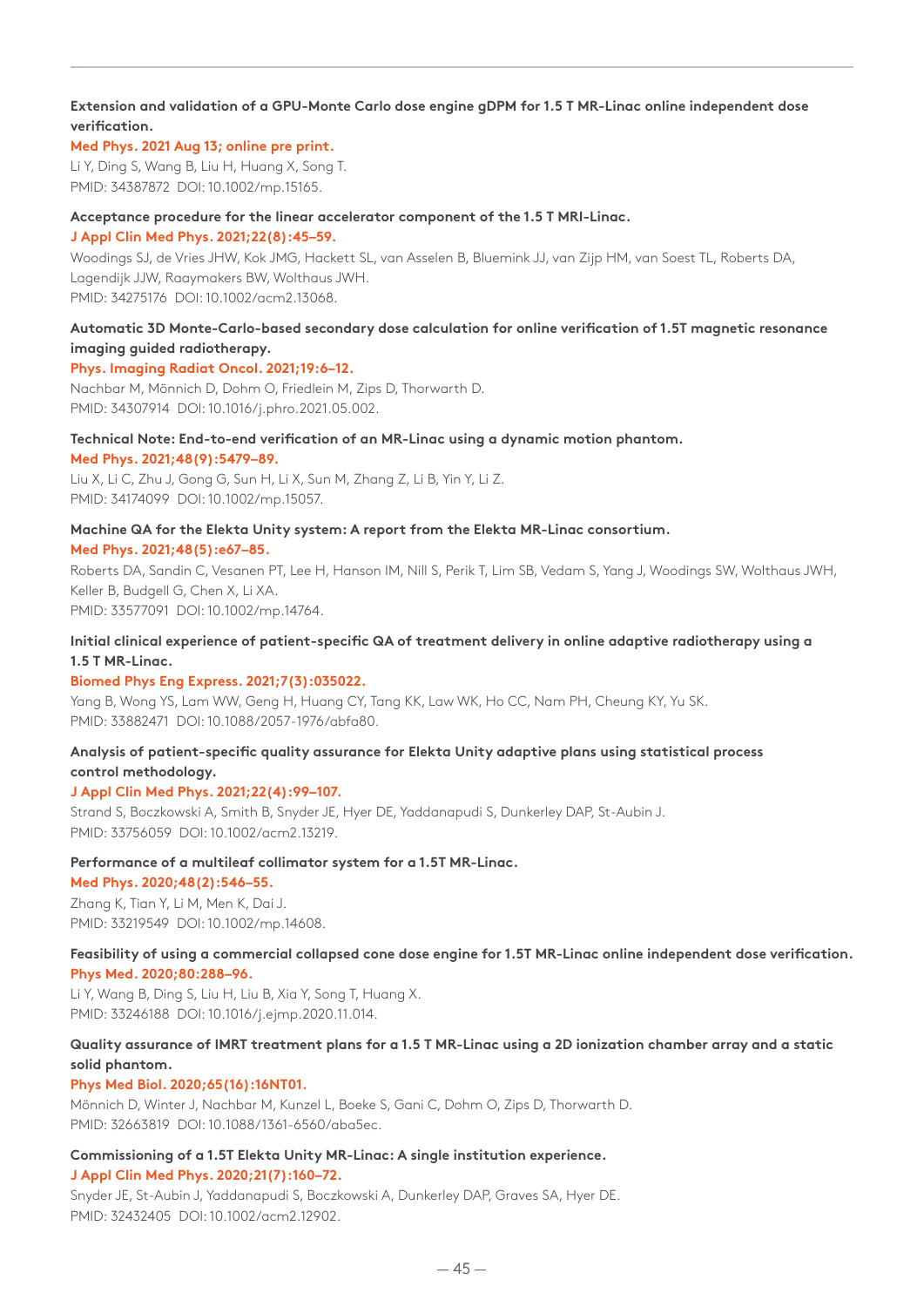## **3D dosimetric verification of unity MR-Linac treatments by portal dosimetry.**

## **Radiother Oncol. 2020;146:161–6.**

Torres-Xirau I, Olaciregui-Ruiz I, Kaas J, Nowee ME, van der Heide UA, Mans A. PMID: 32182503 DOI: 10.1016/j.radonc.2020.02.010.

# **A deep learning-based correction to EPID dosimetry for attenuation and scatter in the Unity MR-Linac system.**

#### **Phys Med. 2020;71:124–31.**

Olaciregui-Ruiz I, Torres-Xirau I, Teuwen J, van der Heide UA, Mans A. PMID: 32135486 DOI: 10.1016/j.ejmp.2020.02.020.

## **A daily end-to-end quality assurance workflow for MR-guided online adaptive radiation therapy on MR-Linac. J Appl Clin Med Phys. 2019;21(1):205–12.**

Chen X, Ahunbay E, Paulson ES, Chen G, Li XA. PMID: 31799753 DOI: 10.1002/acm2.12786.

# **Development and validation of a 1.5 T MR-Linac full accelerator head and cryostat model for Monte Carlo dose simulations.**

## **Med Phys. 2019;(11):5304–13.**

Friedel M, Nachbar M, Monnich D, Dohm O, Thorwarth D. PMID: 31532829 DOI: 10.1002/mp.13829.

# **Developing and characterizing MR/CT-visible materials used in QA phantoms for MRgRT systems.**

**Med Phys. 2017;45(2):773–82.**

Steinmann A, Stafford RJ, Sawakuchi G, Wen Z, Court L, Fuller CD, Followill D. PMID: 29178486 DOI: 10.1002/mp.12700.

# **Characterization of a prototype MR-compatible Delta4 QA system in a 1.5 tesla MR-Linac.**

### **Phys Med Biol. 2018;63(2):02NT02.**

de Vries JHW, Seravalli E, Houweling AC, Woodings SJ, van Rooij R, Wolthaus JWH, Lagendijk JJW, Raaymakers BW. PMID: 29176067 DOI: 10.1088/1361-6560/aa9d26.

# **A back-projection algorithm in the presence of an extra attenuating medium: Towards EPID dosimetry for the MR-Linac.**

## **Phys Med Biol. 2017;62(15):6322–40.**

Torres-Xirau I, Olaciregui-Ruiz I, Rozendaal RA, Gonzalez P, Mijnheer BJ, Sonke JJ, van der Heide UA, Mans A. PMID: 28714454 DOI: 10.1088/1361-6560/aa779e.

## **The potential of polymer gel dosimeters for 3D MR-IGRT quality assurance**

## **J Phys: Conf Ser. 2017;847:012059.**

Roed Y, Ding Y, Wen Z, Wang J, Pinsky L, Ibbott G. PMID: 10000000009 DOI: 10.1088/1742-6596/847/1/012059.

## **An automated workflow for patient-specific quality control of contour propagation.**

## **Phys Med Biol. 2016;61(24):8577–86.**

Beasley WJ, McWilliam A, Slevin NJ, Mackay RI, van Herk M. PMID: 27880733 DOI: 10.1088/1361-6560/61/24/8577.

# **Technical Note: Development and performance of a software tool for quality assurance of online replanning with a conventional Linac or MR-Linac.**

**Med Phys. 2016;43(4):1713–9.** Chen GP, Ahunbay E, Li XA. PMID: 27036569 DOI: 10.1118/1.4943795.

## **Integrated megavoltage portal imaging with a 1.5 T MRI-Linac.**

## **Phys Med Biol. 2011;56(19):N207.**

Raaymakers BW, de Boer JC, Knox C, Crijns SP, Smit K, Stam MK, van den Bosch MR, Kok JG, Lagendijk JJ. PMID: 21934191 DOI: 10.1088/0031-9155/56/19/N01.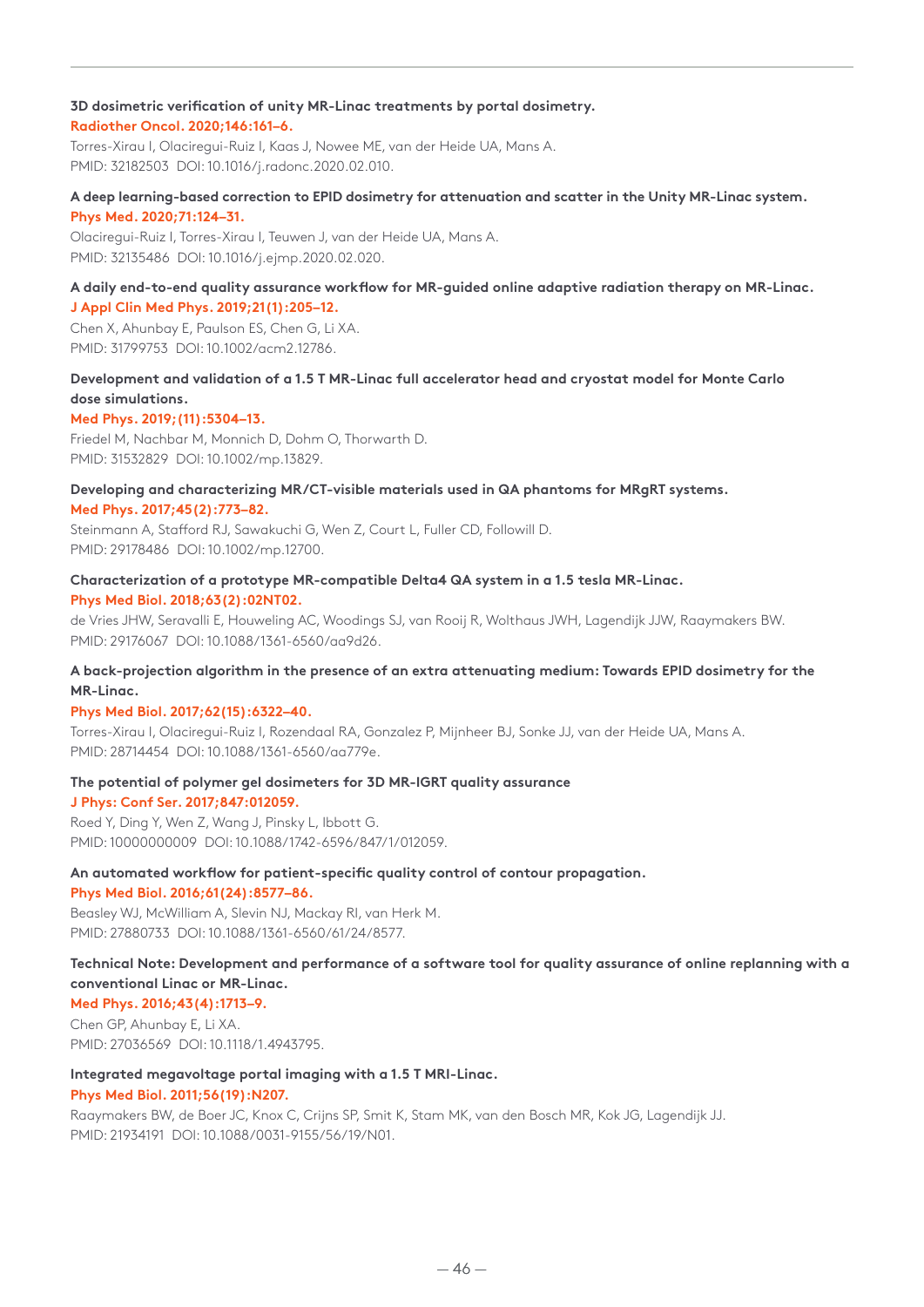# **Tracking, gating**

# **Real-time non-rigid 3D respiratory motion estimation for MR-guided radiotherapy using MR-MOTUS. IEEE Transactions On Medical Imaging, Volume:PP.**

Huttinga NRF, Bruijnen T, Van den Berg CAT, Sbrizzi A. PMID: 34520351 DOI: 10.1109/TMI.2021.3112818.

# **Dosimetric evaluation of MRI-guided multi-leaf collimator tracking and trailing for lung stereotactic body radiation therapy.**

# **Med Phys. 2021;48(4):1520–32.**

Uijtewaal P, Borman PTS, Woodhead PL, Hackett SL, Raaymakers BW, Fast MF. PMID: 33583042 DOI: 10.1002/mp.14772.

# **Evaluation of MRI-derived surrogate signals to model respiratory motion. Biomed Phys Eng Express. 2020;6(4):045015.**

Tran EH, Eiben B, Wetscherek A, Oelfke U, Meedt G, Hawkes DJ, McClelland JR. PMID: 33194224 DOI: 10.1088/2057-1976/ab944c.

## **The noise navigator for MRI-guided radiotherapy: An independent method to detect physiological motion. Phys Med Biol. 2020;65(12):12NT01.**

Navest RJM, Mandija S, Zijlema SE, Stemkens B, Andreychenko A, Lagendijk JJW, van den Berg CAT. PMID: 32330921 DOI: 10.1088/1361-6560/ab8cd8.

#### **Technical note: MLC-tracking performance on the Elekta unity MRI-Linac. Phys Med Biol. 2019;64(15):15NT02.**

Glitzner M, Woodhead PL, Borman PTS, Lagendijk JJW, Raaymakers BW. PMID: 31158831 DOI: 10.1088/1361-6560/ab2667.

# **The impact of 2D cine MR-imaging parameters on automated tumor and organ localization for MR-guided realtime adaptive radiotherapy.**

**Phys Med Biol. 2018;63(23):235005.**

Menten MJ, Fast MF, Wetscherek A, Rank CM, Kachelriess M, Collins DJ, Nill S, Oelfke U PMID: 30465542 DOI: 10.1088/1361-6560/aae74d

# **Real-time auto-adaptive margin generation for MLC-tracked radiotherapy.**

## **Phys Med Biol. 2017;62(1):186–201.**

Glitzner M, Fast MF, de Senneville BD, Nill S, Oelfke U, Lagendijk JJ, Raaymakers BW, Crijns SP. PMID: 27991457 DOI: 10.1088/1361-6560/62/1/186.

# **On the suitability of Elekta's Agility 160 MLC for tracked radiation delivery: Closed-loop machine performance. Phys Med Biol. 2015;60(5):2005–17.**

Glitzner M, Crijns SP, de Senneville BD, Lagendijk JJ, Raaymakers BW. PMID: 25675279 DOI: 10.1088/0031-9155/60/5/2005.

# **Proof of concept of MRI-guided tracked radiation delivery: Tracking one-dimensional motion.**

**Phys Med Biol. 2012;57(23):7863–72.** Crijns SP, Raaymakers BW, Lagendijk JJ. PMID: 23151821 DOI: 10.1088/0031-9155/57/23/7863.

# **Navigators for motion detection during real-time MRI-guided radiotherapy.**

## **Phys Med Biol. 2012;57(21):6797–805.**

Stam MK, Crijns SP, Zonnenberg BA, Barendrecht MM, van Vulpen M, Lagendijk JJ, Raaymakers BW. PMID: 23032581 DOI: 10.1088/0031-9155/57/21/6797.

# **Towards MRI-guided linear accelerator control: gating on an MRI accelerator.**

## **Phys Med Biol. 2011;56(15):4815–25.**

Crijns SP, Kok JG, Lagendijk JJ, Raaymakers BW. PMID: 21753236 DOI: 10.1088/0031-9155/56/15/012.

# **Total of 457 publications**